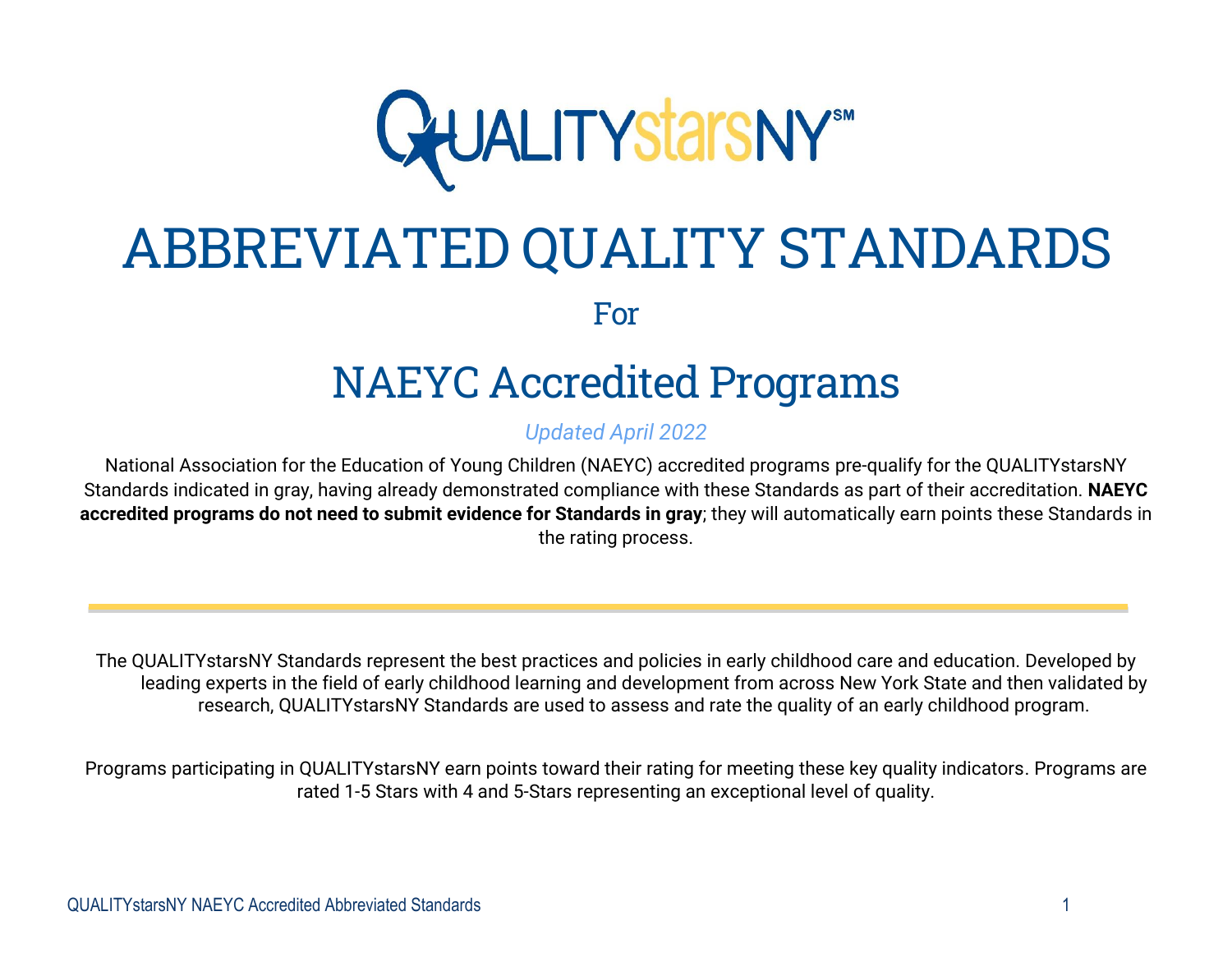# **LEARNING ENVIRONMENT**

*Research Rationale: There is substantial evidence that classroom environment features are central to program quality and some, though limited, research suggests that varied and appropriate classroom materials support children's development. Research shows that the quality of teacherchild interactions contributes to quality in early care and education settings and there is substantial evidence that children with involved and responsive caregivers fare better on a wide variety of child development measures. According to a significant body of evidence, the use of a developmentally appropriate curriculum is related to several measures of program quality and positive child outcomes. There is a moderate amount of evidence that developmentally-appropriate assessment is associated with improved child development outcomes.*

#### Classroom Environment (CE) - 60 points

| <b>CODE</b>     | <b>STANDARD</b>                                                                                                                                              | <b>INTENTION</b>                                                                                                                  |         | <b>DOCUMENTATION</b>                                                                                                                                                                                       |        | <b>MINIMUM REQUIREMENTS</b>                                                                                                                                                                                                                                                                                       | <b>POINTS</b>  |
|-----------------|--------------------------------------------------------------------------------------------------------------------------------------------------------------|-----------------------------------------------------------------------------------------------------------------------------------|---------|------------------------------------------------------------------------------------------------------------------------------------------------------------------------------------------------------------|--------|-------------------------------------------------------------------------------------------------------------------------------------------------------------------------------------------------------------------------------------------------------------------------------------------------------------------|----------------|
| CE <sub>1</sub> | Program administrative<br>staff attends training on the<br><b>Environment Rating Scales</b><br>(ERS).                                                        | Supervisors and<br>administrative staff are<br>versed in the ERS so they<br>can coach and support<br>teaching staff.              | $\Box$  | Evidence in The Aspire<br>Registry that at least 1<br>administrator has attended<br>the relevant training within the<br>previous 15 months, verified<br>with training certificate                          | $\Box$ | Evidence in The Aspire<br>Registry that at least 1<br>administrator has attended the<br>relevant training within the<br>previous 15 months, verified<br>with training certificate                                                                                                                                 | $\overline{2}$ |
| CE <sub>2</sub> | Program completes an ERS<br>self-assessment using the<br>appropriate scale(s) and<br>writes an improvement plan<br>to address subscale scores<br>below 3.25. | Administrators and<br>teachers are familiar with<br>the ERS so they can go<br>through the scales and<br>identify ways to improve. | Q.<br>O | One copy of a completed ERS<br>self-assessment report<br>(including overall and<br>subscale scores)<br>One copy of a written<br>improvement or action plan<br>for all subscales with a score<br>below 3.25 | □<br>□ | <b>Completed ERS Score Sheet</b><br>including sub-scale average<br>scores. Score sheet must<br>show Date of Observation<br>(dated within the 15 months<br>prior to Standards Inventory<br>submission)<br>Written improvement plan,<br>with dates for completion for<br>all sub-scale average scores<br>below 3.25 | 8              |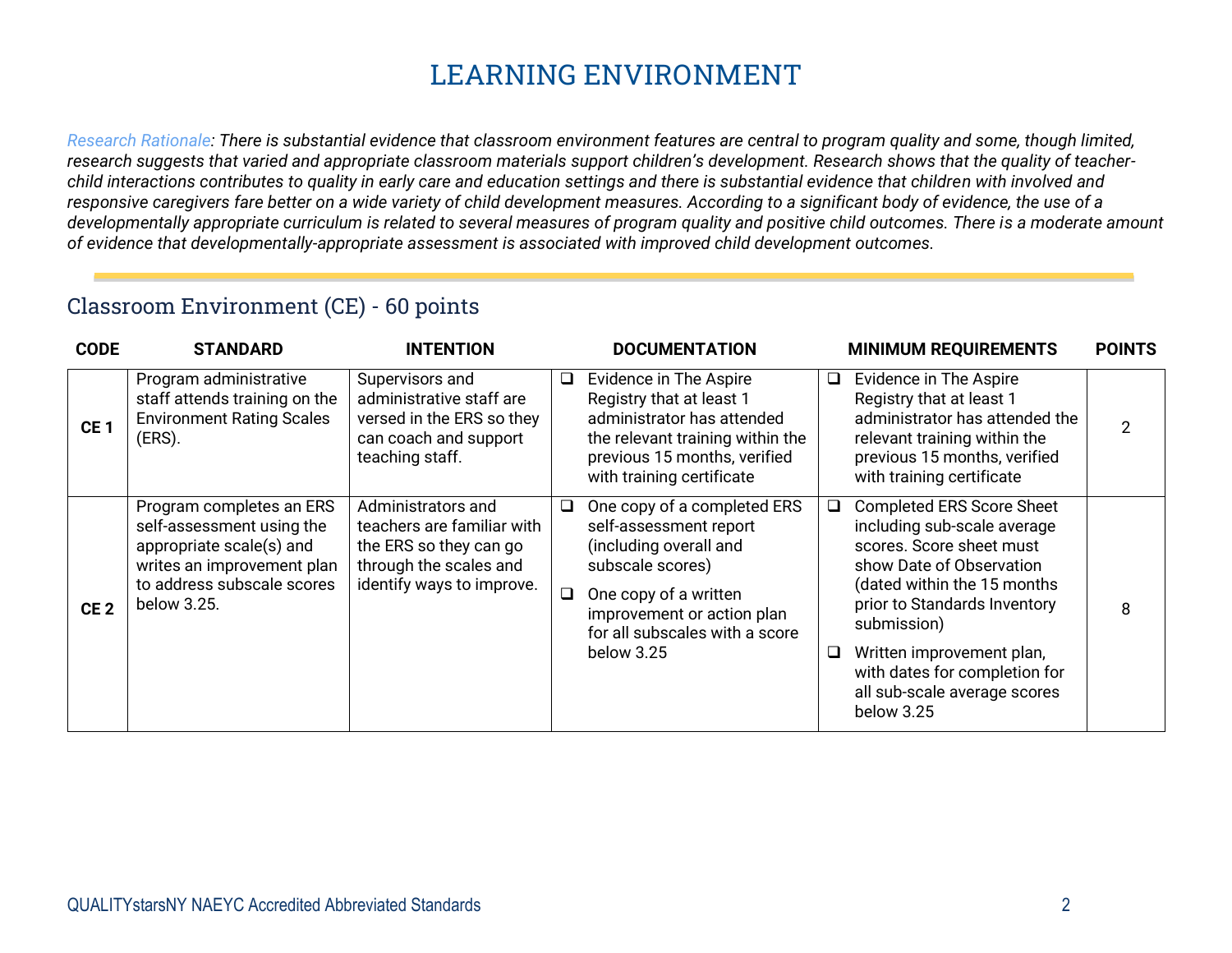| <b>CODE</b>     | <b>STANDARD</b>                                                                                                                    | <b>INTENTION</b>                                                                              | <b>DOCUMENTATION</b>                                                                                                                                                                                                                                                                                                                                                                                                                                               | <b>MINIMUM</b><br><b>REQUIREMENTS</b>                     | <b>POINTS</b> |
|-----------------|------------------------------------------------------------------------------------------------------------------------------------|-----------------------------------------------------------------------------------------------|--------------------------------------------------------------------------------------------------------------------------------------------------------------------------------------------------------------------------------------------------------------------------------------------------------------------------------------------------------------------------------------------------------------------------------------------------------------------|-----------------------------------------------------------|---------------|
|                 | score below 4.25 on their ERS assessment, they will automatically earn a 2 Star Active Rating.                                     |                                                                                               | Programs do not submit evidence for Standards CE 3 - CE 5. These Standards are only applicable after Standards Inventory submission for programs<br>that earn a Provisional Rating of 3-5 Stars. For eligible programs, an ERS assessment will be conducted by QUALITYstarsNY's independent assessment<br>team and the average scores will be used to determine the points that will be calculated into the program's Active Rating. If a program earns an average |                                                           |               |
| CE <sub>3</sub> | Program has an independent ERS<br>assessment and achieves an<br>overall score of $4.25 - 4.99$ .                                   | An external observer can<br>provide an unbiased<br>assessment of the learning<br>environment. | Program does not submit evidence<br>for this Standard.<br>If applicable, completed ERS report(s)<br>is automatically sent to<br><b>QUALITYstarsNY</b> from the<br>independent observer.                                                                                                                                                                                                                                                                            | Program does not<br>submit evidence for this<br>Standard. | 30            |
| CE <sub>4</sub> | Program has an independent ERS<br>assessment using the appropriate<br>scale(s) and achieves an overall<br>score of $5.00 - 5.49$ . | An external observer can<br>provide an unbiased<br>assessment of the learning<br>environment. | Program does not submit evidence<br>for this Standard.<br>If applicable, completed ERS report(s)<br>is automatically sent to<br>QUALITYstarsNY from the<br>independent observer.                                                                                                                                                                                                                                                                                   | Program does not<br>submit evidence for this<br>Standard. | 40            |
| CE <sub>5</sub> | Program has an independent ERS<br>assessment using the appropriate<br>scale(s) and achieves an overall<br>score of 5.50 or higher. | An external observer can<br>provide an unbiased<br>assessment of the learning<br>environment. | Program does not submit evidence<br>for this Standard.<br>If applicable, completed ERS report(s)<br>is automatically sent to<br>QUALITYstarsNY from the<br>independent observer.                                                                                                                                                                                                                                                                                   | Program does not<br>submit evidence for this<br>Standard. | 50            |

#### Child Observation & Assessment (COA) - 20 points

| <b>CODE</b> | <b>STANDARD</b>                                                                                                                                                                                     | <b>INTENTION</b>                                                                                                                                                                                                                                                                  | <b>DOCUMENTATION</b>                                                                                                                                                                                                           | <b>MINIMUM REQUIREMENTS</b>                                                                                                                                                                               | <b>POINTS</b> |
|-------------|-----------------------------------------------------------------------------------------------------------------------------------------------------------------------------------------------------|-----------------------------------------------------------------------------------------------------------------------------------------------------------------------------------------------------------------------------------------------------------------------------------|--------------------------------------------------------------------------------------------------------------------------------------------------------------------------------------------------------------------------------|-----------------------------------------------------------------------------------------------------------------------------------------------------------------------------------------------------------|---------------|
| <b>COA</b>  | Program has in place a<br>child observation and<br>assessment policy that<br>includes the collection<br>and protection of<br>assessment results and<br>sharing assessment<br>results with families. | Program should have a written<br>policy about the collection of<br>observation and assessment<br>information in order to ensure<br>consistency throughout the<br>program. The policy should<br>include the rationale and<br>procedures for collecting and<br>sharing information. | Written policy or practice<br>statement (i.e. program<br>letterhead/logo is clearly visible<br>or it is clear that it is part of a<br>manual/handbook) that<br>references:<br>The type(s) of child data<br>$\Box$<br>collected | Written policy or practice<br>statement (i.e. program<br>letterhead/logo is clearly visible<br>or it is clear that it is part of a<br>manual/handbook).<br>Evidence must explain all of the<br>following: |               |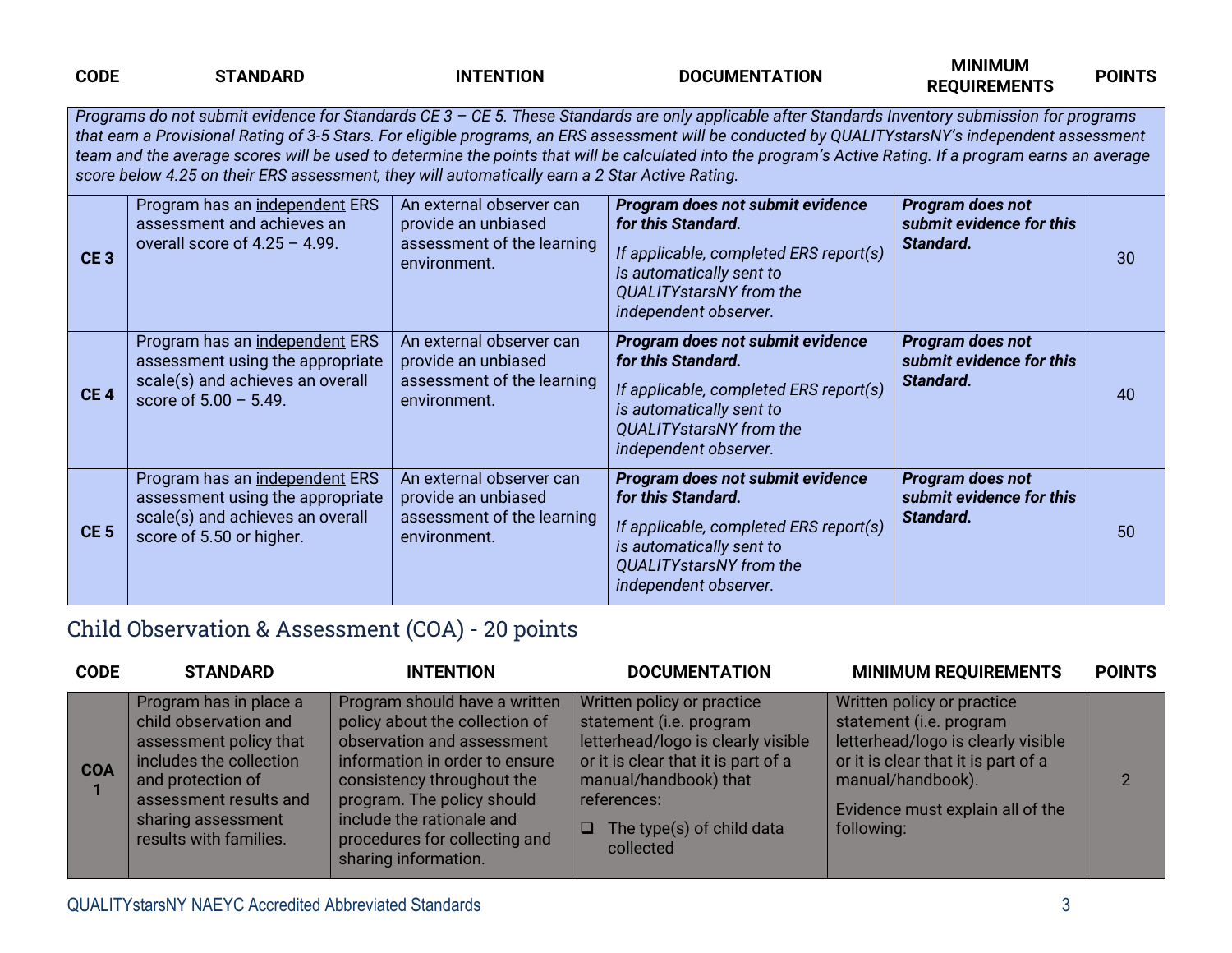| <b>CODE</b>                  | <b>STANDARD</b>                                                                                                                                                      | <b>INTENTION</b>                                                                                                                                                                                                                                                                                                             | <b>DOCUMENTATION</b><br><b>MINIMUM REQUIREMENTS</b>                                                                                                                                                                                                                                         | <b>POINTS</b>  |
|------------------------------|----------------------------------------------------------------------------------------------------------------------------------------------------------------------|------------------------------------------------------------------------------------------------------------------------------------------------------------------------------------------------------------------------------------------------------------------------------------------------------------------------------|---------------------------------------------------------------------------------------------------------------------------------------------------------------------------------------------------------------------------------------------------------------------------------------------|----------------|
|                              |                                                                                                                                                                      | <b>Assessment information</b><br>should be kept confidential                                                                                                                                                                                                                                                                 | How and when data are<br>$\Box$ The type(s) of child data that<br>O.<br>are collected<br>collected                                                                                                                                                                                          |                |
|                              |                                                                                                                                                                      | and only shared with those<br>who need to know it (i.e.,<br>teachers, families and                                                                                                                                                                                                                                           | How data are held<br>How and when data are<br>$\Box$<br>$\Box$<br>confidential<br>collected                                                                                                                                                                                                 |                |
|                              | specialists).                                                                                                                                                        | How and when data are<br>How data are held<br>$\Box$<br>O<br>shared with families<br>confidential (so that those<br>who should not access it, do<br>not)                                                                                                                                                                     |                                                                                                                                                                                                                                                                                             |                |
|                              |                                                                                                                                                                      |                                                                                                                                                                                                                                                                                                                              | How and when data are<br>$\Box$<br>shared with families                                                                                                                                                                                                                                     |                |
|                              | Program collects<br>information at enrollment                                                                                                                        | Programs should gather<br>information about each child                                                                                                                                                                                                                                                                       | Evidence must reference all of<br>Copies of a completed<br>$\Box$<br>enrollment form for 3<br>the following:                                                                                                                                                                                |                |
|                              | on children's<br>development, including<br>social-emotional<br>concerns, home<br>language(s), preferences<br>and any special needs.                                  | and family during enrollment,<br>in order to inform curriculum<br>planning, help guide children's<br>learning, and understand<br>family circumstances from<br>day one.<br>In addition to gathering<br>information on any special<br>needs, general information on<br>children's preferences and<br>background should also be | different children, (with<br>3 children (with identifying<br>$\Box$<br>identifying information<br>information removed - label<br>removed - label submitted<br>submitted evidence as child<br>evidence as child 2, child 2,<br>1, child 2, child 3)<br>child 3).                             |                |
|                              |                                                                                                                                                                      |                                                                                                                                                                                                                                                                                                                              | Child's physical development<br>$\Box$<br>If information is collected on                                                                                                                                                                                                                    |                |
| <b>COA</b><br>$\overline{2}$ |                                                                                                                                                                      |                                                                                                                                                                                                                                                                                                                              | multiple forms, include an<br>Child's cognitive<br>$\Box$<br>development<br>example of each completed form                                                                                                                                                                                  | $\overline{2}$ |
|                              |                                                                                                                                                                      |                                                                                                                                                                                                                                                                                                                              | for each child.<br>Child's social-emotional<br>$\Box$<br>development                                                                                                                                                                                                                        |                |
|                              |                                                                                                                                                                      | collected.                                                                                                                                                                                                                                                                                                                   | Home language(s) of child<br>$\Box$                                                                                                                                                                                                                                                         |                |
|                              |                                                                                                                                                                      |                                                                                                                                                                                                                                                                                                                              | Child's dietary needs and<br>$\Box$<br>preferences                                                                                                                                                                                                                                          |                |
|                              |                                                                                                                                                                      |                                                                                                                                                                                                                                                                                                                              | Child's date of enrollment<br>$\Box$                                                                                                                                                                                                                                                        |                |
|                              | Program documents the<br>developmental status of<br>each child within 45 days<br>of entering/starting the<br>program using a child<br>development screening<br>tool. | Before or soon after starting a<br>program, a child should be                                                                                                                                                                                                                                                                | Evidence must reference all of<br>$\Box$<br>Copies of a completed<br>developmental screening<br>the following:<br>form for 3 different children                                                                                                                                             |                |
| <b>COA</b><br>3              |                                                                                                                                                                      | initially screened for basic<br>developmental levels in order<br>to help define individual<br>learning goals and identify any<br>potential special needs.                                                                                                                                                                    | A completed screening<br>$\Box$<br>(with identifying information<br>form(s) for 3 different<br>removed - label submitted<br>children (with identifying<br>evidence as child 1, child 2,<br>information removed - label<br>child 3).<br>submitted evidence as child<br>1, child 2, child 3). | $\overline{2}$ |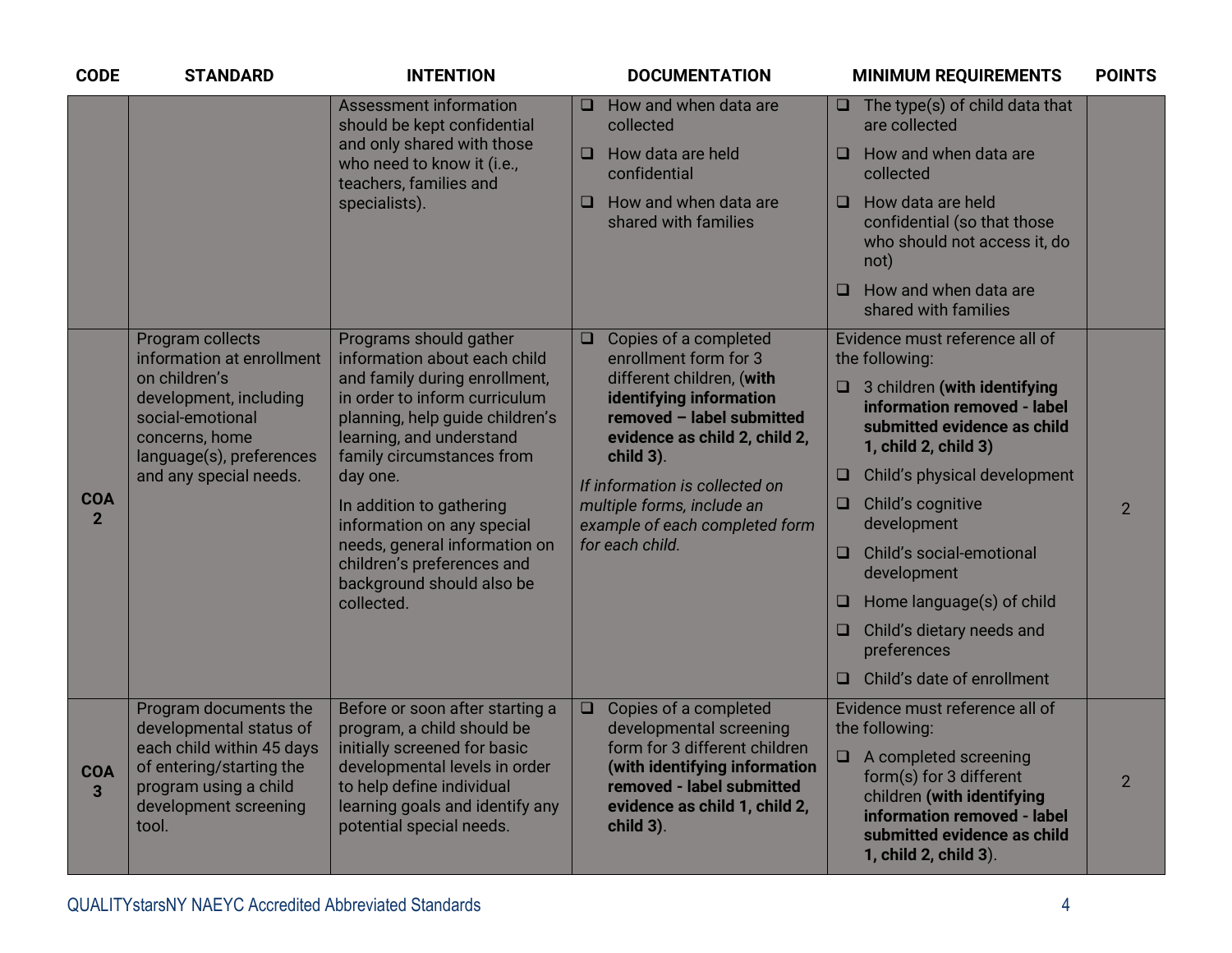| <b>CODE</b>     | <b>STANDARD</b>                                                                  | <b>INTENTION</b>                                                                                                                                                                                                                                                                                                                                                                                                                                                                                                                                                                                                                                                             | <b>DOCUMENTATION</b>                                                                                                                                                                                                                                                                                                                                                                                                                                                                                                                                                                                                                                                                             | <b>MINIMUM REQUIREMENTS</b>                                                                                                                                                                                                                                                                                                                                                                                                                                                                                                                                                                                                                                                                           | <b>POINTS</b> |
|-----------------|----------------------------------------------------------------------------------|------------------------------------------------------------------------------------------------------------------------------------------------------------------------------------------------------------------------------------------------------------------------------------------------------------------------------------------------------------------------------------------------------------------------------------------------------------------------------------------------------------------------------------------------------------------------------------------------------------------------------------------------------------------------------|--------------------------------------------------------------------------------------------------------------------------------------------------------------------------------------------------------------------------------------------------------------------------------------------------------------------------------------------------------------------------------------------------------------------------------------------------------------------------------------------------------------------------------------------------------------------------------------------------------------------------------------------------------------------------------------------------|-------------------------------------------------------------------------------------------------------------------------------------------------------------------------------------------------------------------------------------------------------------------------------------------------------------------------------------------------------------------------------------------------------------------------------------------------------------------------------------------------------------------------------------------------------------------------------------------------------------------------------------------------------------------------------------------------------|---------------|
|                 |                                                                                  |                                                                                                                                                                                                                                                                                                                                                                                                                                                                                                                                                                                                                                                                              |                                                                                                                                                                                                                                                                                                                                                                                                                                                                                                                                                                                                                                                                                                  | $\Box$ Start date (this MUST be<br>added to the form if no space<br>exists)                                                                                                                                                                                                                                                                                                                                                                                                                                                                                                                                                                                                                           |               |
|                 |                                                                                  |                                                                                                                                                                                                                                                                                                                                                                                                                                                                                                                                                                                                                                                                              |                                                                                                                                                                                                                                                                                                                                                                                                                                                                                                                                                                                                                                                                                                  | Screening date occurs before<br>O<br>enrollment date OR within 45<br>days of the enrollment date                                                                                                                                                                                                                                                                                                                                                                                                                                                                                                                                                                                                      |               |
|                 |                                                                                  |                                                                                                                                                                                                                                                                                                                                                                                                                                                                                                                                                                                                                                                                              |                                                                                                                                                                                                                                                                                                                                                                                                                                                                                                                                                                                                                                                                                                  | It is not necessary to submit the<br>entire tool. A few pages showing<br>completed information will<br>suffice.                                                                                                                                                                                                                                                                                                                                                                                                                                                                                                                                                                                       |               |
| <b>COA</b><br>4 | Program uses a<br>developmental screening<br>tool that is valid and<br>reliable. | When programs use a<br>developmental screening tool<br>that has been researched,<br>tested and shown to measure<br>appropriate developmental<br>milestones, they are assured<br>that the results can be used<br>for curriculum planning, as<br>well as a basis to refer<br>families for special<br>educational services.<br>Valid: A screening tool is valid<br>when it measures what we<br>want to measure and not<br>something else.<br>Reliable: A screening tool is<br>reliable when the screening<br>procedure is conducted<br>accurately and consistently<br>over time. The procedure<br>would yield similar results if<br>repeated or if done by different<br>people. | Copies of a completed<br>$\Box$<br>developmental screening<br>form(s) for 3 different<br>children (with identifying<br>information removed - label<br>submitted evidence as child<br>1, child 2, child 3) using a<br>valid a reliable tool listed<br>below.<br><b>Ages and Stages</b><br>Questionnaires<br><b>Ages and Stages</b><br><b>Questionnaires Social-</b><br>Emotional<br><b>Battelle Developmental</b><br><b>Inventory Screening Test</b><br><b>Bayley III Screening Test</b><br>$\bullet$<br><b>Bayley Infant</b><br>$\bullet$<br>Neurodevelopmental<br>Screener (BIDS)<br><b>Brigance Inventories System</b><br>п<br><b>Brigance Self-Help and</b><br><b>Social-Emotional Scales</b> | Evidence must include all of the<br>following:<br>Name of developmental<br>□<br>screening tool<br><b>Completed developmental</b><br>$\Box$<br>screening form(s) for 3<br>different children (with<br>identifying information<br>removed - label submitted<br>evidence as child 1, child 2,<br>child 3)<br>It is not necessary to submit the<br>entire tool. A few pages showing<br>completed information will<br>suffice.<br>If "Other" is selected, all of the<br>following evidence must be<br>submitted in addition to the<br>items above:<br>$\Box$ The tool is designed for the<br>purpose of screening (not<br>child assessment)<br>The screening tool is<br>$\Box$<br>appropriate for use with | 1             |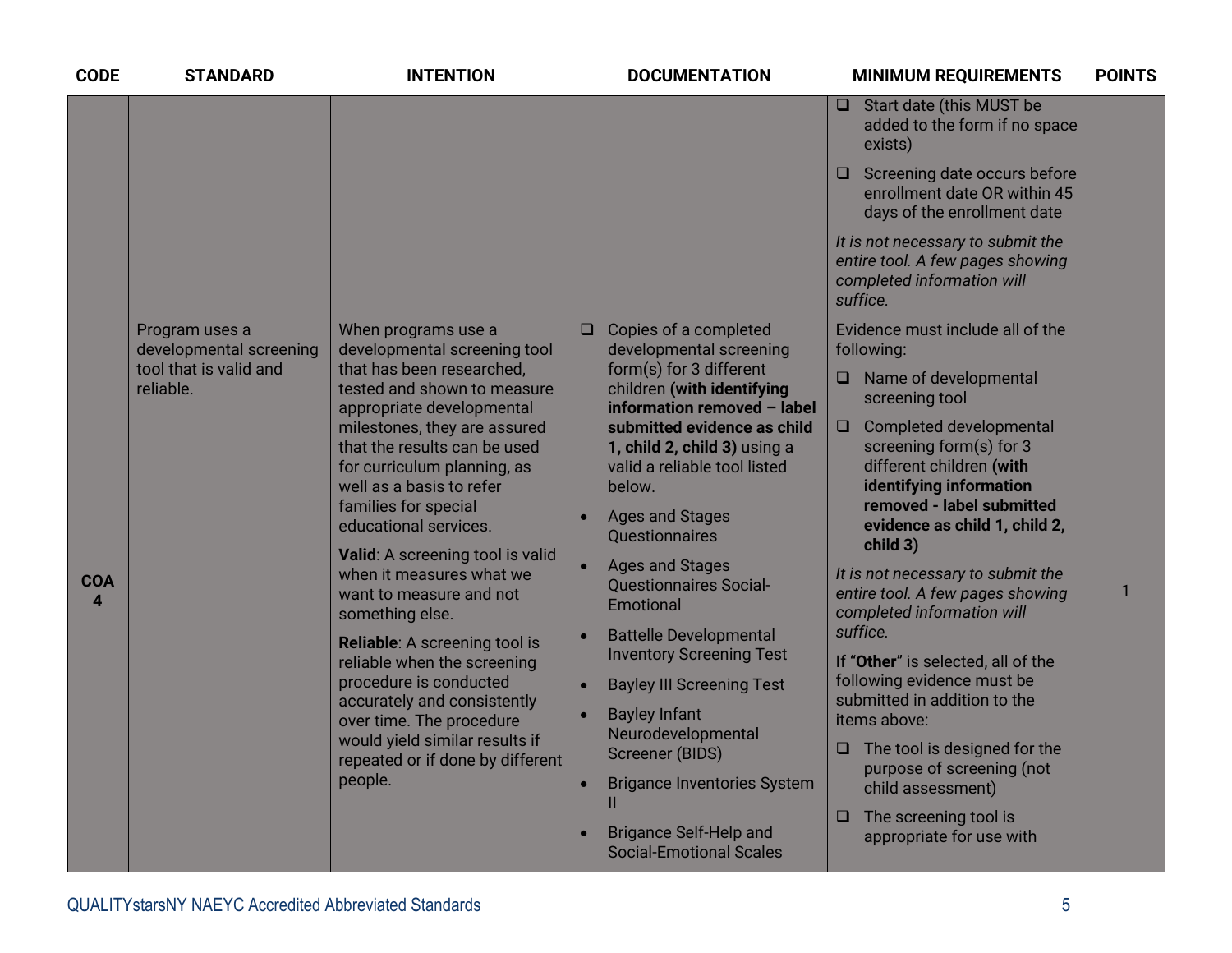| <b>CODE</b> | <b>STANDARD</b> | <b>INTENTION</b> |           | <b>DOCUMENTATION</b>                                                                                   |        | <b>MINIMUM REQUIREMENTS</b>                                                      | <b>POINTS</b> |
|-------------|-----------------|------------------|-----------|--------------------------------------------------------------------------------------------------------|--------|----------------------------------------------------------------------------------|---------------|
|             |                 |                  | $\bullet$ | <b>Child Development</b><br>Inventories (CDI)                                                          |        | children between birth and<br>age five                                           |               |
|             |                 |                  |           | <b>Denver Developmental</b><br><b>Screening Test (DDST)</b>                                            | $\Box$ | The screening tool covers<br>multiple developmental                              |               |
|             |                 |                  |           | Developmental Indicators for<br>the Assessment of Early<br>Learning (DIAL)                             |        | domains (i.e. physical/motor,<br>cognitive, linguistic, and<br>social-emotional) |               |
|             |                 |                  |           | <b>Early Screening Inventory</b>                                                                       |        |                                                                                  |               |
|             |                 |                  |           | Infant-Toddler<br><b>Developmental Assessment</b>                                                      |        |                                                                                  |               |
|             |                 |                  |           | <b>FirstSTEP Screening Test for</b><br><b>Evaluating Preschoolers</b>                                  |        |                                                                                  |               |
|             |                 |                  |           | Kent Inventory of<br><b>Developmental Skills (KIDS)</b>                                                |        |                                                                                  |               |
|             |                 |                  |           | <b>Learning Accomplishment</b><br><b>Profile-Diagnostic Screens</b>                                    |        |                                                                                  |               |
|             |                 |                  |           | Parents' Evaluation of<br><b>Developmental Status</b><br>(PEDS)                                        |        |                                                                                  |               |
|             |                 |                  |           | Parents' Evaluation of<br><b>Developmental Status-</b><br><b>Developmental Milestones</b><br>(PEDS:DM) |        |                                                                                  |               |
|             |                 |                  |           | <b>Pediatric Symptom Checklist</b>                                                                     |        |                                                                                  |               |
|             |                 |                  |           | Preschool and Kindergarten<br><b>Behavior Scales (PKBS)</b>                                            |        |                                                                                  |               |
|             |                 |                  | $\bullet$ | The Ounce Scale                                                                                        |        |                                                                                  |               |
|             |                 |                  |           | Other $-$ upload<br>documentation from a tool<br>that is not listed                                    |        |                                                                                  |               |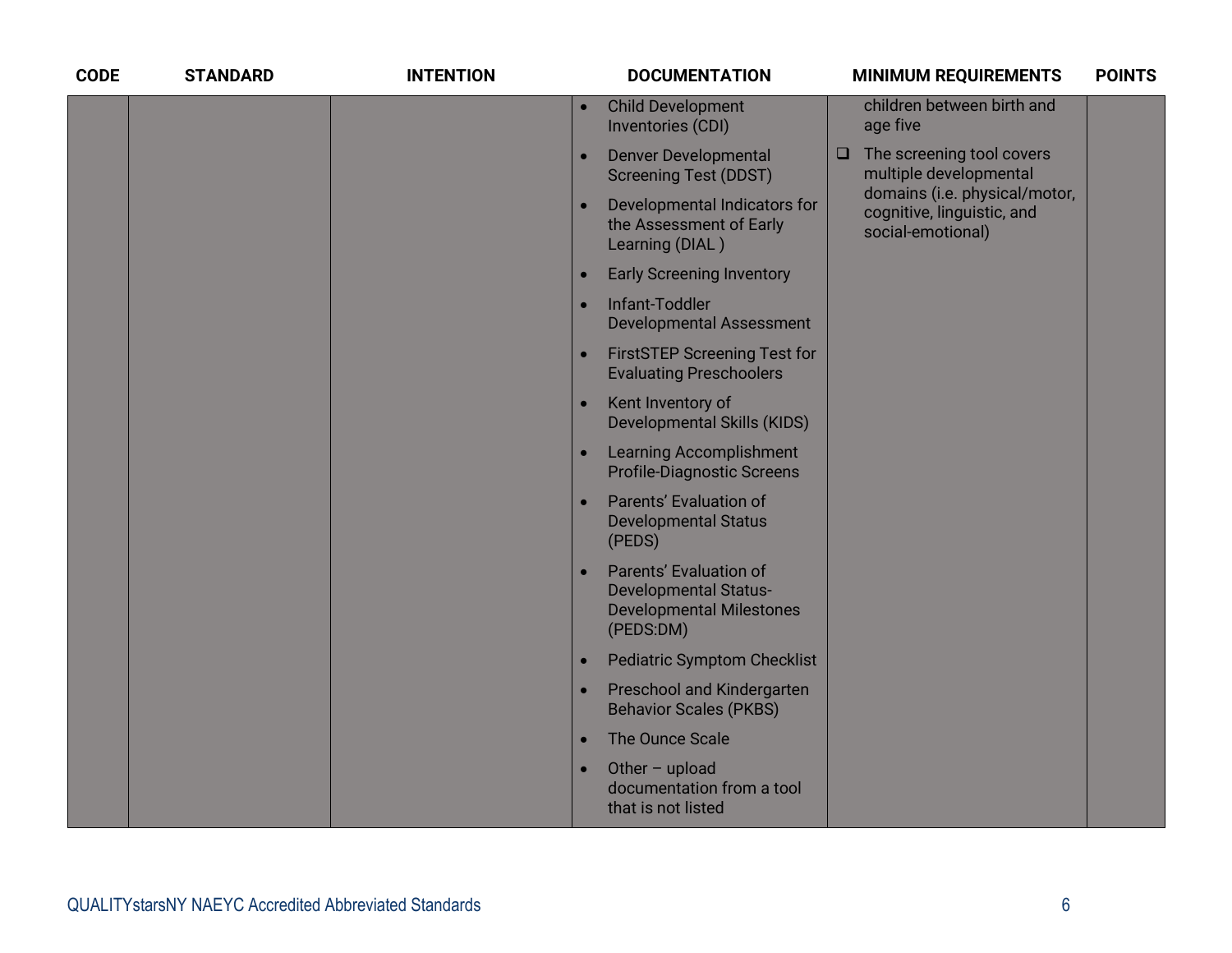| <b>CODE</b>     | <b>STANDARD</b>                                                                                                                            | <b>INTENTION</b>                                                                                                                                                                                                                                                                                                                                                                                                                                                                                                                                                                                                                                                                                                                                                                                                                                                                                                                                       | <b>DOCUMENTATION</b>                                                                                                                                                                                                                                                                  | <b>MINIMUM REQUIREMENTS</b>                                                                                                                                                                                                                                                                                                                                                                                                                                                                                                                                                                                                                                                                                                                                                                                                                                                                                                                                                       | <b>POINTS</b>  |
|-----------------|--------------------------------------------------------------------------------------------------------------------------------------------|--------------------------------------------------------------------------------------------------------------------------------------------------------------------------------------------------------------------------------------------------------------------------------------------------------------------------------------------------------------------------------------------------------------------------------------------------------------------------------------------------------------------------------------------------------------------------------------------------------------------------------------------------------------------------------------------------------------------------------------------------------------------------------------------------------------------------------------------------------------------------------------------------------------------------------------------------------|---------------------------------------------------------------------------------------------------------------------------------------------------------------------------------------------------------------------------------------------------------------------------------------|-----------------------------------------------------------------------------------------------------------------------------------------------------------------------------------------------------------------------------------------------------------------------------------------------------------------------------------------------------------------------------------------------------------------------------------------------------------------------------------------------------------------------------------------------------------------------------------------------------------------------------------------------------------------------------------------------------------------------------------------------------------------------------------------------------------------------------------------------------------------------------------------------------------------------------------------------------------------------------------|----------------|
| <b>COA</b><br>5 | Program documents the<br>developmental progress<br>of each child at least<br>quarterly using a child<br>development<br>assessment tool(s). | Authentic assessments are<br>done regularly throughout the<br>year, developmental progress<br>is tracked and learning goals<br>are adjusted. This is done for<br>all children in the program,<br>regardless of age, using an<br>age-appropriate tool.<br>Authentic assessment tools<br>can take many forms,<br>including:<br>Anecdotal records<br>□<br><b>Observation notes</b><br>u<br><b>Checklists</b><br>u<br><b>Developmental scales</b><br>u<br>Standardized assessment<br>u<br>forms<br><b>Work samples</b><br>O<br>Child portfolios<br>O<br>In order to understand the<br>whole child, providers should<br>gather information about each<br>child's development within all<br>of the following domains:<br>Physical well-being, health,<br>and motor development<br>Social and emotional<br>O<br>development<br>Approaches to learning<br><b>Cognition and general</b><br>$\Box$<br>knowledge<br>Language, communication,<br>O<br>and literacy | 3 completed assessment<br>$\Box$<br>forms for 1 child (with<br>identifying information<br>removed). Forms must<br>indicate that assessments<br>were conducted on 3<br>different dates, at least 3<br>months apart, within the 15<br>months prior to Standards<br>Inventory submission | Evidence must include all of the<br>following:<br>$\Box$ 3 completed form(s)<br>For 1 child (with identifying<br>information removed)<br>Conducted on 3 different<br>□<br>dates, at most 3 months<br>apart, within the 15 months<br>prior to Standards Inventory<br>submission<br>At least one of the assessment<br>forms submitted must contain<br>data regarding the following<br>developmental domains;<br>Physical well-being, health,<br>and motor development<br>Social and emotional<br>development<br>Approaches to learning<br>□<br><b>Cognition and general</b><br>knowledge<br>Language, communication,<br>and literacy<br>If a program uses a variety of<br>assessment tools throughout the<br>period, a different form of<br>assessment may be submitted<br>for each timeframe. However<br>programs must submit 3 forms<br>of assessment for the same<br>child.<br>The entire tool is not necessary. A<br>few pages showing completed<br>information are sufficient. | $\overline{2}$ |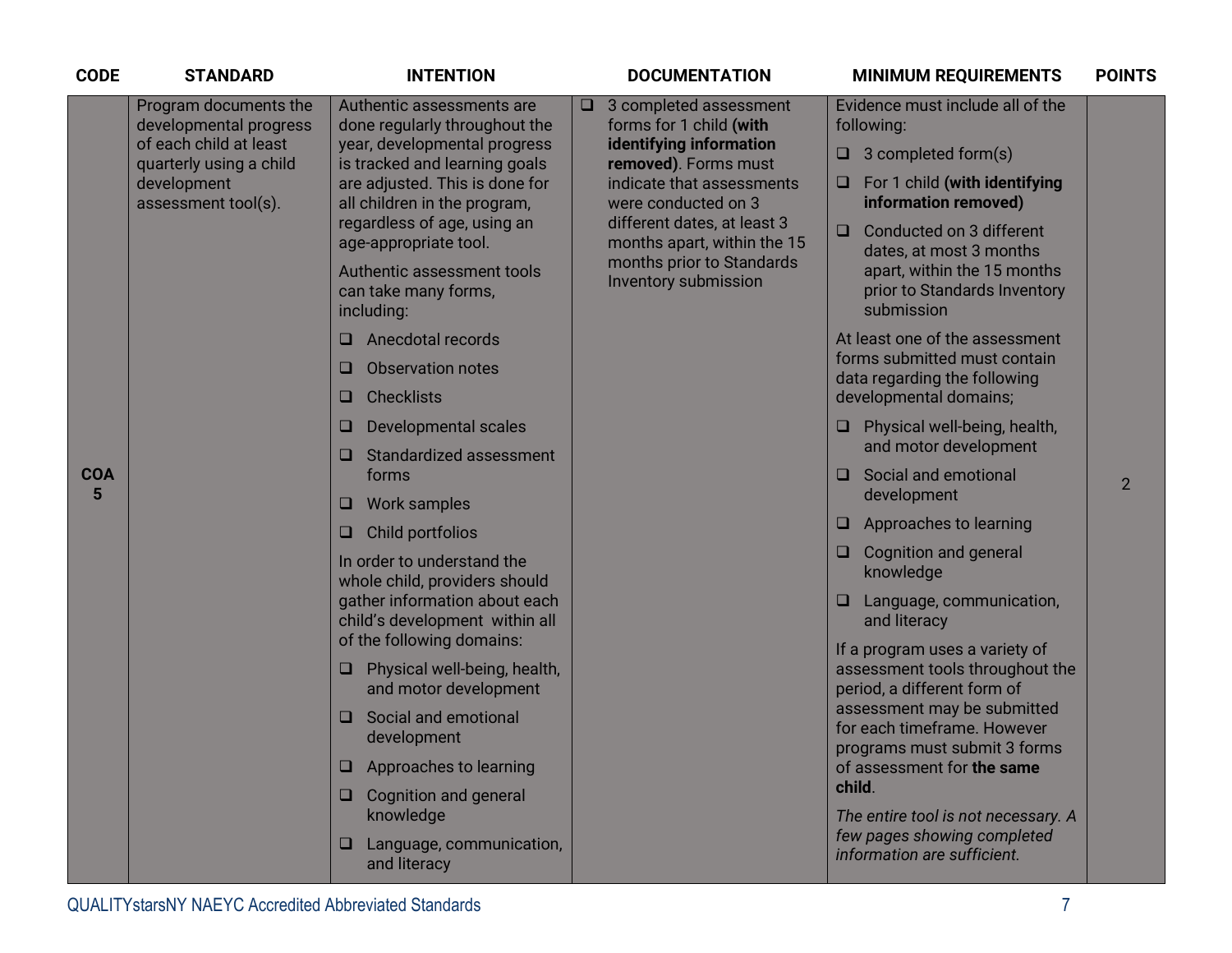| <b>CODE</b>     | <b>STANDARD</b>                                                                      | <b>INTENTION</b>                                                                                                                                                                                                                                                                                                                                                                                                                                                                                                                                 | <b>DOCUMENTATION</b><br><b>MINIMUM REQUIREMENTS</b>                                                                                                                                                                                                                                                                                                                                                                                                                                                                                                                                                                                                                                                                                                                                                                                                                                                                                                                                                                                                                                                                                                                                                                                                                                                                                                                                                                                                                                                                                                                                                                                                                                                                                                                        | <b>POINTS</b> |
|-----------------|--------------------------------------------------------------------------------------|--------------------------------------------------------------------------------------------------------------------------------------------------------------------------------------------------------------------------------------------------------------------------------------------------------------------------------------------------------------------------------------------------------------------------------------------------------------------------------------------------------------------------------------------------|----------------------------------------------------------------------------------------------------------------------------------------------------------------------------------------------------------------------------------------------------------------------------------------------------------------------------------------------------------------------------------------------------------------------------------------------------------------------------------------------------------------------------------------------------------------------------------------------------------------------------------------------------------------------------------------------------------------------------------------------------------------------------------------------------------------------------------------------------------------------------------------------------------------------------------------------------------------------------------------------------------------------------------------------------------------------------------------------------------------------------------------------------------------------------------------------------------------------------------------------------------------------------------------------------------------------------------------------------------------------------------------------------------------------------------------------------------------------------------------------------------------------------------------------------------------------------------------------------------------------------------------------------------------------------------------------------------------------------------------------------------------------------|---------------|
| <b>COA</b><br>6 | Program uses a<br>developmental<br>assessment tool(s) that<br>is valid and reliable. | Valid and reliable assessment<br>tools have been shown to give<br>meaningful information on<br>child development and can<br>effectively help identify<br>developmental delays, if any<br>exist.<br>Valid: An assessment is valid<br>when it measures what we<br>want to measure and not<br>something else.<br><b>Reliable:</b> A sound assessment<br>is reliable when the<br>assessment is conducted<br>accurately and consistently<br>over time. The procedure<br>would yield similar results if<br>repeated or if done by different<br>people. | Evidence must include all of the<br>Copies of a completed<br>developmental assessment<br>following:<br>form(s) for 3 children (with<br>Name of tool<br>$\Box$<br>identifying information removed<br>- label submitted evidence as<br>Completed developmental<br>$\Box$<br>assessment form(s) for 3<br>child 1, child 2, child 3) using a<br>different children (with<br>valid and reliable assessment<br>identifying information<br>tool listed below.<br>removed - label submitted<br><b>Creative Curriculum</b><br>$\Box$<br>evidence as child 1, child 2,<br>Developmental Continuum<br>child $3$ ).<br><b>Assessment</b><br>It is not necessary to submit the<br><b>Bayley Scale of Infant and</b><br>$\Box$<br>entire tool. A few pages showing<br><b>Toddler Development</b><br>completed information will<br><b>Brigance Inventories</b><br>suffice.<br>ᄆ<br><b>Galileo Preschool</b><br>If Other is selected, copy of<br>□<br>O<br>tool is provided with<br><b>Assessment Scales</b><br>highlighted passages stating<br>$\Box$<br><b>High Scope Child</b><br>that:<br><b>Observation Record (COR)</b><br>The tool is designed for<br><b>Learning Accomplishment</b><br>$\Box$<br>the purpose of<br>Profile-Diagnostic<br>assessment (not<br>(English or Spanish)<br>screening)<br><b>Mullen Scales of Early</b><br>O<br>The assessment tool is<br>Learning<br>appropriate for use with<br><b>Ounce Scale</b><br>$\Box$<br>children between birth<br>and age five<br><b>Work Sampling System</b><br>O<br>The assessment tool<br><b>Teaching Strategies GOLD</b><br>u<br>covers multiple<br>Other<br>$\Box$<br>developmental domains<br>(i.e. physical/motor,<br>cognitive, linguistic,<br>social-emotional)<br>The assessment tool is<br>available for use by early |               |
|                 |                                                                                      |                                                                                                                                                                                                                                                                                                                                                                                                                                                                                                                                                  | childhood practitioners<br>(e.g., early education                                                                                                                                                                                                                                                                                                                                                                                                                                                                                                                                                                                                                                                                                                                                                                                                                                                                                                                                                                                                                                                                                                                                                                                                                                                                                                                                                                                                                                                                                                                                                                                                                                                                                                                          |               |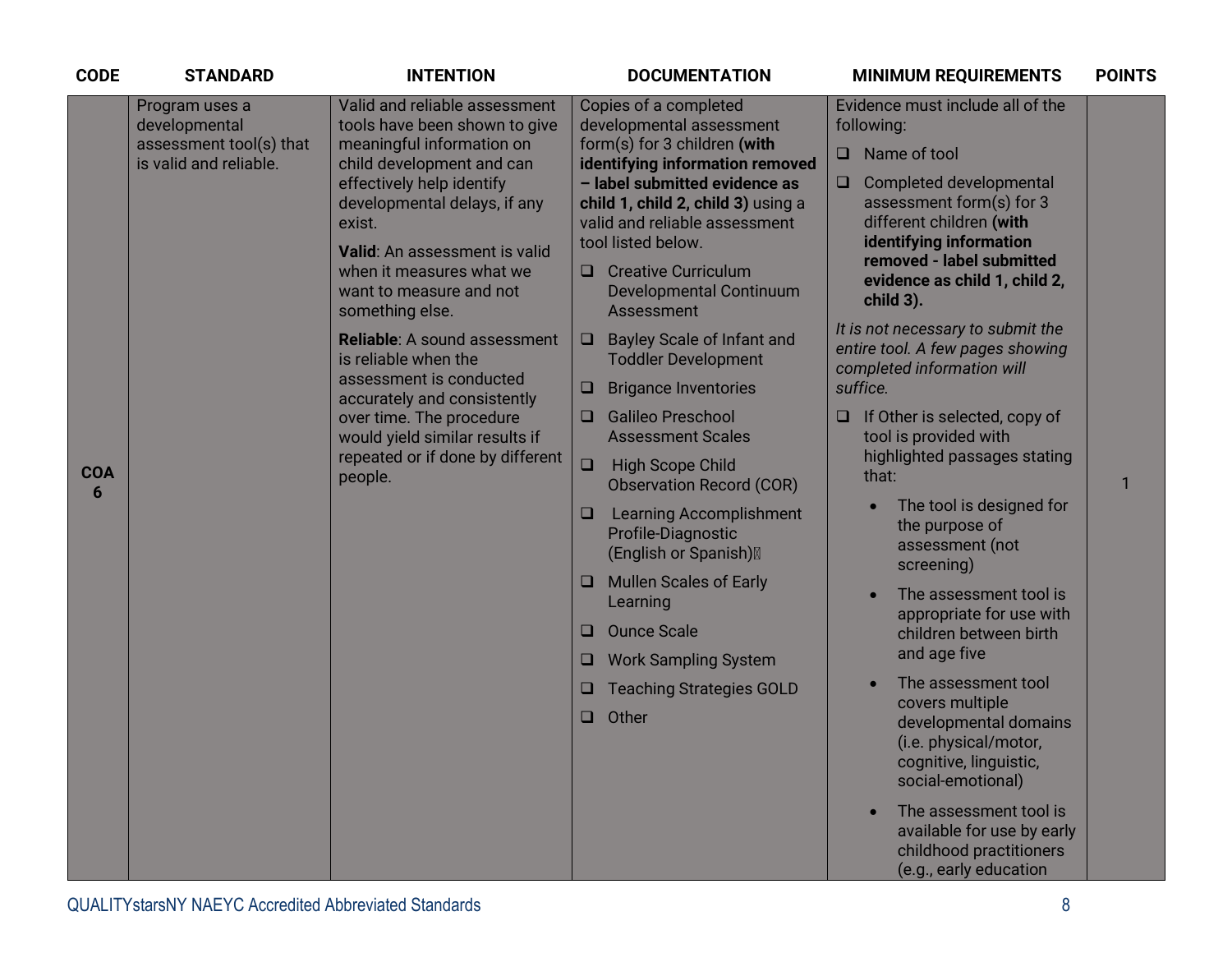| <b>CODE</b>     | <b>STANDARD</b>                                                                                                                                                                                                                                                                                      | <b>INTENTION</b>                                                                                                                                                                                                                                                                                                                                                                   | <b>DOCUMENTATION</b>                                                                                                                                                                                                                                                        | <b>MINIMUM REQUIREMENTS</b>                                                                                                                                                                                                                                                          | <b>POINTS</b>  |
|-----------------|------------------------------------------------------------------------------------------------------------------------------------------------------------------------------------------------------------------------------------------------------------------------------------------------------|------------------------------------------------------------------------------------------------------------------------------------------------------------------------------------------------------------------------------------------------------------------------------------------------------------------------------------------------------------------------------------|-----------------------------------------------------------------------------------------------------------------------------------------------------------------------------------------------------------------------------------------------------------------------------|--------------------------------------------------------------------------------------------------------------------------------------------------------------------------------------------------------------------------------------------------------------------------------------|----------------|
|                 |                                                                                                                                                                                                                                                                                                      |                                                                                                                                                                                                                                                                                                                                                                                    |                                                                                                                                                                                                                                                                             | teachers, child care<br>providers, primary care<br>practitioners, mental<br>health service providers,<br>home visitors, early<br>intervention providers,<br>$etc.$ )<br>The assessment tool is<br>valid and reliable                                                                 |                |
| <b>COA</b><br>7 | Program has a plan to<br>ensure that child<br>screenings and<br>assessments are done in<br>a culturally and<br>linguistically appropriate<br>manner, including in the<br>appropriate language.                                                                                                       | All young children, including<br>those from diverse cultural.<br>racial, ethnic, linguistic, and<br>ability backgrounds have the<br>right to benefit from<br>screenings and assessments<br>conducted in a linguistically<br>and culturally responsive<br>manner (i.e., that is informed<br>by children's specific cultural,<br>racial, ethnic, linguistic, and<br>ability groups). | Written policy/statement<br>$\Box$<br>that references<br>accommodations made to<br>ensure child screening and<br>assessments are done in a<br>culturally and linguistically<br>appropriate manner,<br>including in their home<br>language (when applicable)                 | Written policy or practice<br>$\Box$<br>statement (i.e. program<br>letterhead/logo is clearly<br>visible or it is clear that it is<br>part of a parent/family<br>handbook) that references<br>accommodations made to<br>both screen and assess<br>children in their home<br>language | $\overline{2}$ |
| <b>COA</b><br>8 | All teaching staff<br>receives annual training<br>in child observation and<br>assessment that include<br>recognition of<br>developmental<br>milestones and<br>identifying possible<br>developmental delays<br>and linking child<br>observation and<br>assessment to<br>curriculum<br>implementation. | Teaching staff should have<br>regular training that develops<br>and continuously refines all<br>aspects of child development,<br>child observation and<br>assessment, and integrating<br>assessment results into<br>curriculum/learning goals, in<br>order to be knowledgeable of<br>and able to implement the<br>latest recommended<br>practices.                                 | Evidence in The Aspire<br>$\Box$<br>Registry must show that at<br>least 60% of teaching staff<br>have attended child<br>observation and assessment<br>training within the 15<br>months prior to Standards<br>Inventory submission,<br>verified with training<br>certificate | Evidence in The Aspire<br>$\Box$<br>Registry must show that at<br>least 60% of teaching staff<br>have attended child<br>observation and assessment<br>training within the 15 months<br>prior to Standards Inventory<br>submission, verified with<br>training certificate             | 3              |
| <b>COA</b><br>9 | Program can document<br>that assessment results<br>are used to inform                                                                                                                                                                                                                                | Observation and assessment<br>results are used to guide<br>instruction to support each                                                                                                                                                                                                                                                                                             | Provide ALL of the following:<br>A child's assessment results<br>$\Box$                                                                                                                                                                                                     | Evidence must contain ALL of<br>the following:                                                                                                                                                                                                                                       | 3              |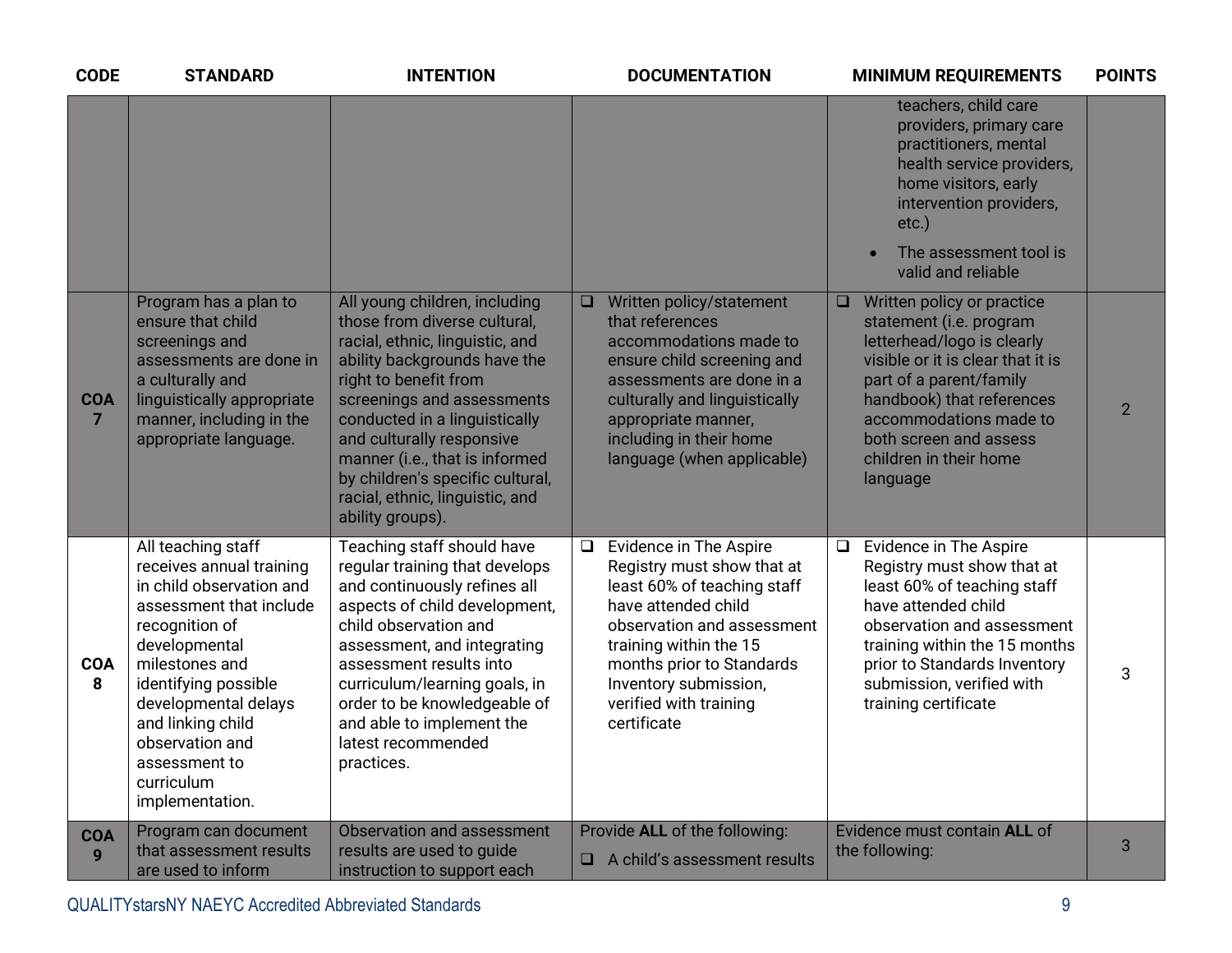| <b>CODE</b> | <b>STANDARD</b>                                                                                                | <b>INTENTION</b>                                                                                                                                                                                                                                                                                                                                                                                                                                                                                                                                                                                                   | <b>DOCUMENTATION</b>                                                                                                                                                                                                                                                                                 | <b>MINIMUM REQUIREMENTS</b>                                                                                                                                                                                                                                                                                                                                                                                                                                                                                                                                                                                                                                                                                                    | <b>POINTS</b>  |
|-------------|----------------------------------------------------------------------------------------------------------------|--------------------------------------------------------------------------------------------------------------------------------------------------------------------------------------------------------------------------------------------------------------------------------------------------------------------------------------------------------------------------------------------------------------------------------------------------------------------------------------------------------------------------------------------------------------------------------------------------------------------|------------------------------------------------------------------------------------------------------------------------------------------------------------------------------------------------------------------------------------------------------------------------------------------------------|--------------------------------------------------------------------------------------------------------------------------------------------------------------------------------------------------------------------------------------------------------------------------------------------------------------------------------------------------------------------------------------------------------------------------------------------------------------------------------------------------------------------------------------------------------------------------------------------------------------------------------------------------------------------------------------------------------------------------------|----------------|
|             | instruction that<br>addresses the needs of<br>individual children.                                             | child in reaching<br>developmental milestones and<br>adapting to special needs.<br>There should be a concrete<br>connection between the child's<br>needs and the learning<br>opportunity.<br><b>Evidence of assessment</b><br>results may include:<br>conclusions drawn from<br>observations, work samples,<br>checklists, such as:<br>During an observation, teacher<br>noticed 4 year old child shows<br>interest in using scissors, but<br>holds incorrectly and rips<br>paper. The lesson plan would<br>then indicate the individual<br>child's learning goal and<br>opportunity for cutting with<br>scissors. | <b>AND</b><br>Evidence of how instruction<br>$\Box$<br>is tailored to address<br>assessment results (e.g.,<br>IEPs or lesson plans with<br>modifications for individual<br>children)<br><b>AND</b><br>Statement of how program<br>u<br>uses assessment results to<br>make appropriate<br>adaptations | Assessment results for 1<br>□<br>child (with identifying<br>information removed)<br><b>AND</b><br>Written evidence of having<br>Q<br>tailored instruction to<br>address assessment results<br>(e.g., lesson plan showing<br>modifications for child)<br><b>AND</b><br>Written policy (i.e. program<br>$\Box$<br>letterhead/logo is clearly<br>visible or it is clear that it is<br>part of a parent/family<br>handbook) referencing how<br>instruction is tailored to<br>address assessment results<br>(e.g., IEPs or lesson plans<br>with modifications for<br>individual children) Policy<br>must reference:<br>Observations and<br>□<br>assessments<br>Assessment results<br>□<br>Individual child's learning<br>❏<br>goals |                |
| COA<br>10   | Program can document<br>that aggregated<br>assessment results are<br>used to inform program-<br>wide practice. | Regular reviews that tabulate<br>and average across all of the<br>children's assessment results<br>will help the program<br>understand its strengths and<br>opportunities for improving the<br>learning environment and<br>supports for children and their<br>families.                                                                                                                                                                                                                                                                                                                                            | Provide ALL of the following:<br>$\Box$ Aggregated data report(s)<br><b>AND</b><br>Statement or improvement<br>$\Box$<br>plan of how program uses<br>assessment data to inform<br>program-wide practices                                                                                             | Evidence must include<br>information regarding:<br>$\Box$ Data report(s) showing how<br>developmental assessments<br>are aggregated and analyzed<br><b>AND</b><br>Statement or improvement<br>$\Box$<br>plan of how program uses                                                                                                                                                                                                                                                                                                                                                                                                                                                                                               | $\overline{2}$ |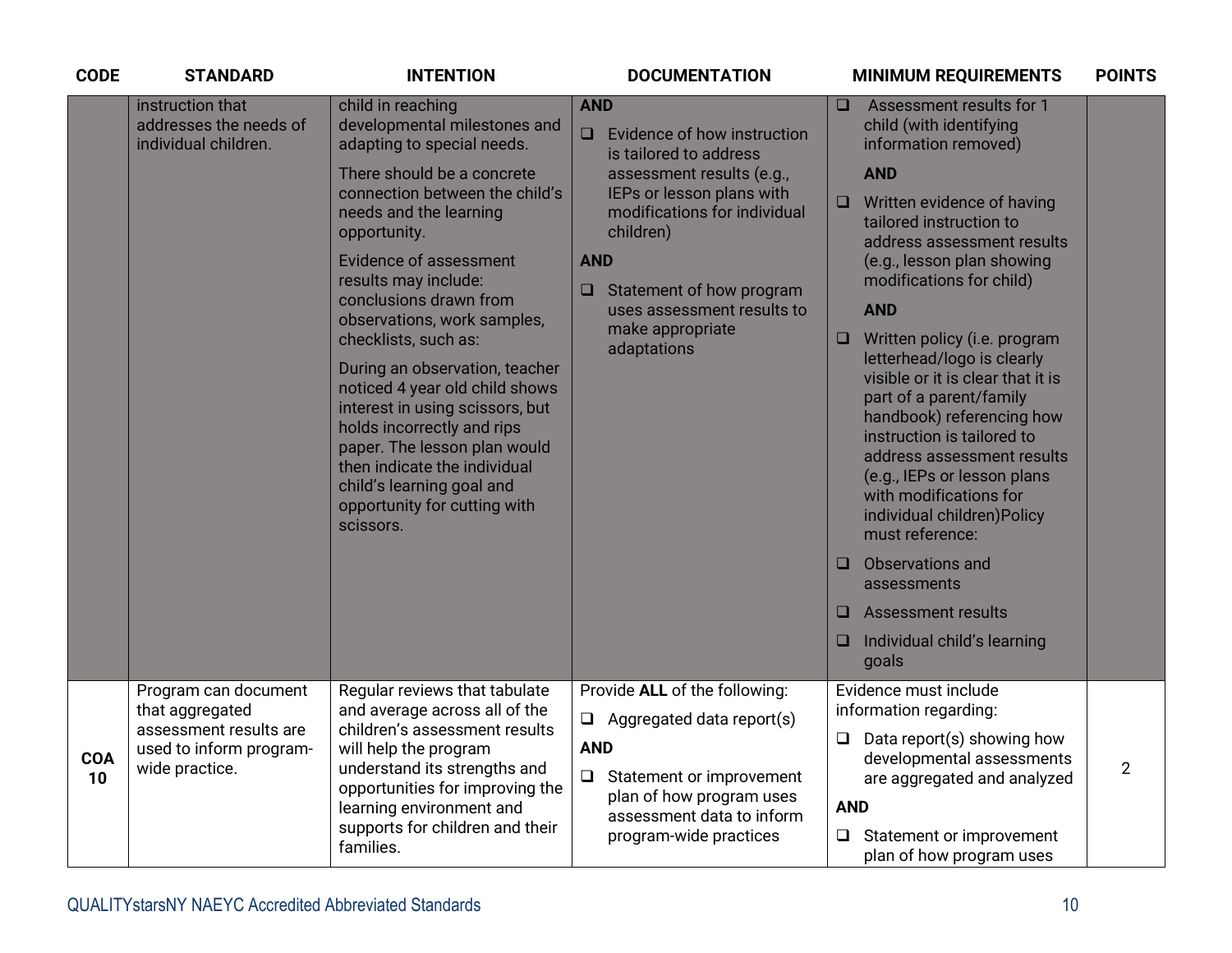| <b>CODE</b> | <b>STANDARD</b> | <b>INTENTION</b> | <b>DOCUMENTATION</b> | <b>MINIMUM REQUIREMENTS</b>                         | <b>POINTS</b> |
|-------------|-----------------|------------------|----------------------|-----------------------------------------------------|---------------|
|             |                 |                  |                      | assessment data to inform<br>program-wide practices |               |
|             |                 |                  |                      | Examples of use include:                            |               |
|             |                 |                  |                      | Teacher training                                    |               |
|             |                 |                  |                      | Policy changes                                      |               |
|             |                 |                  |                      | Parent education                                    |               |

#### Curriculum Planning & Implementation (CPI) – 20 points

| <b>CODE</b>      | <b>STANDARD</b>                                                                                                                                                        | <b>INTENTION</b>                                                                                                                                                                                    |                           | <b>DOCUMENTATION</b>                                                                                                                                                                                               | <b>MINIMUM REQUIREMENTS</b>                                                                                                                                                                                                                                                                                                                                                        | <b>POINTS</b>  |
|------------------|------------------------------------------------------------------------------------------------------------------------------------------------------------------------|-----------------------------------------------------------------------------------------------------------------------------------------------------------------------------------------------------|---------------------------|--------------------------------------------------------------------------------------------------------------------------------------------------------------------------------------------------------------------|------------------------------------------------------------------------------------------------------------------------------------------------------------------------------------------------------------------------------------------------------------------------------------------------------------------------------------------------------------------------------------|----------------|
| CPI <sub>1</sub> | Program has a written<br>education philosophy or<br>statement.                                                                                                         | The program has a set<br>understanding or theory<br>about children's learning<br>and how it supports this<br>effort.                                                                                | $\Box$                    | Education philosophy or<br>statement, self-written by the<br>program, referencing the<br>program's beliefs about how<br>children learn and ways in<br>which the program supports<br>children's learning and needs. | One copy of a written policy or<br>statement (or excerpt thereof)<br>referencing:<br>Program's beliefs about how<br>children learn<br>Ways in which the program<br>$\Box$<br>supports children's learning<br>and needs                                                                                                                                                             | $\overline{2}$ |
| CPI <sub>2</sub> | Program uses a written<br>curriculum or curriculum<br>framework that is<br>developmentally<br>appropriate and<br>addresses the key<br>domains of child<br>development. | The program's curriculum<br>or curriculum framework is<br>written, organized and<br>references the five key<br>domains of child<br>development in order to<br>promote optimal child<br>development. | $\Box$<br><b>AND</b><br>u | Curriculum or curriculum<br>framework that references all<br>key domains of child<br>development<br>Evidence of program's use of<br>curriculum or curriculum<br>framework                                          | Curriculum/curriculum framework<br>must reference all key domains of<br>child development:<br><b>Physical development</b><br>□.<br>Social-emotional development<br>□<br>Approaches to learning<br>$\Box$<br>Cognition<br>$\Box$<br>Language, communication and<br>literacy<br><b>AND</b><br>1 source of evidence of<br>$\Box$<br>program's use of curriculum<br>must be submitted. | 3              |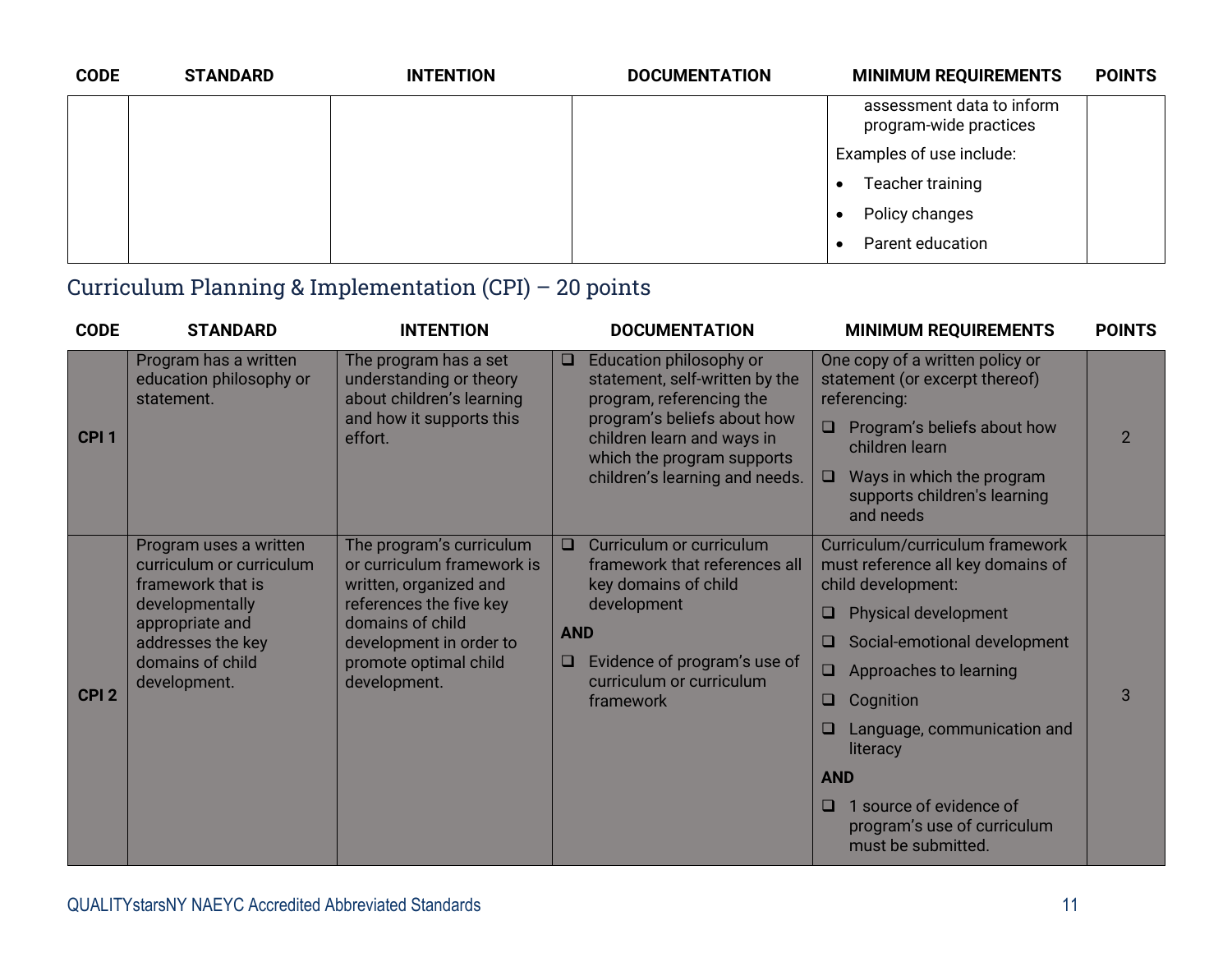| <b>CODE</b>      | <b>STANDARD</b>                                                                                                                                                                                                                                                                                                                                                                                                                                                       | <b>INTENTION</b>                                                | <b>DOCUMENTATION</b>                                                   | <b>MINIMUM REQUIREMENTS</b>                                                                                                                                                                             | <b>POINTS</b> |
|------------------|-----------------------------------------------------------------------------------------------------------------------------------------------------------------------------------------------------------------------------------------------------------------------------------------------------------------------------------------------------------------------------------------------------------------------------------------------------------------------|-----------------------------------------------------------------|------------------------------------------------------------------------|---------------------------------------------------------------------------------------------------------------------------------------------------------------------------------------------------------|---------------|
|                  |                                                                                                                                                                                                                                                                                                                                                                                                                                                                       |                                                                 |                                                                        | Acceptable examples include:                                                                                                                                                                            |               |
|                  |                                                                                                                                                                                                                                                                                                                                                                                                                                                                       |                                                                 |                                                                        | Lesson Plan(s)<br>$\bullet$                                                                                                                                                                             |               |
|                  |                                                                                                                                                                                                                                                                                                                                                                                                                                                                       |                                                                 |                                                                        | Schedule(s) and/or explicit<br>statement of how curriculum is<br>appropriately used in lesson<br>plans or schedule                                                                                      |               |
|                  |                                                                                                                                                                                                                                                                                                                                                                                                                                                                       |                                                                 |                                                                        | Any submitted evidence must be<br>completed and include references<br>to the curriculum so that one can<br>tell it is based on the curriculum.<br>For example, if coding is used, a<br>legend is noted. |               |
|                  |                                                                                                                                                                                                                                                                                                                                                                                                                                                                       |                                                                 |                                                                        | An explicit statement on how<br>curriculum is appropriately<br>transferred to lesson plans is<br>expected.                                                                                              |               |
|                  | Program uses a written                                                                                                                                                                                                                                                                                                                                                                                                                                                | Using a curriculum or                                           | Cover page of an evidence-based                                        | Evidence must reference:                                                                                                                                                                                |               |
|                  | curriculum framework this<br>curriculum or curriculum<br>framework that is<br>is evidence-based, gives<br>the program and families<br>evidence-based, meaning<br>research has been<br>assurance that learning<br>conducted regarding the<br>experiences that are<br>relationship between the<br>guided by the curriculum<br>curriculum and children's<br>will effectively support<br>children's learning for each<br>learning.<br>key domain of child<br>development. |                                                                 | curriculum from list below:<br>$\Box$<br><b>Before ABCs: Promoting</b> | Cover page of the curriculum,<br>$\Box$                                                                                                                                                                 |               |
|                  |                                                                                                                                                                                                                                                                                                                                                                                                                                                                       |                                                                 | <b>School Readiness in Infants</b><br>and Toddlers                     | including title (if applicable).<br>If Other is selected, program MUST<br>also include evidence of the                                                                                                  |               |
|                  |                                                                                                                                                                                                                                                                                                                                                                                                                                                                       | Caring for Infants and<br>$\Box$<br>Toddlers in Groups:         | research basis for the curriculum<br>components.                       |                                                                                                                                                                                                         |               |
| CPI <sub>3</sub> |                                                                                                                                                                                                                                                                                                                                                                                                                                                                       | <b>Developmentally Appropriate</b><br>Practice                  | Reference(s) to applicable studies<br>and research is encouraged.      | 3                                                                                                                                                                                                       |               |
|                  |                                                                                                                                                                                                                                                                                                                                                                                                                                                                       | Evidence-based means the                                        | <b>Creative Curriculum</b><br>$\Box$                                   |                                                                                                                                                                                                         |               |
|                  | relationship between the<br>curriculum and child<br>outcomes has been proven                                                                                                                                                                                                                                                                                                                                                                                          | $\Box$<br>Create Curriculum for Infants.<br>Toddlers, and Two's |                                                                        |                                                                                                                                                                                                         |               |
|                  |                                                                                                                                                                                                                                                                                                                                                                                                                                                                       |                                                                 | High Scope Curriculum<br>$\Box$                                        |                                                                                                                                                                                                         |               |
|                  |                                                                                                                                                                                                                                                                                                                                                                                                                                                                       | effective through<br>published, scientifically-                 | The Montessori Method<br>$\Box$                                        |                                                                                                                                                                                                         |               |
|                  |                                                                                                                                                                                                                                                                                                                                                                                                                                                                       | based studies.                                                  | The Carolina Curriculum<br>Q.                                          |                                                                                                                                                                                                         |               |
|                  |                                                                                                                                                                                                                                                                                                                                                                                                                                                                       |                                                                 | Zero to Three Cradling<br>$\Box$<br>Literacy                           |                                                                                                                                                                                                         |               |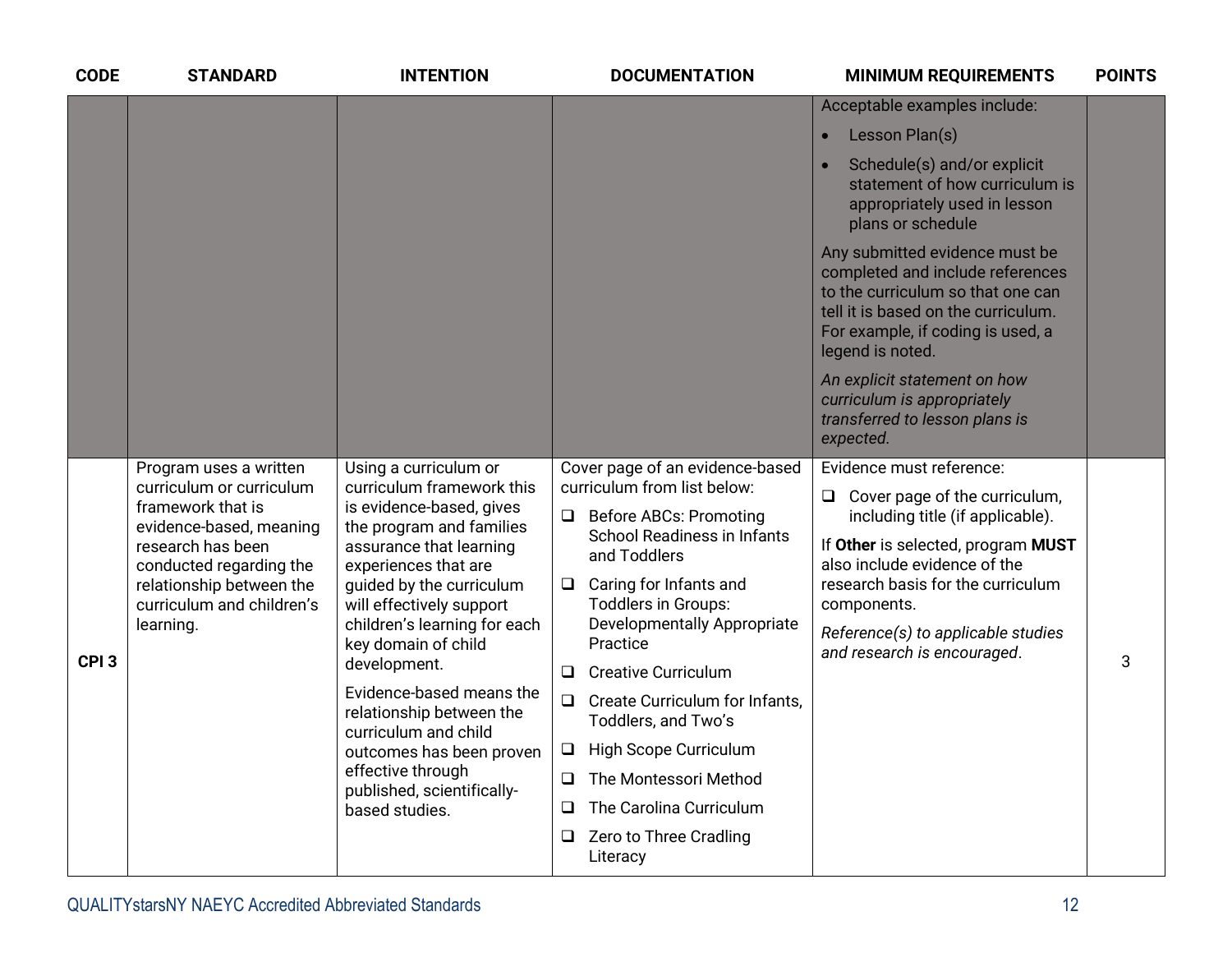| <b>CODE</b>      | <b>STANDARD</b>                                                                                                                                                                                                                                                       | <b>INTENTION</b>                                                                                                                                | <b>DOCUMENTATION</b>                                                                                                                                                                                                                                                                                                                                                                                                                                                   |                                  | <b>MINIMUM REQUIREMENTS</b>                                                                                                                                                                                                                                                                                                                                                     | <b>POINTS</b>  |
|------------------|-----------------------------------------------------------------------------------------------------------------------------------------------------------------------------------------------------------------------------------------------------------------------|-------------------------------------------------------------------------------------------------------------------------------------------------|------------------------------------------------------------------------------------------------------------------------------------------------------------------------------------------------------------------------------------------------------------------------------------------------------------------------------------------------------------------------------------------------------------------------------------------------------------------------|----------------------------------|---------------------------------------------------------------------------------------------------------------------------------------------------------------------------------------------------------------------------------------------------------------------------------------------------------------------------------------------------------------------------------|----------------|
|                  |                                                                                                                                                                                                                                                                       |                                                                                                                                                 | Other - program MUST also<br>include evidence of the<br>research basis for the<br>curriculum components.<br>Reference(s) to applicable<br>studies and research is<br>encouraged.                                                                                                                                                                                                                                                                                       |                                  |                                                                                                                                                                                                                                                                                                                                                                                 |                |
|                  | Program uses a written<br>curriculum or curriculum<br>framework that addresses<br>the child development<br>areas of learning outlined                                                                                                                                 | The written curriculum is<br>aligned to major state<br>initiatives that reference<br>children's development<br>and learning needs.              | Provide ALL of the following:<br>One copy of a curriculum<br>cover page or curriculum<br>framework                                                                                                                                                                                                                                                                                                                                                                     |                                  | Evidence must include ALL of the<br>following:<br>Cover page of curriculum or<br>$\Box$<br>curriculum framework                                                                                                                                                                                                                                                                 |                |
| CPI <sub>4</sub> | in State or Federal<br>quidance resources: the<br><b>NYS Early Learning</b><br>Guidelines (2020) and/or<br>The NYS PreKindergarten<br>Learning Standards<br>(2019) and/or the Head<br><b>Start Early Learning</b><br><b>Outcomes Framework:</b><br>Ages Birth to Five |                                                                                                                                                 | <b>AND</b><br>One copy of a completed<br>curriculum crosswalk,<br>statement, or chart<br>demonstrating alignment<br>between the<br>curriculum/curriculum<br>framework and every child<br>development area of learning<br>outlined in the chosen State<br>or Federal guidance resource<br>from list below.<br><b>NYS Early Learning</b><br>Guidelines (2020)<br>NYS PreKindergarten<br>Learning Standards<br>(2019)<br><b>Outcomes Framework:</b><br>Ages Birth to Five | <b>Head Start Early Learning</b> | <b>AND</b><br>Curriculum/curriculum<br>$\Box$<br>framework crosswalk<br>completed for ALL child<br>development areas of learning<br>for the chosen State or Federal<br>guidance resource. If written<br>statement or chart is submitted<br>as evidence of alignment, it<br>clearly notes how<br>curriculum/framework aligns<br>with ALL child development<br>areas of learning. | 4              |
| CPI <sub>5</sub> | Program uses a written<br>curriculum or curriculum<br>framework that is adapted<br>to be culturally competent<br>by incorporating into the                                                                                                                            | Written curriculum<br>recognizes the diversity of<br>cultures, linguistic abilities,<br>family units, disabilities,<br>and religions that exist | Copies of 3 different<br>activity/lesson plans<br>indicating use of culturally                                                                                                                                                                                                                                                                                                                                                                                         |                                  | 3 different activity/lesson<br>$\Box$<br>plans. Each activity/lesson<br>plan references the use of                                                                                                                                                                                                                                                                              | $\overline{2}$ |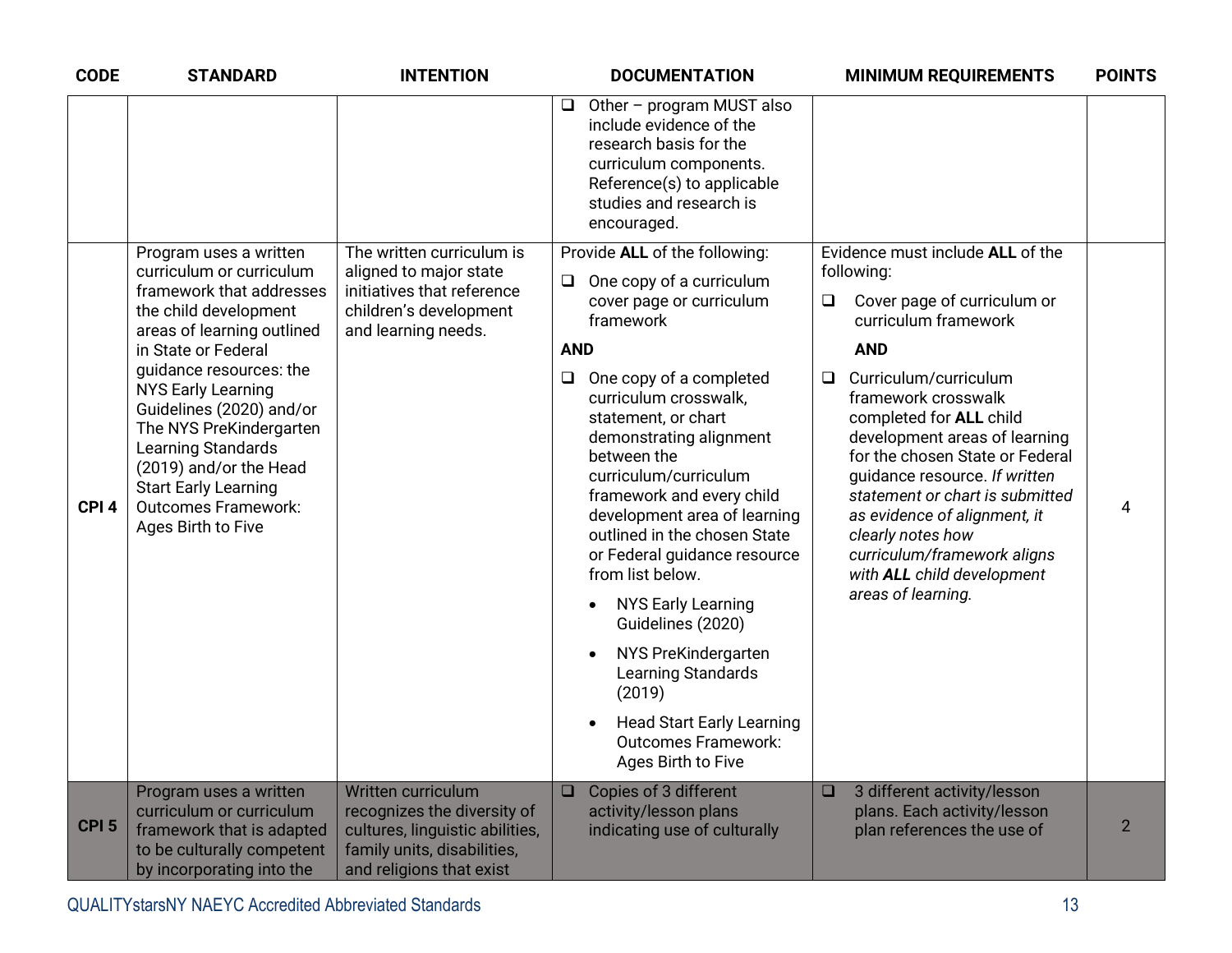| <b>CODE</b>      | <b>STANDARD</b>                                                                                                                                                                                                     | <b>INTENTION</b>                                                                                                                                                                                                                                                                                                       | <b>DOCUMENTATION</b>                                                                                                                                                                                                                                                  | <b>MINIMUM REQUIREMENTS</b>                                                                                                                                                                                                                                                                                                                                        | <b>POINTS</b>  |
|------------------|---------------------------------------------------------------------------------------------------------------------------------------------------------------------------------------------------------------------|------------------------------------------------------------------------------------------------------------------------------------------------------------------------------------------------------------------------------------------------------------------------------------------------------------------------|-----------------------------------------------------------------------------------------------------------------------------------------------------------------------------------------------------------------------------------------------------------------------|--------------------------------------------------------------------------------------------------------------------------------------------------------------------------------------------------------------------------------------------------------------------------------------------------------------------------------------------------------------------|----------------|
|                  | classroom curriculum<br>culturally sensitive, books,<br>themes and projects.                                                                                                                                        | within the classroom and<br>throughout the world and<br>fosters a sense of<br>awareness, empathy,<br>understanding, and<br>acceptance of these<br>differences.                                                                                                                                                         | sensitive books, themes or<br>projects                                                                                                                                                                                                                                | culturally sensitive books,<br>themes, or projects<br>Examples:<br>Curriculum guides teachers in<br>planning and implementing<br>learning experiences related to<br>diverse cultures<br>Diverse elements of the world<br>are incorporated into<br>classroom and learning<br>experiences<br>Curriculum provides<br>opportunities for children to<br>confront biases |                |
| CPI <sub>6</sub> | All teaching staff receives<br>annual training to<br>implement the curriculum<br>and supervision support is<br>provided to staff to assist<br>with curriculum<br>implementation.                                    | Ongoing training is needed<br>to develop and<br>continuously refine<br>teachers' abilities to<br>effectively implement<br>curricula activities.                                                                                                                                                                        | Evidence in in The Aspire<br>$\Box$<br>Registry must show that at<br>least 60% of teaching staff<br>have attended curriculum<br>implementation training<br>within the 15 months prior to<br>Standards Inventory<br>submission, verified with<br>training certificate. | Evidence in The Aspire Registry<br>$\Box$<br>must show that at least 60% of<br>teaching staff have attended<br>curriculum implementation<br>training within the 15 months<br>prior to Standards Inventory<br>submission, verified with<br>training certificate                                                                                                     | 3              |
|                  | Program has currently enrolled children with IFSPs or IEPs                                                                                                                                                          |                                                                                                                                                                                                                                                                                                                        | $\Box$ If yes, continue                                                                                                                                                                                                                                               | $\Box$ If no, go to Physical Well-being & Health                                                                                                                                                                                                                                                                                                                   |                |
| CPI <sub>7</sub> | Program implements<br>appropriate modifications<br>and provides additional<br>supports to enable<br>children with IFSPs or<br>IEPs more effective<br>inclusion in the full range<br>of the program's<br>activities. | When working with<br>children with special<br>needs, it is important that<br>they are evaluated by a<br>professional and receive<br>an IFSP/IEP specifying<br>what is needed for the<br>child's learning and early<br>childhood education<br>experience. It is also<br>important that the<br>evaluation is followed to | One copy of a written statement<br>referencing:<br>1 currently enrolled child with<br>$\Box$<br>an IFSP or IEP (with<br>identifying information<br>removed)<br>Modifications made by<br>$\Box$<br>program to accommodate<br>child and/or child's family               | Written statement that meets all of<br>the following criteria:<br>Self-written by program<br>$\Box$<br>References at least 1 currently<br>❏<br>enrolled child (with identifying<br>information removed) with an<br>IFSP/IEP<br>References modifications<br>$\Box$<br>made for the child and/or<br>family by the program                                            | $\overline{3}$ |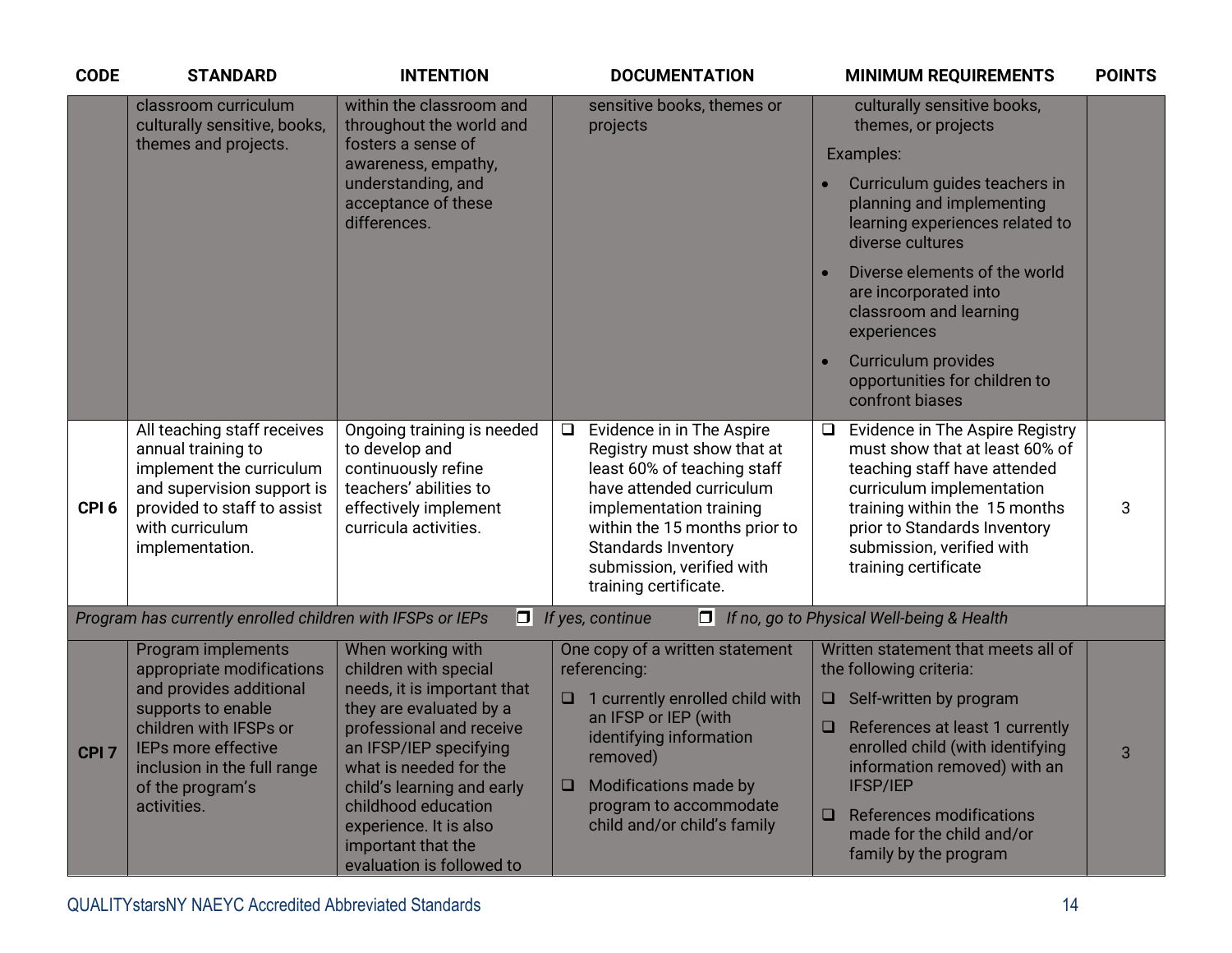| <b>CODE</b> | <b>STANDARD</b> | <b>INTENTION</b>                                                                                                                      | <b>DOCUMENTATION</b> | <b>MINIMUM REQUIREMENTS</b>                                                      | <b>POINTS</b> |
|-------------|-----------------|---------------------------------------------------------------------------------------------------------------------------------------|----------------------|----------------------------------------------------------------------------------|---------------|
|             |                 | support the individual<br>child's development and<br>that the child is included in<br>the classroom/group as an<br>equal participant. |                      | The specific IEP/IFSP with the<br>child's name should not be<br><i>included.</i> |               |

#### Physical Well-being and Health (PH) - 8 points

| <b>CODE</b>     | <b>STANDARD</b>                                                                                                                                                                 | <b>INTENTION</b>                                                                                     | <b>DOCUMENTATION</b>                                                                                                                                                                                                                                                                                                                                                                                                                                                  | <b>MINIMUM REQUIREMENTS</b>                                                                                                                                                                                                                               | <b>POINTS</b> |
|-----------------|---------------------------------------------------------------------------------------------------------------------------------------------------------------------------------|------------------------------------------------------------------------------------------------------|-----------------------------------------------------------------------------------------------------------------------------------------------------------------------------------------------------------------------------------------------------------------------------------------------------------------------------------------------------------------------------------------------------------------------------------------------------------------------|-----------------------------------------------------------------------------------------------------------------------------------------------------------------------------------------------------------------------------------------------------------|---------------|
|                 | Program has currently enrolled children under 12 months of age                                                                                                                  | O                                                                                                    | If yes, continue<br>$\Box$ If no, go to PH 2                                                                                                                                                                                                                                                                                                                                                                                                                          |                                                                                                                                                                                                                                                           |               |
| <b>PH1</b>      | Program provides infants<br>daily opportunities to move<br>freely under adult supervision<br>to explore indoor and outdoor<br>environments, including<br>tummy time when awake. | Infants need freedom of<br>movement, including tummy<br>time, to build strength and<br>motor skills. | Evidence must reference daily,<br>supervised<br>exercise/movement<br>opportunities that include free<br>movement on the stomach<br>while awake and alert, and<br>other movement indoors and<br>outdoors (weather<br>permitting).<br>Acceptable types of evidence<br>include reference in:<br>Parent/family handbook<br>□<br>excerpt<br><b>OR</b><br>Curriculum<br>□<br><b>OR</b><br>Daily schedules<br>❏<br><b>OR</b><br>Lesson plans or goal<br>$\Box$<br>statements | Evidence must show<br>exercise/movement<br>opportunities, including all of<br>the following:<br><b>Daily</b><br>$\Box$<br>Free movement on<br>$\Box$<br>stomach while awake and<br>alert<br><b>Under supervision</b><br>o<br>Indoor and outdoor<br>$\Box$ |               |
|                 | Program has currently enrolled children 12 months of age and older                                                                                                              | $\Box$                                                                                               | If yes, continue<br>If no, go to PH3<br>$\Box$                                                                                                                                                                                                                                                                                                                                                                                                                        |                                                                                                                                                                                                                                                           |               |
| PH <sub>2</sub> | Program provides<br>opportunities for toddlers                                                                                                                                  | Program should support the<br>social-emotional, health,                                              | Documentation that<br>references and specifically                                                                                                                                                                                                                                                                                                                                                                                                                     | Evidence must reference and<br>specifically name                                                                                                                                                                                                          |               |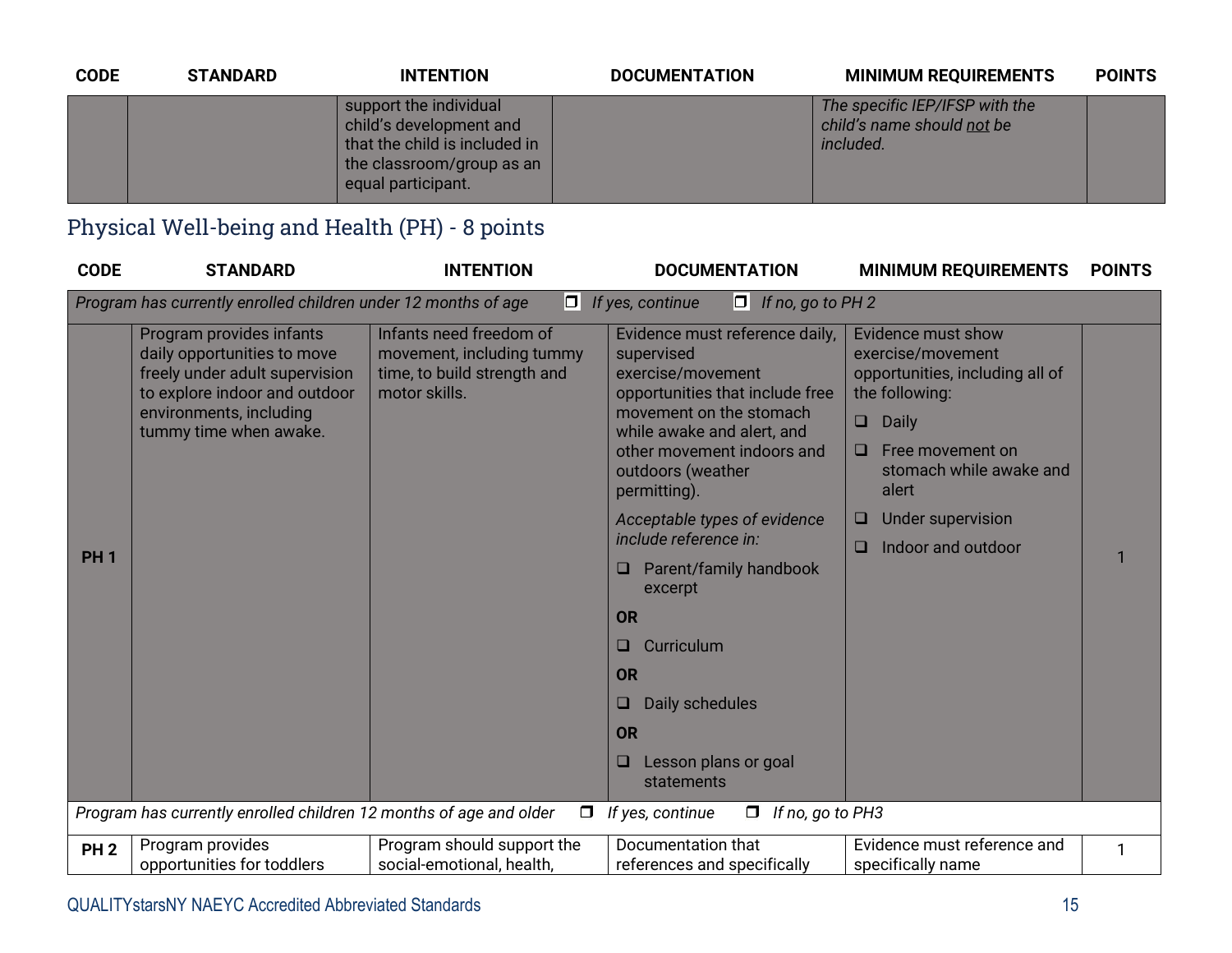| <b>CODE</b>     | <b>STANDARD</b>                                                                                                                                                                                                                                                                                                                                                                            | <b>INTENTION</b>                                                                                                                                                                                                                                                                    | <b>DOCUMENTATION</b>                                                                                                                                                                                                                                                                                                                                                                                                                                            | <b>MINIMUM REQUIREMENTS</b>                                                                                                                                                                                                                                                                                                                                                                                                                                                                                                    | <b>POINTS</b>  |
|-----------------|--------------------------------------------------------------------------------------------------------------------------------------------------------------------------------------------------------------------------------------------------------------------------------------------------------------------------------------------------------------------------------------------|-------------------------------------------------------------------------------------------------------------------------------------------------------------------------------------------------------------------------------------------------------------------------------------|-----------------------------------------------------------------------------------------------------------------------------------------------------------------------------------------------------------------------------------------------------------------------------------------------------------------------------------------------------------------------------------------------------------------------------------------------------------------|--------------------------------------------------------------------------------------------------------------------------------------------------------------------------------------------------------------------------------------------------------------------------------------------------------------------------------------------------------------------------------------------------------------------------------------------------------------------------------------------------------------------------------|----------------|
|                 | and/or preschoolers to have<br>at least 15 minutes of<br>developmentally appropriate,<br>structured and unstructured,<br>moderate to vigorous physical<br>activity (both inside and<br>outside) for every hour they<br>are in care. For example, in a 3<br>hour program, children should<br>have at least 45 minutes of<br>physical activity in total, not<br>necessarily continuously.    | physical, and fine and gross<br>motor development of<br>children through active play.<br>Multiple daily opportunities<br>should be offered for<br>structured and unstructured<br>physical activity.                                                                                 | names the opportunities for<br>structured and unstructured<br>physical activities provided,<br>and demonstrates that these<br>activities occur both inside<br>and outside.<br>Acceptable types of evidence<br>include:<br>Parent/family handbook<br>$\Box$<br>excerpt or policy<br>statement (i.e. program<br>letterhead/logo is clearly<br>visible or it is clear that it<br>is part of a<br>manual/handbook)<br><b>OR</b><br>Daily schedule or plan<br>$\Box$ | opportunities for ALL of the<br>following:<br>$\Box$ Structured physical<br>activity (name the specific<br>structured activity or<br>activities)<br>Unstructured/free play<br>$\Box$<br>Indoor play<br>$\Box$<br>Outdoor play (weather<br>$\Box$<br>permitting)<br>Note: To meet the Standard,<br>program provides at least 15<br>minutes of developmentally<br>appropriate, structured and<br>unstructured, moderate to<br>vigorous physical activity<br>(both inside and outside) for<br>every hour children are in<br>care. |                |
| PH <sub>3</sub> | Program has a policy that<br>details the use of screen time<br>for children, including that<br>screen time is never used for<br>children birth to age 2. For<br>children ages 2 to 5, there is<br>no more than 30 minutes once<br>a week of high quality<br>educational or movement-<br>based commercial-free<br>programming and screen time<br>is never used during nap and<br>meal time. | Children's access to screen<br>time should be nonexistent for<br>infants and toddlers and<br>limited to 30 minutes per<br>week for preschoolers so as<br>to reduce the harmful effects<br>of screen time and<br>commercial marketing on<br>health, learning, behavior and<br>sleep. | One copy of a written policy<br>(i.e. program letterhead/logo<br>is clearly visible or it is clear<br>that it is part of a<br>manual/handbook)<br>referencing:<br>Program's screen time<br>❏<br>viewing policies.<br>How viewing policies are<br>$\Box$<br>differentiated according to<br>age group                                                                                                                                                             | Evidence must show:<br>$\Box$ Written policy that<br>references "no screen<br>time" is provided for any<br>age group in the program<br><b>OR</b><br>Written policy that references<br>all of the following:<br>No screen time for<br>$\Box$<br>children birth to age 2<br>For children ages 2-5:<br>$\Box$<br>$\Box$ 30 minutes/week<br>MAX of screen time                                                                                                                                                                     | $\overline{2}$ |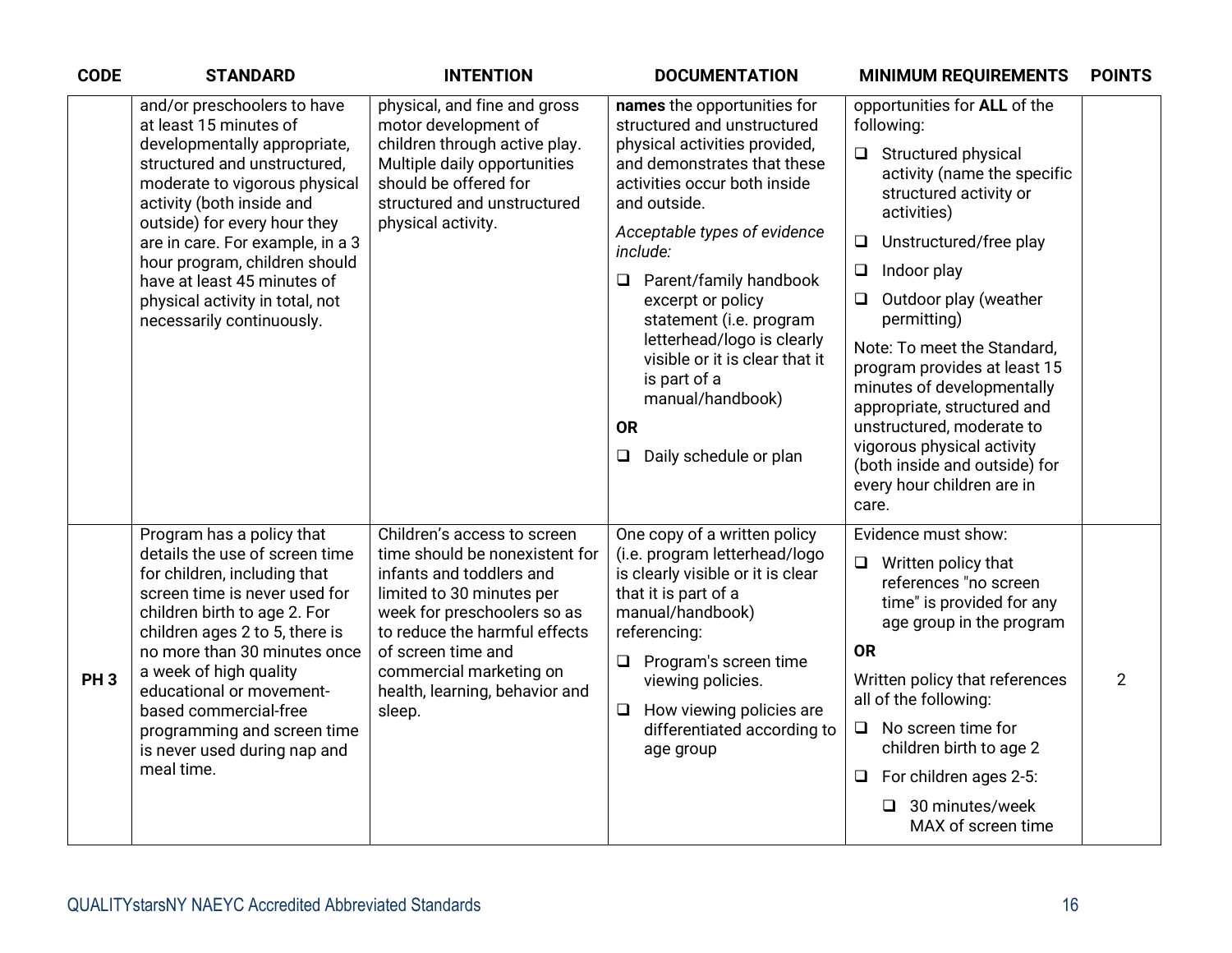| <b>CODE</b>     | <b>STANDARD</b>                                                                                                                          | <b>INTENTION</b>                                                                                                                                                                                                                                  | <b>DOCUMENTATION</b>                                                                                                                                                                 | <b>MINIMUM REQUIREMENTS</b>                                                                                                                                                  | <b>POINTS</b>  |
|-----------------|------------------------------------------------------------------------------------------------------------------------------------------|---------------------------------------------------------------------------------------------------------------------------------------------------------------------------------------------------------------------------------------------------|--------------------------------------------------------------------------------------------------------------------------------------------------------------------------------------|------------------------------------------------------------------------------------------------------------------------------------------------------------------------------|----------------|
|                 |                                                                                                                                          |                                                                                                                                                                                                                                                   |                                                                                                                                                                                      | $\Box$ No screen time during<br>naps                                                                                                                                         |                |
|                 |                                                                                                                                          |                                                                                                                                                                                                                                                   |                                                                                                                                                                                      | No screen time during<br>□<br>meals                                                                                                                                          |                |
|                 |                                                                                                                                          |                                                                                                                                                                                                                                                   |                                                                                                                                                                                      | All screen time is quality<br>$\Box$<br>educational and/or<br>movement-based                                                                                                 |                |
|                 |                                                                                                                                          |                                                                                                                                                                                                                                                   |                                                                                                                                                                                      | No commercial<br>□<br>advertising                                                                                                                                            |                |
|                 | Program promotes the service                                                                                                             | Nutrition is important to                                                                                                                                                                                                                         | <b>PARTICIPATES IN CACFP</b>                                                                                                                                                         | <b>PARTICIPATES IN CACFP</b>                                                                                                                                                 |                |
|                 | or consumption of meals and<br>snacks that meet the Child<br>and Adult Care Food Program<br>(CACFP) meal pattern for the<br>ages served. | children's growth and<br>development. Childhood is<br>also a time to teach nutrition<br>and healthy habits that will<br>last a lifetime. Menus that<br>comply with the CACFP meal<br>pattern requirements meet<br>children's nutrition and growth | $\Box$ Submit evidence of<br><b>CACFP</b> participation<br><b>DOES NOT PARTICIPATE IN</b><br><b>CACFP</b><br>$\Box$ 1 week of menus for all<br>meals and snacks served<br><b>AND</b> | Evidence of participation<br>$\Box$<br>in CACFP (i.e., CACFP<br>billing, CACFP<br>reimbursement checks,<br>correspondence from<br><b>CACFP Sponsor or CACFP</b><br>contract) |                |
|                 |                                                                                                                                          | and development needs.                                                                                                                                                                                                                            | $\Box$ Statement of compliance                                                                                                                                                       | <b>DOES NOT PARTICIPATE IN</b><br><b>CACFP</b>                                                                                                                               |                |
| PH <sub>4</sub> |                                                                                                                                          | There must be a clear link<br>between CACFP guidelines                                                                                                                                                                                            | with CACFP minimum<br>meal pattern components                                                                                                                                        | Evidence must include all of<br>the following:                                                                                                                               | $\overline{2}$ |
|                 |                                                                                                                                          | and the meal pattern (portion<br>size and components for<br>meals and snacks) on menus.                                                                                                                                                           | for all meals and snacks<br>served                                                                                                                                                   | 1 week of menus for all<br>0<br>meals and snacks served                                                                                                                      |                |
|                 |                                                                                                                                          | For more information about<br>CACFP meal patterns, visit the<br><b>USDA Food and Nutrition</b><br>website for child day care<br>centers.                                                                                                          |                                                                                                                                                                                      | <b>Statement of compliance</b><br>$\Box$<br>with CACFP minimum<br>meal pattern components<br>for all meals and snacks<br>served.                                             |                |
|                 | Program implements a                                                                                                                     | It is important for programs to<br>establish program-wide goals                                                                                                                                                                                   | Evidence must demonstrate                                                                                                                                                            | Evidence must demonstrate:                                                                                                                                                   |                |
| <b>PH5</b>      | program-wide obesity<br>prevention program.                                                                                              | that instill in children, families,<br>and staff, the importance of<br>healthy, active living and to                                                                                                                                              | adoption and implementation<br>of a program-wide formal<br>obesity prevention program<br>for children, families, and staff                                                           | $\Box$<br>Adoption and<br>implementation of a<br>program-wide obesity<br>prevention program for                                                                              | 1              |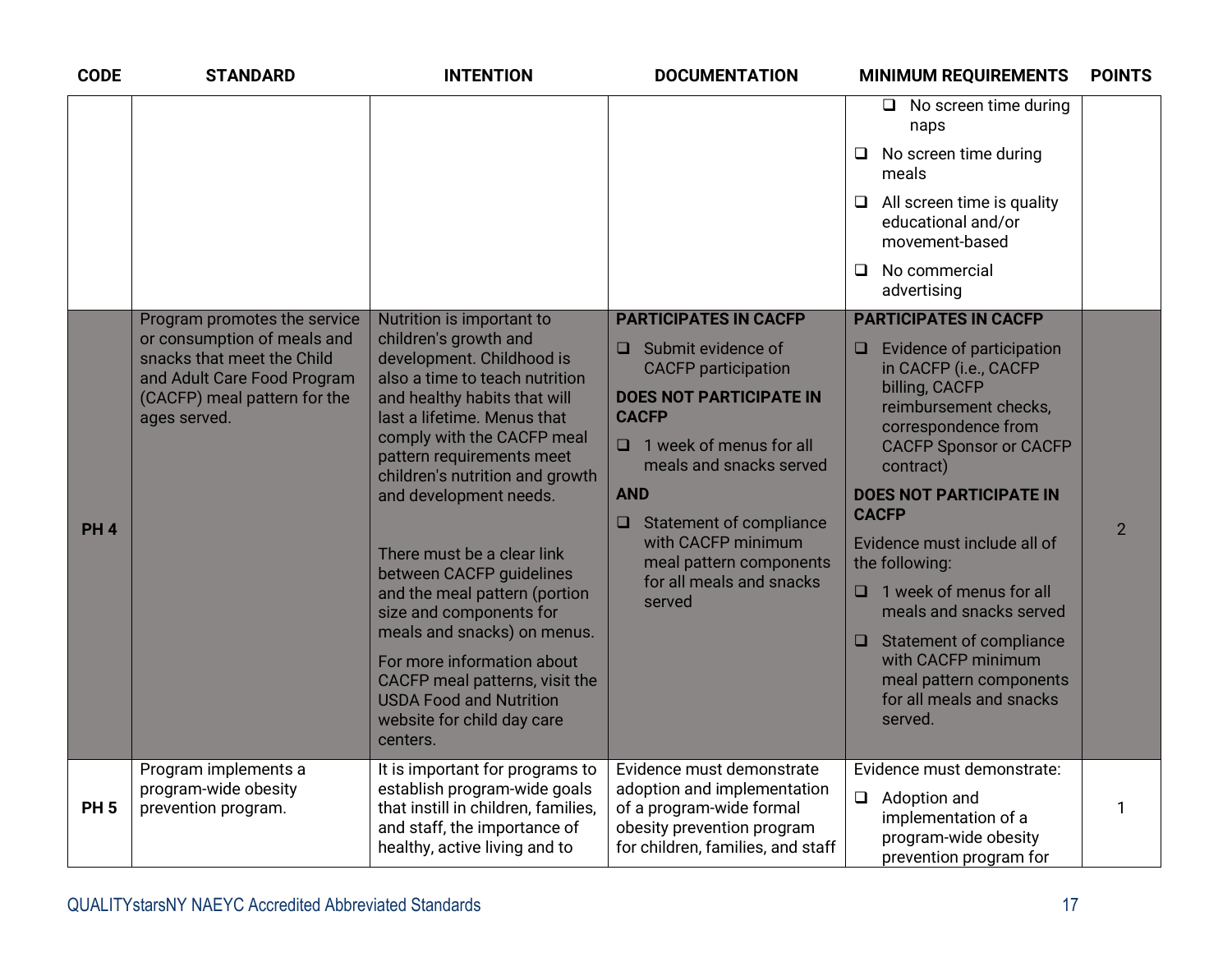| <b>CODE</b>     | <b>STANDARD</b>                                                                                                                        | <b>INTENTION</b>                                                                                                                          |           | <b>DOCUMENTATION</b>                                                                                                                                                                                                                                                                                                              |        | <b>MINIMUM REQUIREMENTS</b>                                                                                                                                                                                                                                                                                                                 | <b>POINTS</b> |
|-----------------|----------------------------------------------------------------------------------------------------------------------------------------|-------------------------------------------------------------------------------------------------------------------------------------------|-----------|-----------------------------------------------------------------------------------------------------------------------------------------------------------------------------------------------------------------------------------------------------------------------------------------------------------------------------------|--------|---------------------------------------------------------------------------------------------------------------------------------------------------------------------------------------------------------------------------------------------------------------------------------------------------------------------------------------------|---------------|
|                 |                                                                                                                                        | provide them with the tools to<br>adopt healthy habits.                                                                                   |           | Acceptable types of evidence<br>include:                                                                                                                                                                                                                                                                                          |        | children, families, and<br>staff                                                                                                                                                                                                                                                                                                            |               |
|                 |                                                                                                                                        |                                                                                                                                           | $\Box$    | Program assessment(s)                                                                                                                                                                                                                                                                                                             |        |                                                                                                                                                                                                                                                                                                                                             |               |
|                 |                                                                                                                                        |                                                                                                                                           | <b>OR</b> |                                                                                                                                                                                                                                                                                                                                   |        |                                                                                                                                                                                                                                                                                                                                             |               |
|                 |                                                                                                                                        |                                                                                                                                           | $\Box$    | Action plan(s)                                                                                                                                                                                                                                                                                                                    |        |                                                                                                                                                                                                                                                                                                                                             |               |
|                 |                                                                                                                                        |                                                                                                                                           | <b>OR</b> |                                                                                                                                                                                                                                                                                                                                   |        |                                                                                                                                                                                                                                                                                                                                             |               |
|                 |                                                                                                                                        |                                                                                                                                           | $\Box$    | Timeline(s)                                                                                                                                                                                                                                                                                                                       |        |                                                                                                                                                                                                                                                                                                                                             |               |
|                 |                                                                                                                                        |                                                                                                                                           | <b>OR</b> |                                                                                                                                                                                                                                                                                                                                   |        |                                                                                                                                                                                                                                                                                                                                             |               |
|                 |                                                                                                                                        |                                                                                                                                           | $\Box$    | Goal statement(s)                                                                                                                                                                                                                                                                                                                 |        |                                                                                                                                                                                                                                                                                                                                             |               |
| PH <sub>6</sub> | Teaching or administrative<br>staff attends training<br>regarding implementation of<br>the program-wide obesity<br>prevention program. | Staff is trained regularly to<br>implement the program-wide<br>obesity prevention program,<br>using the latest research and<br>resources. | $\Box$    | <b>Evidence in The Aspire</b><br>Registry that at least 60%<br>of teaching or<br>administrative staff have<br>attended training<br>regarding implementation<br>of the program-wide<br>obesity prevention<br>program within the 15<br>months prior to Standards<br>Inventory submission,<br>verified with training<br>certificate. | $\Box$ | <b>Evidence in The Aspire</b><br>Registry that at least 60%<br>of teaching or<br>administrative staff have<br>attended training<br>regarding the<br>implementation of the<br>program-wide obesity<br>prevention program within<br>the 15 months prior to<br><b>Standards Inventory</b><br>submission, verified with<br>training certificate |               |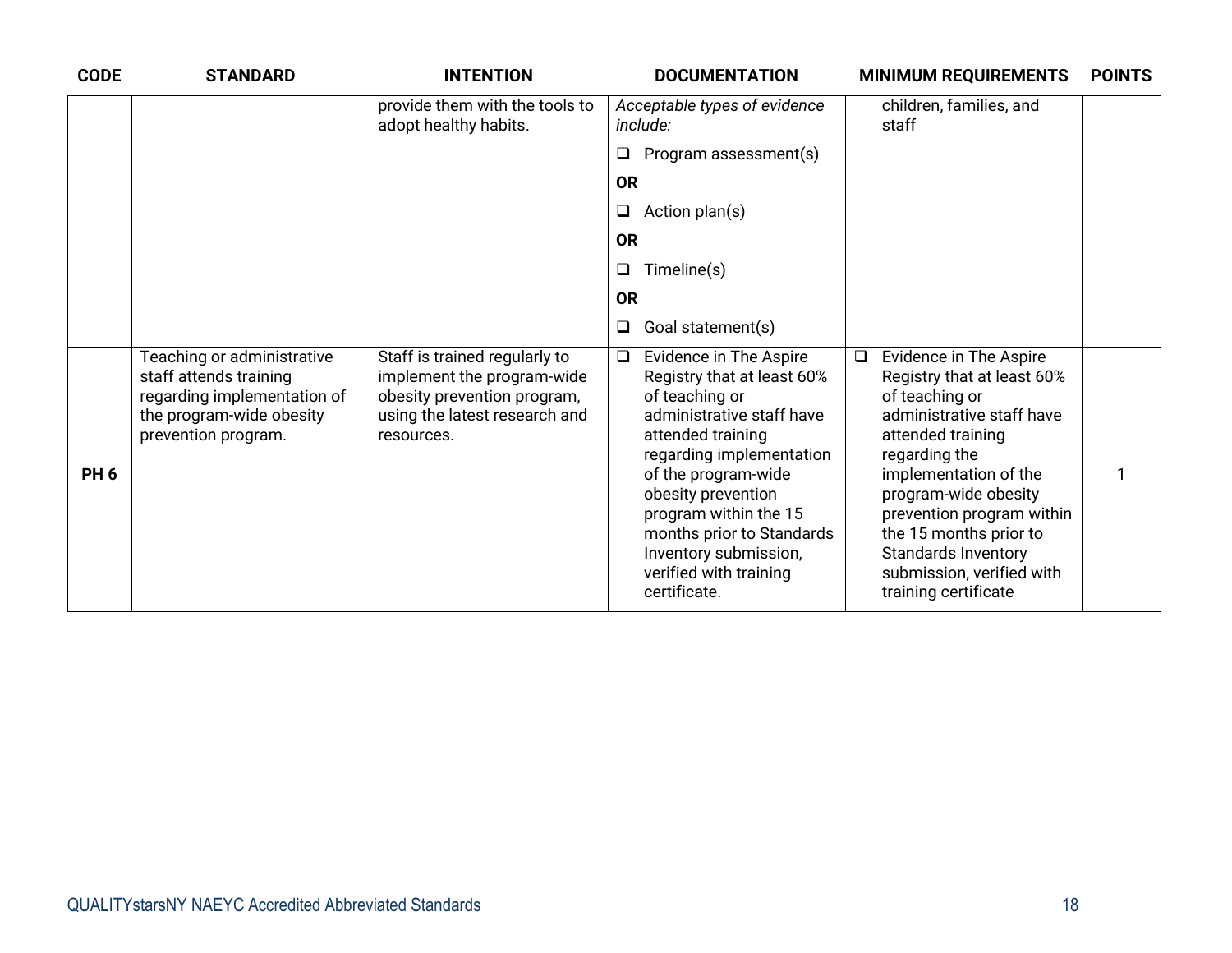# **FAMILY ENGAGEMENT**

*Research Rationale: There is substantial evidence that parent involvement and parent-provider communication is important for high quality early childhood education and that parent-involvement is related to child development outcomes. Parent-provider communication in the parent's dominant language is necessary for optimum results.*

#### Communication (C) - 25 points

| <b>CODE</b>    | <b>STANDARD</b>                                                                                                                                                        | <b>INTENTION</b>                                                                                                                                                                                                                                                                                                                        |                           | <b>DOCUMENTATION</b>                                                                                                                                                                                                                                                                                                                                                                                                                                                                                                                     |                           | <b>MINIMUM REQUIREMENTS</b>                                                                                                                                                                                                                                                                                                                                                                                                                                                                        | <b>POINTS</b> |
|----------------|------------------------------------------------------------------------------------------------------------------------------------------------------------------------|-----------------------------------------------------------------------------------------------------------------------------------------------------------------------------------------------------------------------------------------------------------------------------------------------------------------------------------------|---------------------------|------------------------------------------------------------------------------------------------------------------------------------------------------------------------------------------------------------------------------------------------------------------------------------------------------------------------------------------------------------------------------------------------------------------------------------------------------------------------------------------------------------------------------------------|---------------------------|----------------------------------------------------------------------------------------------------------------------------------------------------------------------------------------------------------------------------------------------------------------------------------------------------------------------------------------------------------------------------------------------------------------------------------------------------------------------------------------------------|---------------|
|                | Program has currently enrolled children under 12 months of age                                                                                                         |                                                                                                                                                                                                                                                                                                                                         |                           | $\Box$ If no, go to C2<br>$\Box$ If yes, continue                                                                                                                                                                                                                                                                                                                                                                                                                                                                                        |                           |                                                                                                                                                                                                                                                                                                                                                                                                                                                                                                    |               |
| C <sub>1</sub> | Program communicates<br>with parents of infants in<br>writing on a daily basis<br>about care giving routines<br>such as feeding, sleeping,<br>and diapering/toileting. | It is important to keep<br>families informed as to the<br>health and schedule of their<br>child on a daily basis. Verbal<br>communications are great,<br>but not enough to ensure that<br>parents have the information<br>they need at the end of a busy<br>day, when their infants might<br>be fussy and need their full<br>attention. | $\Box$<br><b>AND</b><br>□ | Provide ALL of the following:<br>Copies of completed forms<br>for 3 different children (with<br>identifying information<br>removed - label submitted<br>evidence as child 1, child 2,<br>child 3) communicating<br>information and times of day<br>for feeding, sleeping,<br>diapering to families<br>Written policy (i.e. program<br>letterhead/logo is clearly<br>visible or it is clear that it is<br>part of a manual/handbook)<br>stating how written care<br>routine reports/forms are<br>shared with families on a<br>daily basis | □<br><b>AND</b><br>$\Box$ | Evidence must include ALL of<br>the following:<br>Completed forms for 3<br>different children (with<br>identifying information<br>removed - label submitted<br>evidence as child 1, child 2,<br>child 3) that references the<br>following care routines and<br>times of day:<br>Feeding<br>□<br>Sleeping<br><b>Diapering</b><br>Written policy or excerpt<br>from staff or parent/family<br>handbook (i.e. program<br>letterhead/logo is clearly<br>visible or it is clear that it is<br>part of a | 3             |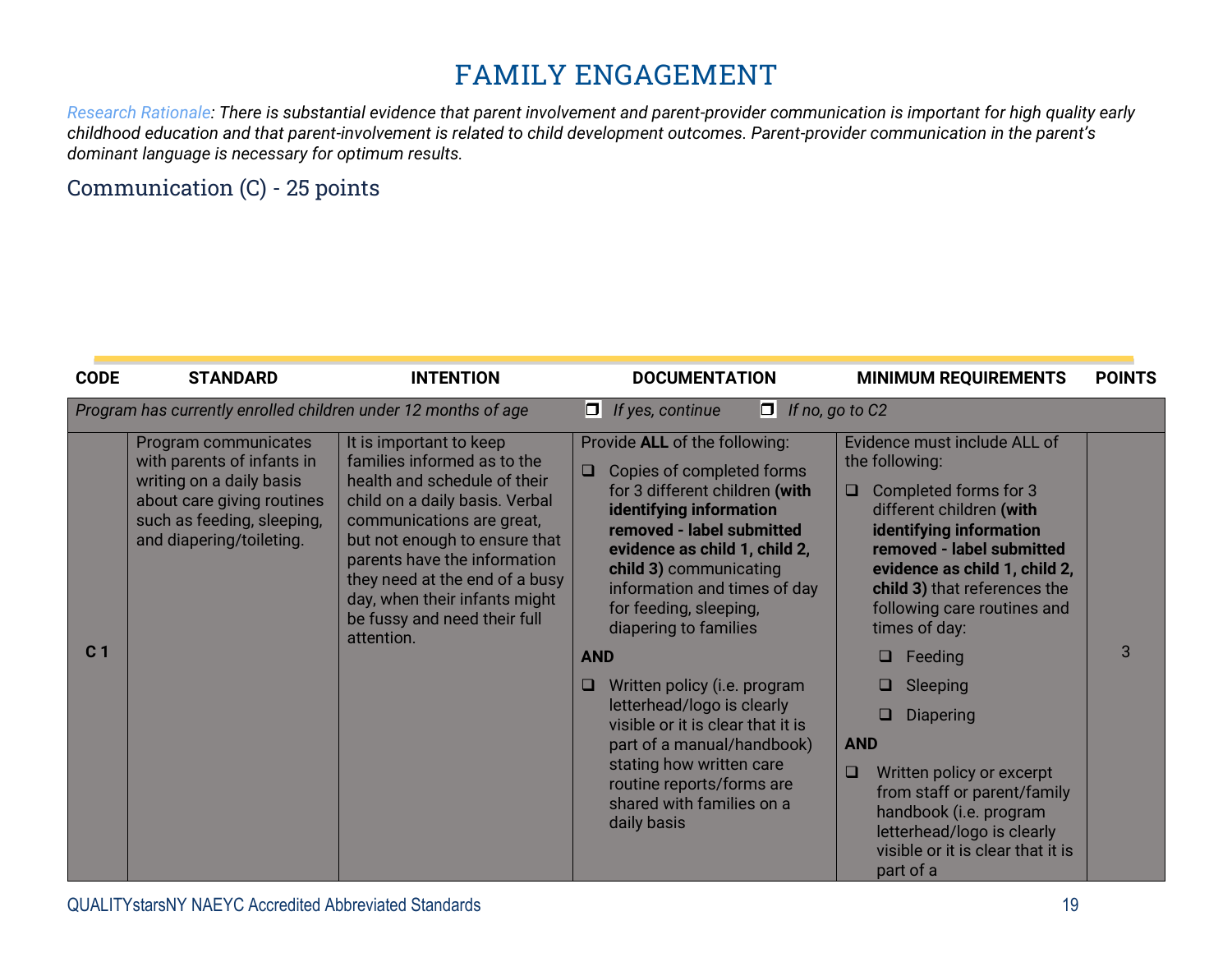| <b>CODE</b>    | <b>STANDARD</b>                                                                                                                                                                                                                              | <b>INTENTION</b>                                                                                                                                                                                                                                            | <b>DOCUMENTATION</b>                                                                                                                                                                                                                                                                                                                                                                                                                                                                                                       | <b>MINIMUM REQUIREMENTS</b>                                                                                                                                                                                     | <b>POINTS</b> |
|----------------|----------------------------------------------------------------------------------------------------------------------------------------------------------------------------------------------------------------------------------------------|-------------------------------------------------------------------------------------------------------------------------------------------------------------------------------------------------------------------------------------------------------------|----------------------------------------------------------------------------------------------------------------------------------------------------------------------------------------------------------------------------------------------------------------------------------------------------------------------------------------------------------------------------------------------------------------------------------------------------------------------------------------------------------------------------|-----------------------------------------------------------------------------------------------------------------------------------------------------------------------------------------------------------------|---------------|
|                |                                                                                                                                                                                                                                              |                                                                                                                                                                                                                                                             |                                                                                                                                                                                                                                                                                                                                                                                                                                                                                                                            | manual/handbook) stating<br>how written reports/forms<br>are shared with families on<br>a daily basis                                                                                                           |               |
| C <sub>2</sub> | Program communicates<br>with families in a<br>comprehensive, written<br>format about the<br>program's history,<br>philosophy, admissions<br>policies, applicable<br>regulations, parent<br>involvement opportunities,<br>and other policies. | Important program<br>information and policies<br>should be written down,<br>periodically updated and<br>distributed to families.                                                                                                                            | Evidence must include<br>information on the program's<br>history, philosophy, admissions<br>policies and parent/family<br>involvement opportunities.<br>Acceptable types of evidence<br>include:<br>Parent/family handbook<br>excerpt<br><b>OR</b><br>Written policy (i.e. program<br>❏<br>letterhead/logo is clearly<br>visible or it is clear that it is<br>part of a manual/handbook)<br><b>OR</b><br>Handouts<br>□<br><b>OR</b><br>Website posting(s)<br>❏<br><b>OR</b><br>Other (written source, no<br>Q<br>pictures) | Evidence must reference ALL of<br>the following:<br>Program's history<br>❏<br><b>Admissions policies</b><br>Q<br>Parent/family involvement<br>Q<br>opportunities                                                | 5             |
| C <sub>3</sub> | Program periodically<br>communicates in writing<br>with families about<br>program and child<br>activities and other<br>pertinent information.                                                                                                | It is important to regularly<br>share information about<br>general program events and<br>children activities with<br>families so that they are<br>aware and may prepare or<br>plan to participate.<br>Information should be<br>presented in a format easily | Copies of 3 written<br>$\Box$<br>communications sent on 3<br>DIFFERENT dates within the<br>15 months prior to Standards<br>Inventory submission that<br>outline the specific nature of<br>general program events and<br>child activities and clearly<br>indicate that the information                                                                                                                                                                                                                                      | 3 written communications (e.g.,<br>newsletters, e-newsletters, e-<br>mails, and website postings) to<br>families that:<br>Outline the specific nature<br>❏<br>of general program events<br>and child activities | 3             |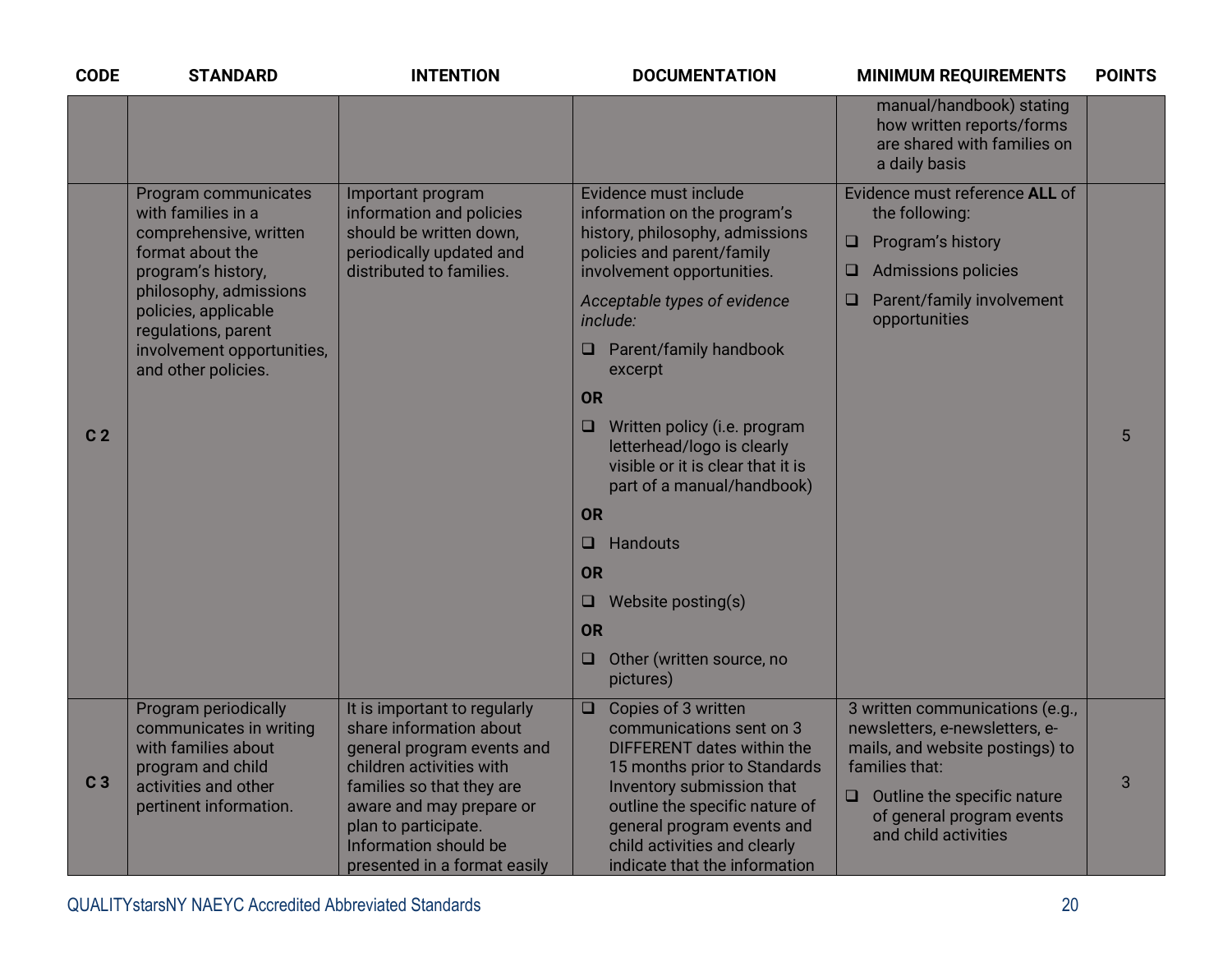| <b>CODE</b>    | <b>STANDARD</b>                                                                                                                           | <b>INTENTION</b>                                                                                                                                                                                                                                                                                                                                                                                                                                                                                                                                                                                           | <b>DOCUMENTATION</b>                                                                                                                                                                                                                                                                                                                                                                                                                                                                                             | <b>MINIMUM REQUIREMENTS</b>                                                                                                                                                                                                                                                                                                                                                                       | <b>POINTS</b> |
|----------------|-------------------------------------------------------------------------------------------------------------------------------------------|------------------------------------------------------------------------------------------------------------------------------------------------------------------------------------------------------------------------------------------------------------------------------------------------------------------------------------------------------------------------------------------------------------------------------------------------------------------------------------------------------------------------------------------------------------------------------------------------------------|------------------------------------------------------------------------------------------------------------------------------------------------------------------------------------------------------------------------------------------------------------------------------------------------------------------------------------------------------------------------------------------------------------------------------------------------------------------------------------------------------------------|---------------------------------------------------------------------------------------------------------------------------------------------------------------------------------------------------------------------------------------------------------------------------------------------------------------------------------------------------------------------------------------------------|---------------|
|                |                                                                                                                                           | accessible to families and<br>translated, if necessary.                                                                                                                                                                                                                                                                                                                                                                                                                                                                                                                                                    | was communicated to<br>families                                                                                                                                                                                                                                                                                                                                                                                                                                                                                  | □ Were sent on 3 DIFFERENT<br>dates<br>All dated within the 15<br>◻<br>months prior to Standards<br>Inventory submission.                                                                                                                                                                                                                                                                         |               |
| C <sub>4</sub> | Program meets one-on-<br>one with parents about<br>their individual child's<br>developments at least<br>twice a year.                     | Children grow fast and<br>sometimes behave differently<br>at home and school.<br>Therefore, it is important for<br>families and teachers to<br>intentionally meet at least<br>twice a year for a two-way<br>discussion about their child's<br>development, including<br>physical well-being, health,<br>and motor development;<br>social and emotional<br>development; approaches to<br>learning; cognitive and<br>general knowledge; and<br>language, communication,<br>and literacy. Teachers and<br>families will be able to use<br>this shared knowledge to<br>support learning at home and<br>school. | Evidence for one child that<br>demonstrates that meetings with<br>parent(s) occurred on at least 2<br>different dates within the 15<br>months prior to Standards<br><b>Inventory submission</b><br>Acceptable types of evidence<br>include:<br><b>Meeting invitation</b><br>□.<br><b>OR</b><br>Calendar showing schedule of<br>$\Box$<br>teachers' conferences<br><b>OR</b><br>Conference announcement(s)<br>❏<br><b>OR</b><br>Parent/family handbook<br>$\Box$<br>excerpt<br><b>OR</b><br>Sign-in sheet(s)<br>❏ | Evidence must demonstrate:<br>Documentation for one child<br>$\Box$<br>dated within the 15 months<br>prior to Standards Inventory<br>submission<br>Meetings occurred on at<br>$\Box$<br>least 2 different dates dated<br>within the 15 months prior<br>to Standards Inventory<br>submission<br>Between at least one parent<br>$\Box$<br>and one teacher with<br>regards to child's<br>development | 3             |
| C <sub>5</sub> | Program communicates<br>with families in writing<br>about staff member's<br>educational qualifications<br>and professional<br>experience. | Families are informed, in<br>writing, of the qualifications<br>of the people who are taking<br>care of and providing learning<br>experiences to their children<br>so they can trust and develop<br>significant positive<br>relationships.                                                                                                                                                                                                                                                                                                                                                                  | Evidence must clearly show staff<br>qualifications and experiences for<br>at least 1 current administrator<br>and 1 current teacher.<br>Acceptable types of evidence<br>include:<br>$\Box$ Parent/family handbook<br>excerpt                                                                                                                                                                                                                                                                                     | Evidence must include:<br>$\Box$<br>Written communication to<br>families about staff<br>qualifications and<br>professional experience<br>(e.g., memo, newsletter,<br>handbook or website)                                                                                                                                                                                                         | 3             |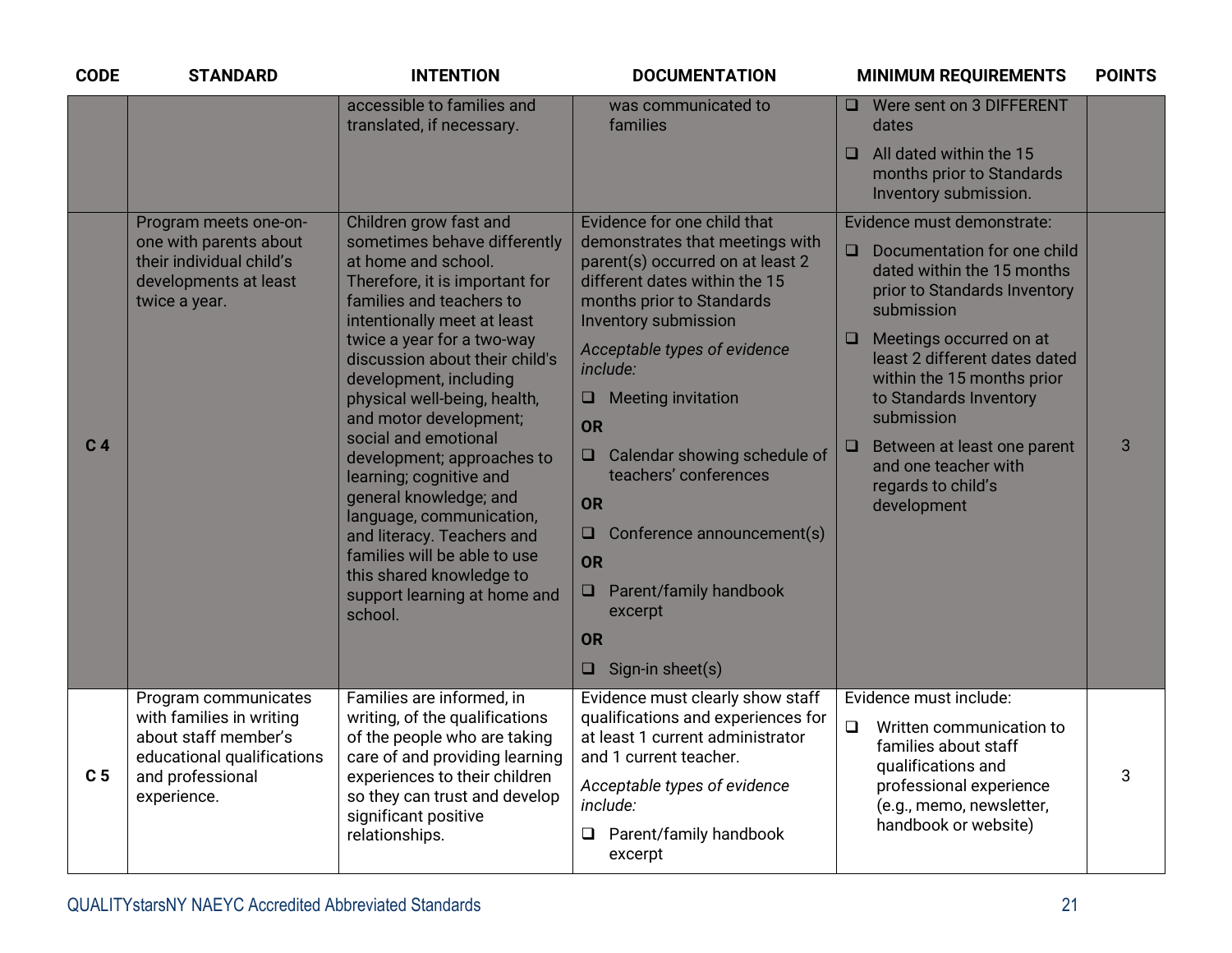| <b>CODE</b>    | <b>STANDARD</b>                                                                                                                                                                                                                    | <b>INTENTION</b>                                                                                                                                                                                                                                                                                                                                 | <b>DOCUMENTATION</b>                                                                                                                                                                                                                                                                                                                                                                                                | <b>MINIMUM REQUIREMENTS</b>                                                                                                                                                                                                                                                                                                                                        | <b>POINTS</b> |
|----------------|------------------------------------------------------------------------------------------------------------------------------------------------------------------------------------------------------------------------------------|--------------------------------------------------------------------------------------------------------------------------------------------------------------------------------------------------------------------------------------------------------------------------------------------------------------------------------------------------|---------------------------------------------------------------------------------------------------------------------------------------------------------------------------------------------------------------------------------------------------------------------------------------------------------------------------------------------------------------------------------------------------------------------|--------------------------------------------------------------------------------------------------------------------------------------------------------------------------------------------------------------------------------------------------------------------------------------------------------------------------------------------------------------------|---------------|
|                |                                                                                                                                                                                                                                    |                                                                                                                                                                                                                                                                                                                                                  | <b>OR</b><br>Staff member profiles<br>$\Box$                                                                                                                                                                                                                                                                                                                                                                        | Educational qualifications and<br>experience for:                                                                                                                                                                                                                                                                                                                  |               |
|                |                                                                                                                                                                                                                                    |                                                                                                                                                                                                                                                                                                                                                  | <b>OR</b>                                                                                                                                                                                                                                                                                                                                                                                                           | At least 1 current<br>$\Box$<br>administrator                                                                                                                                                                                                                                                                                                                      |               |
|                |                                                                                                                                                                                                                                    |                                                                                                                                                                                                                                                                                                                                                  | Website<br>$\Box$                                                                                                                                                                                                                                                                                                                                                                                                   | <b>AND</b>                                                                                                                                                                                                                                                                                                                                                         |               |
|                |                                                                                                                                                                                                                                    |                                                                                                                                                                                                                                                                                                                                                  |                                                                                                                                                                                                                                                                                                                                                                                                                     | $\Box$<br>At least 1 current teacher                                                                                                                                                                                                                                                                                                                               |               |
| C <sub>6</sub> | Program communicates<br>with families about<br>program activities and<br>policies in a group setting.                                                                                                                              | Families are informed in a<br>group about what they need<br>to know about the program.<br>This is important as it allows<br>for feedback and also is more<br>dynamic and informative than<br>just providing passive<br>literature on the subject(s).<br>Group meetings allow for<br>questions, comments and<br>interactions between<br>families. | Evidence must demonstrate that<br>program communicates with<br>families in a group setting about<br>activities and policies.<br>Acceptable types of evidence<br>include:<br>Announcement, invitation, or<br>□.<br>flyer<br><b>OR</b><br>Agenda<br>$\Box$<br><b>OR</b><br>Sign-in sheet<br>$\Box$                                                                                                                    | Evidence must reference:<br>Group setting (i.e., during a<br>$\Box$<br>program orientation or back<br>to school day/night)<br>About program activities<br>□<br>and policies                                                                                                                                                                                        | 3             |
| C <sub>7</sub> | Program provides written<br>information about family<br>resources and supports,<br>such as information on<br>child development, oral<br>health, child health<br>insurance, tax credits, and<br>child care financial<br>assistance. | It is helpful to families when<br>programs provide information<br>about family resources and<br>supports in the community.                                                                                                                                                                                                                       | Evidence must show that written<br>information about relevant family<br>resources and supports is<br>accessible to families.<br>Program must provide all of the<br>following:<br>$\Box$ Reference to the availability<br>of resources<br><b>AND</b><br>$\Box$ 3 sample resources/supports<br>offered (e.g., information on<br>child development, oral<br>health, child health insurance,<br>tax credits, child care | Evidence must include ALL of<br>the following:<br>$\Box$<br>Written statement such as<br>a note to families or<br>statement in family<br>handbook referencing<br>available resources and<br>supports.<br><b>AND</b><br>3 sample<br>$\Box$<br>resources/supports offered<br>(e.g., information on child<br>development, oral health,<br>child health insurance, tax | 5             |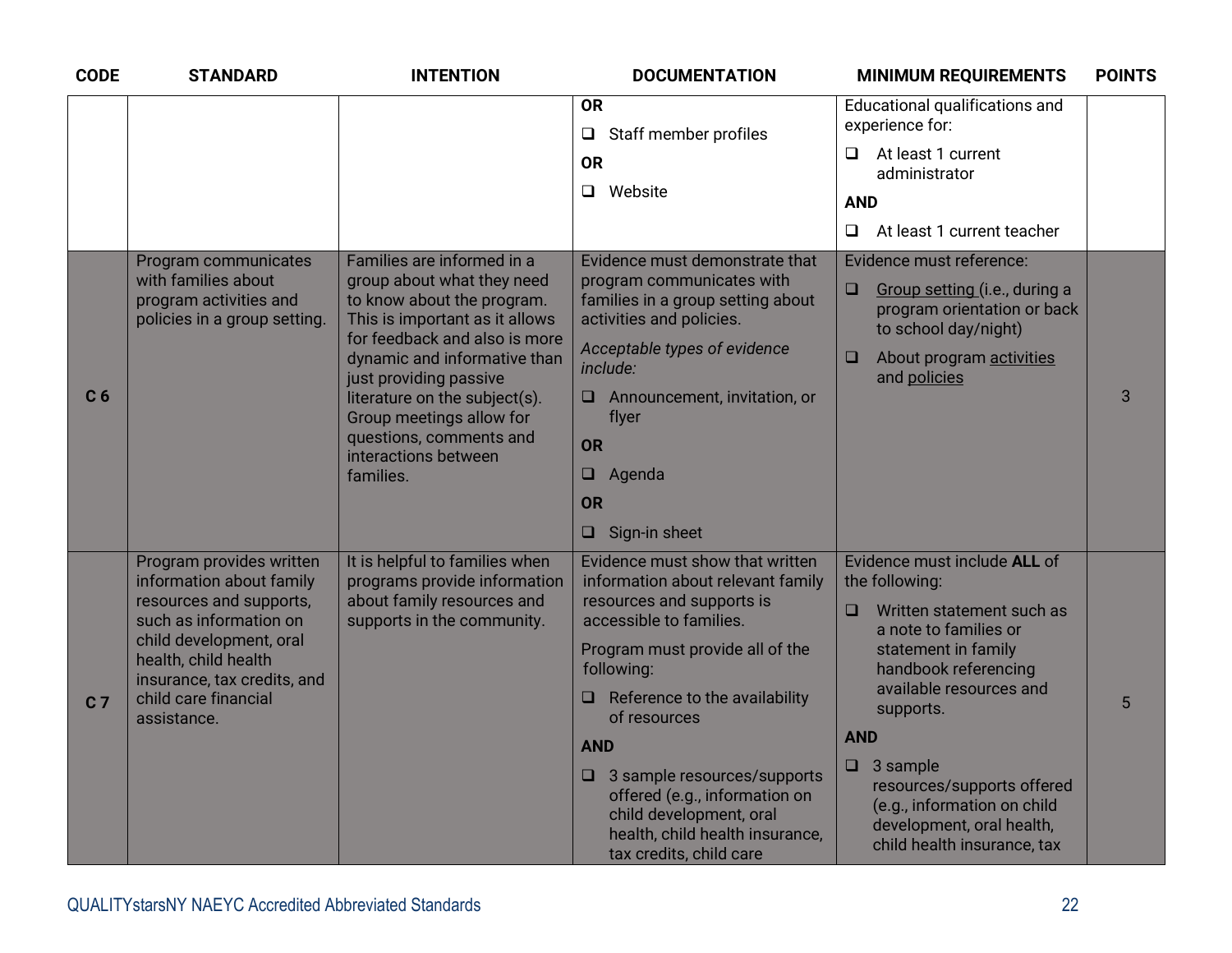| <b>CODE</b>      | <b>STANDARD</b>                                                                                                              | <b>INTENTION</b>                                                                                                                                                            | <b>DOCUMENTATION</b>                                                                                                                                                                         | <b>MINIMUM REQUIREMENTS</b>                                                                                                                                                                          | <b>POINTS</b>  |
|------------------|------------------------------------------------------------------------------------------------------------------------------|-----------------------------------------------------------------------------------------------------------------------------------------------------------------------------|----------------------------------------------------------------------------------------------------------------------------------------------------------------------------------------------|------------------------------------------------------------------------------------------------------------------------------------------------------------------------------------------------------|----------------|
|                  |                                                                                                                              |                                                                                                                                                                             | financial assistance, and<br>other)                                                                                                                                                          | credits, child care financial<br>assistance, and other)                                                                                                                                              |                |
|                  | Family Involvement & Support (FIS) - 32 points                                                                               |                                                                                                                                                                             |                                                                                                                                                                                              |                                                                                                                                                                                                      |                |
| <b>CODE</b>      | <b>STANDARD</b>                                                                                                              | <b>INTENTION</b>                                                                                                                                                            | <b>DOCUMENTATION</b>                                                                                                                                                                         | <b>MINIMUM REQUIREMENTS</b>                                                                                                                                                                          | <b>POINTS</b>  |
|                  | Program has currently enrolled children under 12 months of age                                                               |                                                                                                                                                                             | $\Box$ If yes, continue<br>01                                                                                                                                                                | If no, go to FIS 2                                                                                                                                                                                   |                |
|                  | Program supports                                                                                                             | There are proven health                                                                                                                                                     | <b>PARTICIPATES IN CACFP</b>                                                                                                                                                                 | <b>PARTICIPATES IN CACFP</b>                                                                                                                                                                         |                |
|                  | breastfeeding.                                                                                                               | benefits and development<br>advantages associated with<br>breastfeeding. Programs<br>should support mothers<br>who desire to provide breast<br>milk for their children.     | $\Box$<br>Completed and current (not<br>expired) CACFP Breastfeeding<br><b>Friendly Certificate</b><br><b>DOES NOT PARTICIPATE IN</b>                                                        | $\Box$<br><b>CACFP Breastfeeding</b><br><b>Friendly Certificate is</b><br>completed and current, not<br>expired                                                                                      |                |
| FIS <sub>1</sub> |                                                                                                                              |                                                                                                                                                                             | <b>CACFP</b><br><b>Completed CACFP Self-</b><br>$\Box$                                                                                                                                       | <b>DOES NOT PARTICIPATE IN</b><br><b>CACFP</b>                                                                                                                                                       | $\overline{2}$ |
|                  |                                                                                                                              |                                                                                                                                                                             | <b>Assessment</b> (must be specific<br>to CACFP).                                                                                                                                            | <b>CACFP Self-Assessment is</b><br>□<br>completed (must be<br>specific to CACFP).                                                                                                                    |                |
|                  | Program offers family<br>social gatherings that<br>intentionally include other<br>family members, in addition<br>to parents. | <b>Engaging extended family</b><br>members in the program's<br>activities sends the<br>message that every member<br>of each child's family and<br>communities are important | Written evidence of intentionally<br>having offered family social<br>gatherings inclusive of all family<br>members in addition to parents<br>(e.g., grandparents, siblings,<br>uncles, etc.) | Written evidence of<br>$\Box$<br>intentionally having offered<br>family social gatherings<br>that are inclusive of all<br>family members in addition<br>to parents (e.g.,<br>grandparents, siblings, |                |
|                  |                                                                                                                              | to children's development.                                                                                                                                                  | Acceptable types of evidence<br>include:                                                                                                                                                     | uncles, etc.)                                                                                                                                                                                        |                |
| FIS <sub>2</sub> |                                                                                                                              |                                                                                                                                                                             | Announcement, invitation, or<br>u<br>flyer                                                                                                                                                   |                                                                                                                                                                                                      | $\overline{2}$ |
|                  |                                                                                                                              |                                                                                                                                                                             | <b>OR</b>                                                                                                                                                                                    |                                                                                                                                                                                                      |                |
|                  |                                                                                                                              |                                                                                                                                                                             | Calendar showing gathering(s)<br>□<br>with event details                                                                                                                                     |                                                                                                                                                                                                      |                |
|                  |                                                                                                                              |                                                                                                                                                                             | <b>OR</b>                                                                                                                                                                                    |                                                                                                                                                                                                      |                |
|                  |                                                                                                                              |                                                                                                                                                                             | Newsletter<br>$\Box$                                                                                                                                                                         |                                                                                                                                                                                                      |                |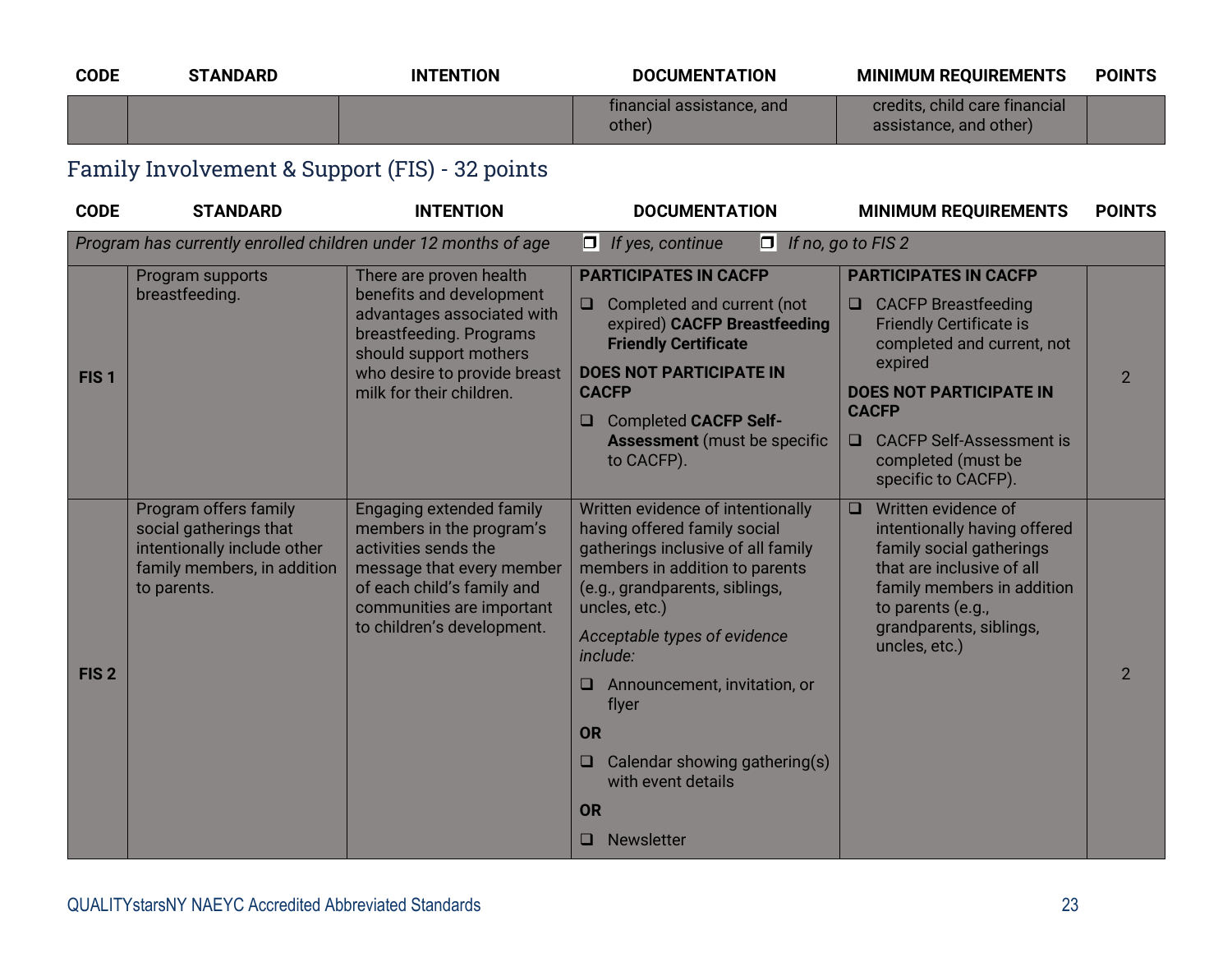| <b>CODE</b>      | <b>STANDARD</b>                                                                                                                                        | <b>INTENTION</b>                                                                                                                                                                                                                   | <b>DOCUMENTATION</b>                                                                                                                                                                                                                                                                                                                                                 | <b>MINIMUM REQUIREMENTS</b>                                                                                                                                                                                                                            | <b>POINTS</b>  |
|------------------|--------------------------------------------------------------------------------------------------------------------------------------------------------|------------------------------------------------------------------------------------------------------------------------------------------------------------------------------------------------------------------------------------|----------------------------------------------------------------------------------------------------------------------------------------------------------------------------------------------------------------------------------------------------------------------------------------------------------------------------------------------------------------------|--------------------------------------------------------------------------------------------------------------------------------------------------------------------------------------------------------------------------------------------------------|----------------|
| FIS <sub>3</sub> | Program provides<br>workshops, training or<br>other events for families on<br>educational topics.                                                      | It is helpful for programs to<br>support the ongoing<br>education of families on<br>topics relevant to their<br>children's development.                                                                                            | Evidence must show that program<br>provides educational opportunities<br>to families.<br>Acceptable types of evidence<br>include:<br>Announcement, invitation, or<br>⊔<br>flyer<br>OR<br>Calendar showing gathering(s)<br>u<br>with event details<br>OR<br>Newsletter<br>$\Box$                                                                                      | Evidence must demonstrate<br>that program offers:<br><b>Family educational</b><br>$\Box$<br>opportunities (i.e.,<br>workshops or trainings)<br>Other events<br>□                                                                                       | $\overline{2}$ |
| FIS <sub>4</sub> | Program offers<br>volunteering opportunities<br>for families, such as help<br>with field trips and<br>opportunities to share<br>talents and expertise. | It is important to provide<br>families with opportunities<br>to participate in their child's<br>program. Allowing family<br>members to volunteer will<br>enhance the trust and<br>partnership between<br>families and care givers. | Evidence must show that program<br>offers opportunities for family<br>members to volunteer.<br>Acceptable types of evidence<br>include:<br>Policy Statement (i.e. program<br>$\Box$<br>letterhead/logo is clearly<br>visible or it is clear that it is<br>part of a written policy)<br>OR<br>$\Box$<br>Memo<br>OR<br>Announcement, invitation, or<br>$\Box$<br>flyer | Evidence must<br>$\Box$<br>demonstrate that program<br>offers opportunities for<br>family members to<br>volunteer.<br>Indication that families can<br>initiate volunteer opportunities<br>that will then be considered can<br>also meet this Standard. | $\overline{2}$ |
| FIS <sub>5</sub> | Families complete a<br>program evaluation or<br>survey annually and results<br>are used for program<br>improvement.                                    | Programs are looking to<br>improve based on what their<br>clients feel are their<br>strengths and weaknesses.<br>This information is analyzed<br>and used to improve the<br>program.                                               | Provide ALL of the following:<br>3 copies of completed family<br>surveys or other evaluations,<br>dated within the 15 months<br>prior to Standards Inventory<br>submission.                                                                                                                                                                                          | Evidence must include:<br>$\Box$ 3 completed family surveys<br>or other evaluation tool(s),<br>dated within the 15 months<br>prior to Standards Inventory<br>submission.                                                                               | $\overline{4}$ |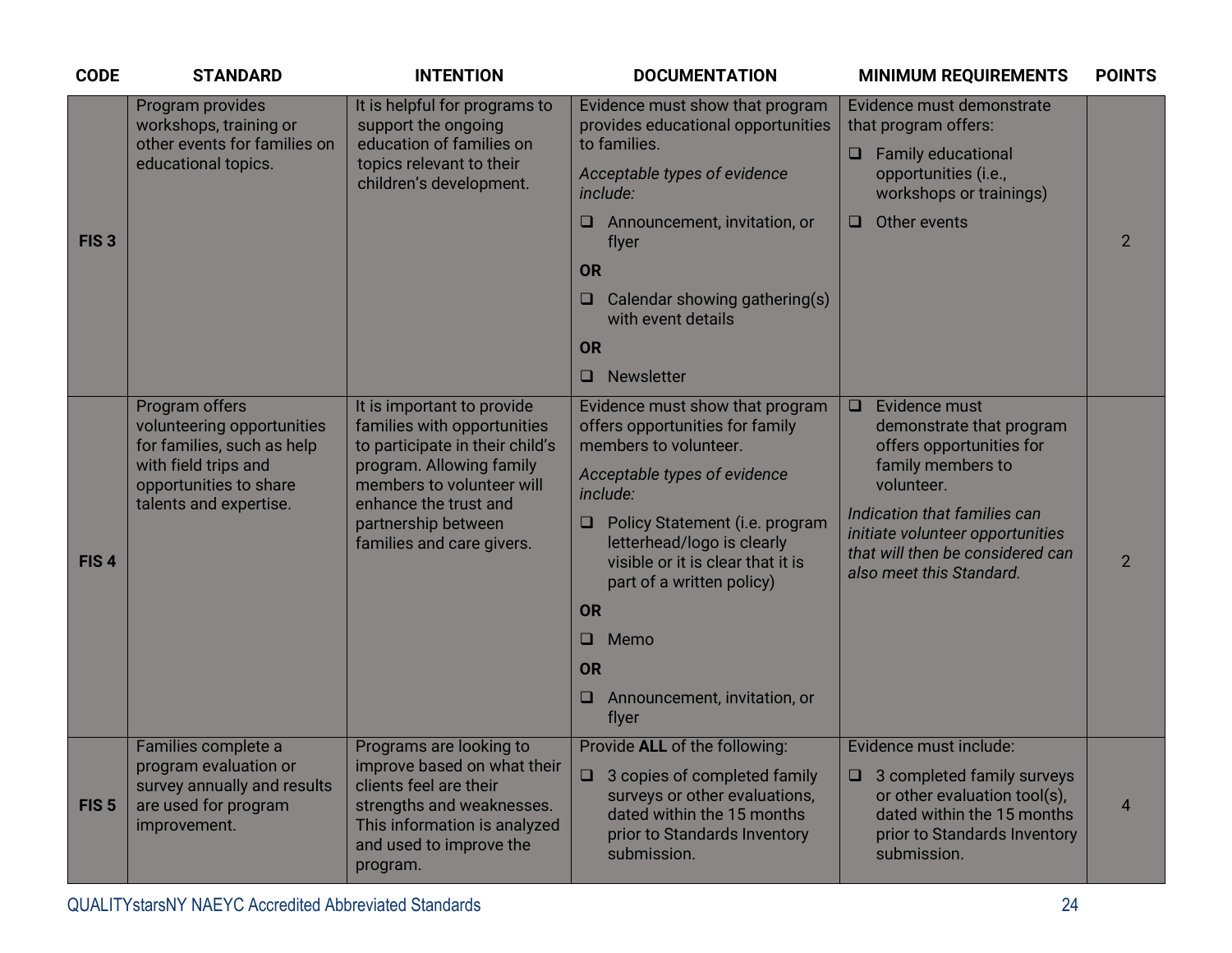| <b>CODE</b>      | <b>STANDARD</b>                                                                                                                                                                                                                                            | <b>INTENTION</b>                                                                                                                                                                                                       | <b>DOCUMENTATION</b>                                                                                                                                                                                                                                                                                                                 | <b>MINIMUM REQUIREMENTS</b>                                                                                                                                                                                                                                                 | <b>POINTS</b>  |
|------------------|------------------------------------------------------------------------------------------------------------------------------------------------------------------------------------------------------------------------------------------------------------|------------------------------------------------------------------------------------------------------------------------------------------------------------------------------------------------------------------------|--------------------------------------------------------------------------------------------------------------------------------------------------------------------------------------------------------------------------------------------------------------------------------------------------------------------------------------|-----------------------------------------------------------------------------------------------------------------------------------------------------------------------------------------------------------------------------------------------------------------------------|----------------|
|                  |                                                                                                                                                                                                                                                            |                                                                                                                                                                                                                        | <b>AND</b><br>One copy of a written<br>$\Box$<br>improvement or action plan<br>based on the results of these<br>surveys or evaluations                                                                                                                                                                                               | <b>AND</b><br>$\Box$ Improvement/action plan<br>based on results from<br>completed surveys or<br>evaluations                                                                                                                                                                |                |
| FIS <sub>6</sub> | Program provides regular<br>opportunities for<br>parents/guardians/families<br>to participate in program-<br>level decisions.                                                                                                                              | Families are actively<br>engaged in program-level<br>decision making and have<br>some influence on program-<br>level decisions.                                                                                        | Written evidence of opportunities<br>given to<br>parents/guardians/families for<br>participation in program-level<br>decisions.<br>Acceptable types of evidence<br>include:<br><b>Q</b> Parent Advisory Council<br>member list<br><b>OR</b><br><b>Governing Board member list</b><br>u<br><b>OR</b><br><b>Hiring Board</b><br>$\Box$ | <b>Evidence must clearly</b><br>demonstrate:<br>Opportunities for<br>$\Box$<br>parents/guardians/families<br>to participate in program-<br>level decisions<br><b>AND</b><br><b>Evidence clearly indicates</b><br>$\Box$<br>which members are<br>parents/guardians/families. | $\overline{4}$ |
| FIS <sub>7</sub> | Program completes a<br>program assessment using<br>a tool on family responsive<br>practices such as the<br>Center for the Study of<br>Social Policy's Family<br>Strengthening Self-<br>Assessment tool and<br>results are used for<br>program improvement. | Program is actively working<br>to assess and improve upon<br>its family responsive<br>practices. This is a process<br>that should be in-depth,<br>spread over many weeks,<br>and result in meaningful<br>action plans. | Provide ALL of the following:<br>$\Box$<br>Program assessment tool, at<br>least 50% completed<br><b>AND</b><br>One improvement/action plan<br>$\Box$<br>based on assessment results                                                                                                                                                  | Evidence must include <b>BOTH:</b><br>$\Box$<br>Program assessment tool<br>that is at least 50%<br>completed<br><b>AND</b><br>$\Box$<br>One improvement/action<br>plan based on<br>assessment results                                                                       | 3              |
| FIS <sub>8</sub> | Program completes a self-<br>assessment of cultural<br>awareness/Anti-Bias<br>Education using an<br>evidence-based tool. The                                                                                                                               | Program is actively working<br>to improve its cultural and<br>linguistic competency so<br>that it can support and work<br>with diverse families.                                                                       | Provide ALL of the following:<br>One copy of a completed self-<br>$\Box$<br>assessment<br><b>AND</b>                                                                                                                                                                                                                                 | Evidence must include BOTH:<br>Completed self-<br>$\Box$<br>assessment<br><b>AND</b>                                                                                                                                                                                        | 3              |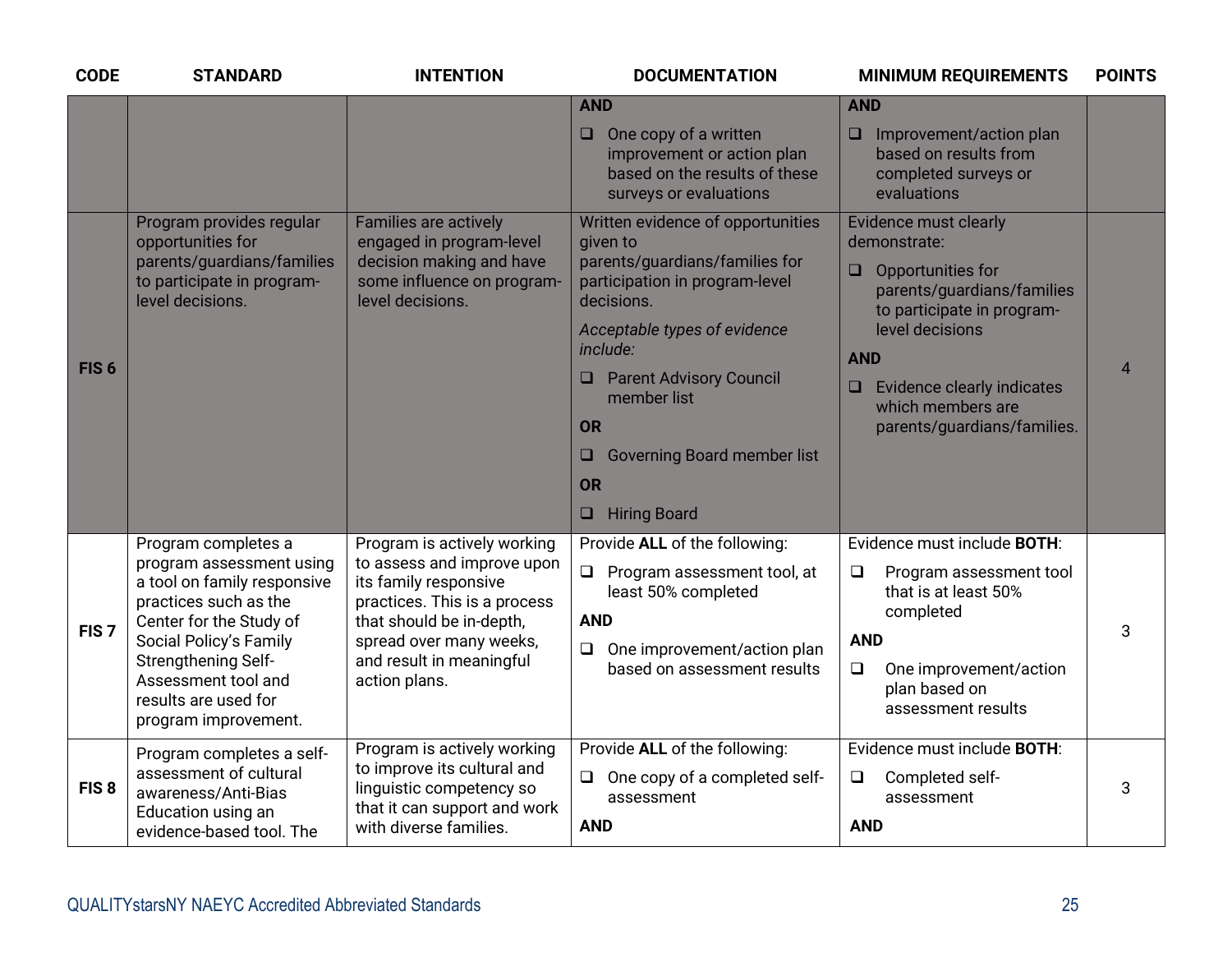| <b>CODE</b>      | <b>STANDARD</b>                                                                | <b>INTENTION</b>                                                           | <b>DOCUMENTATION</b>                                                                                                                                                                                                                           | <b>MINIMUM REQUIREMENTS</b>                                                                                                                                                                                           | <b>POINTS</b>  |
|------------------|--------------------------------------------------------------------------------|----------------------------------------------------------------------------|------------------------------------------------------------------------------------------------------------------------------------------------------------------------------------------------------------------------------------------------|-----------------------------------------------------------------------------------------------------------------------------------------------------------------------------------------------------------------------|----------------|
|                  | results are used for<br>program improvement.                                   |                                                                            | One copy of a written<br>□<br>improvement or action plan<br>based on assessment results                                                                                                                                                        | Completed improvement plan<br>or action plan based on<br>assessment results                                                                                                                                           |                |
|                  |                                                                                |                                                                            | Acceptable tools include:                                                                                                                                                                                                                      |                                                                                                                                                                                                                       |                |
|                  |                                                                                |                                                                            | The National Association for<br>the Education of Young<br>Children (NAEYC) Pathways to<br><b>Cultural Competence Checklist</b>                                                                                                                 |                                                                                                                                                                                                                       |                |
|                  |                                                                                |                                                                            | Self-Assessment Checklist for<br><b>Personnel Providing Services</b><br>and Supports In Early<br>Intervention                                                                                                                                  |                                                                                                                                                                                                                       |                |
|                  |                                                                                |                                                                            | Early Childhood Settings from<br>the National Center on Cultural<br>Competence                                                                                                                                                                 |                                                                                                                                                                                                                       |                |
|                  |                                                                                |                                                                            | Other                                                                                                                                                                                                                                          |                                                                                                                                                                                                                       |                |
|                  |                                                                                | Program currently has enrolled children whose home language is not English | $\Box$ If yes, continue                                                                                                                                                                                                                        | $\Box$ If no, go to Transitions                                                                                                                                                                                       |                |
|                  | Program staff greets                                                           | Staff supports the needs of                                                | Provide ALL of the following:                                                                                                                                                                                                                  | Evidence must include BOTH:                                                                                                                                                                                           |                |
|                  | children and families in the<br>home languages of the<br>children and parents. | children and families whose<br>home language is not<br>English.            | One copy of a list of children's<br>$\Box$<br>home language(s) other than<br>English                                                                                                                                                           | List of language(s) other<br>Q<br>than English, which are<br>spoken by children at home                                                                                                                               |                |
|                  |                                                                                |                                                                            | <b>AND</b>                                                                                                                                                                                                                                     | <b>AND</b>                                                                                                                                                                                                            |                |
| FIS <sub>9</sub> |                                                                                |                                                                            | One copy of a written policy or<br>$\Box$<br>practice statement (i.e.<br>program letterhead/logo is<br>clearly visible or it is clear that<br>it is part of a<br>manual/handbook)<br>discussing how program<br>greets children and families in | Policy or practice<br>$\Box$<br>statement (i.e. program<br>letterhead/logo is clearly<br>visible or it is clear that it is<br>part of a<br>manual/handbook) that<br>discusses how program<br>staff greet children and | $\overline{2}$ |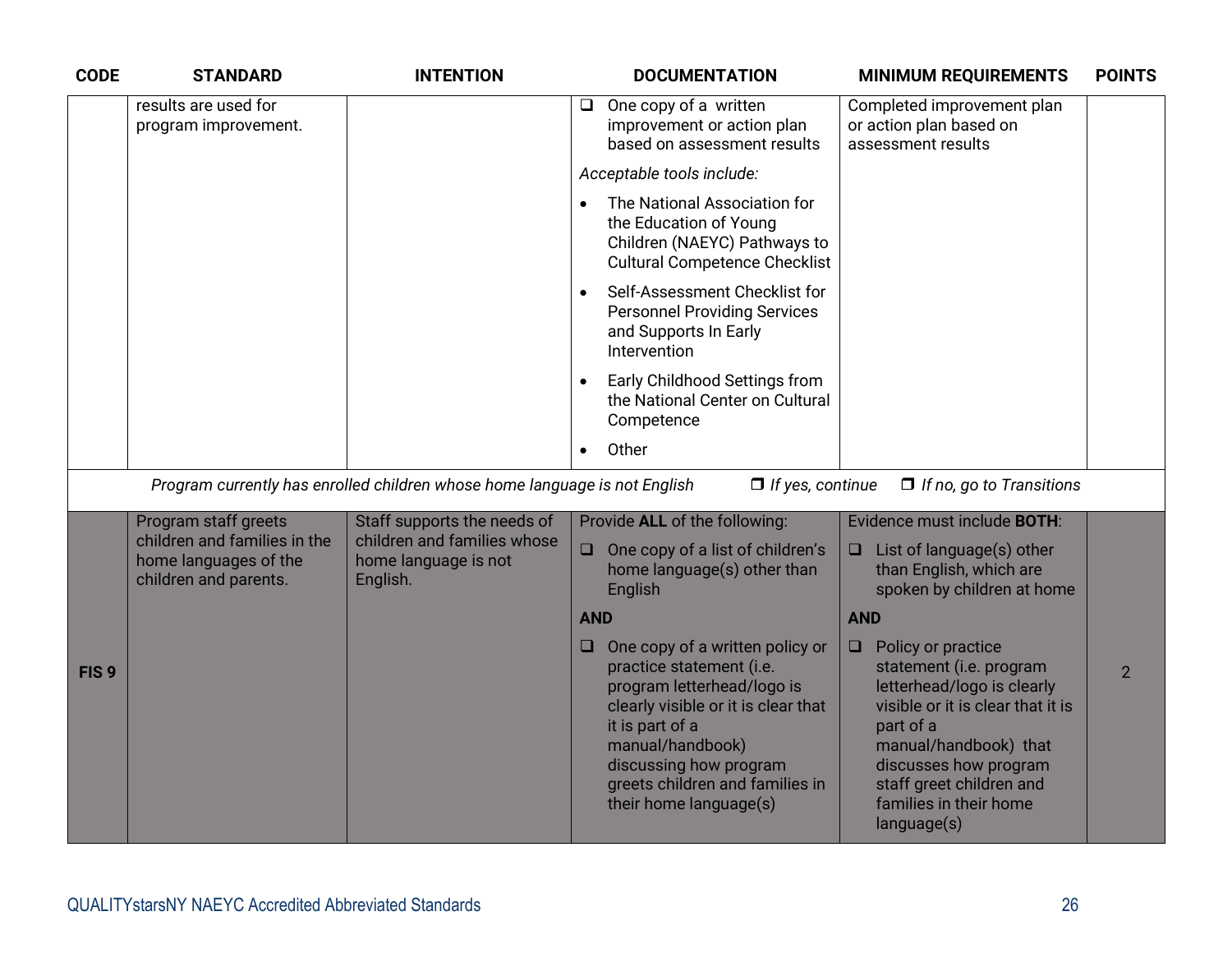| <b>CODE</b>      | <b>STANDARD</b>                                                                                        | <b>INTENTION</b>                                                                                                                                                                                                                                                                                                                                                                             | <b>DOCUMENTATION</b><br><b>MINIMUM REQUIREMENTS</b>                                                                                                                                                                                                                                                                                                                                                                                                                                                                                                                                                                                                                                                                       | <b>POINTS</b>  |
|------------------|--------------------------------------------------------------------------------------------------------|----------------------------------------------------------------------------------------------------------------------------------------------------------------------------------------------------------------------------------------------------------------------------------------------------------------------------------------------------------------------------------------------|---------------------------------------------------------------------------------------------------------------------------------------------------------------------------------------------------------------------------------------------------------------------------------------------------------------------------------------------------------------------------------------------------------------------------------------------------------------------------------------------------------------------------------------------------------------------------------------------------------------------------------------------------------------------------------------------------------------------------|----------------|
| <b>FIS</b><br>10 | Program staff is trained to<br>address the needs of<br><b>Emergent Multilingual</b><br>Learners (EML). | Staff will be more capable<br>of supporting the needs of<br>children and families whose<br>home language is not<br>English, if they participate in<br>regular training to develop<br>and refine their knowledge<br>of practices related to<br><b>Emergent Multilingual</b><br>Learners (ELM). In some<br>programs, this population<br>may be referred to as Dual<br>Language Learners (DLL). | Evidence in The Aspire<br>Evidence in The Aspire Registry<br>❏<br>that at least 60% of teaching<br>Registry that at least 60% of<br>teaching staff have attended<br>staff have attended training<br>training about supporting<br>about supporting Emergent<br><b>Emergent Multilingual</b><br>Multilingual Learners within the<br>Learners within the 15 months<br>15 months prior to Standards<br>prior to Standards Inventory<br>Inventory submission<br>Submission                                                                                                                                                                                                                                                     | $\overline{4}$ |
|                  |                                                                                                        |                                                                                                                                                                                                                                                                                                                                                                                              | The home language(s) of 50% or more of the enrolled children is a language other than English $\Box$ If yes, continue $\Box$<br>If no, go to Transitions                                                                                                                                                                                                                                                                                                                                                                                                                                                                                                                                                                  |                |
| <b>FIS</b><br>11 | Program employs at least<br>one staff member who<br>speaks the home<br>language(s) of the children.    | To support the needs of<br>children who speak a home<br>language other than English<br>and communicate with<br>families about their children,<br>a program needs to have<br>someone who speaks both<br>the primary language and<br>the language spoken by the<br>family.                                                                                                                     | Evidence must include ALL of<br>$\Box$ List of home languages of<br>children/families<br>the following:<br><b>AND</b><br>List of primary languages<br>❏<br>of children/families<br>One of the following<br>demonstrating that staff speaks<br>Evidence that staff speaks<br>$\Box$<br>language(s) of majority of<br>language(s) of majority of<br>children:<br>children<br>$\Box$<br>Resume(s) of current staff<br>Evidence that person(s) noted<br>showing language fluency<br>as "staff" is employed at the<br>program<br><b>OR</b><br>Evidence of bi-lingual CDA<br>$\Box$<br><b>OR</b><br>Staff transcripts<br>$\Box$<br><b>OR</b><br>Program Information Report<br>❏<br>(Head Start)<br><b>OR</b><br>Other<br>$\Box$ | 4              |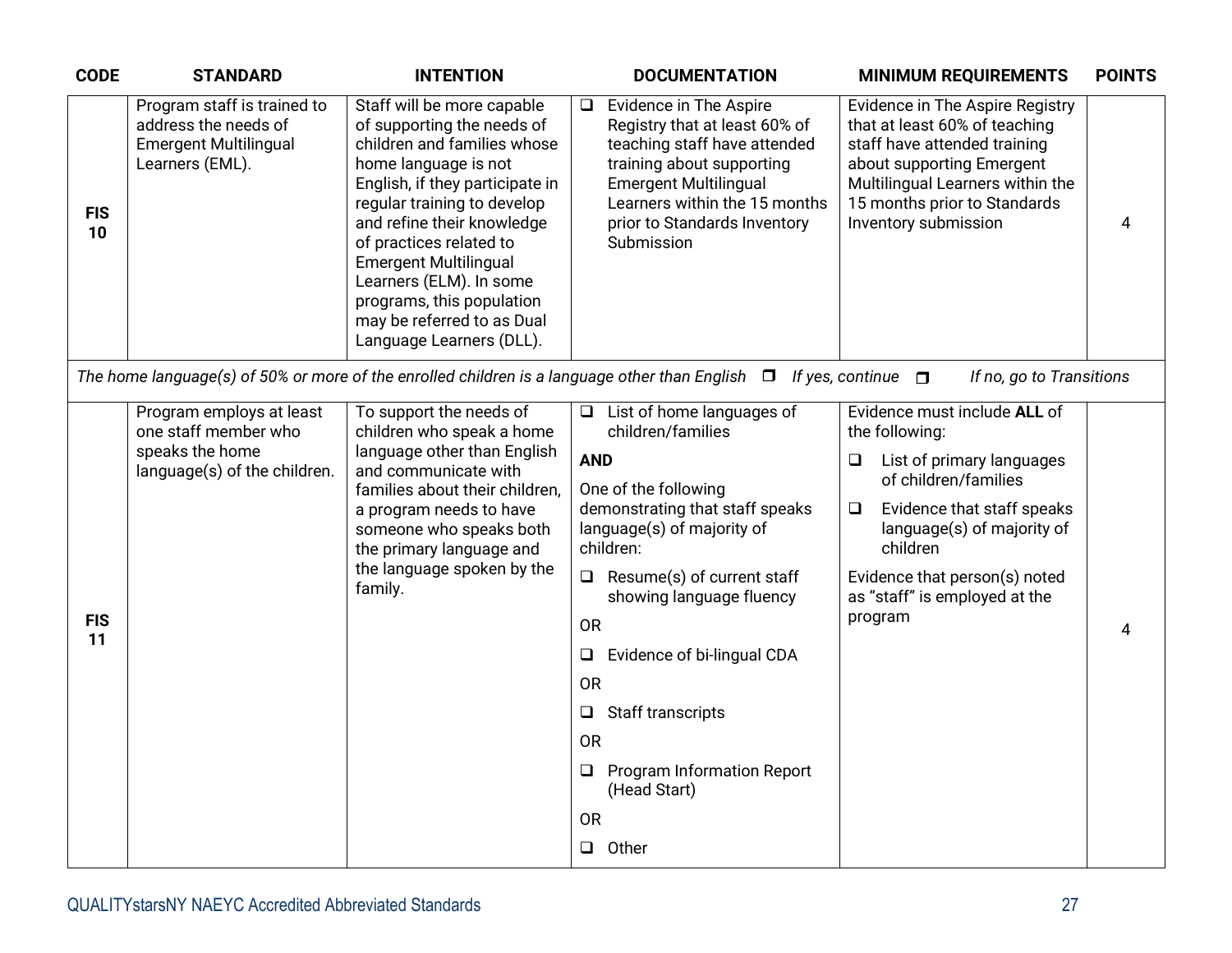### Transitions (T) - 15 points

| <b>CODE</b>    | <b>STANDARD</b>                                                                                                                                                                                                                                             | <b>INTENTION</b>                                                                                                                                                                                                                                                                                                                                                                                                                                                                                                  | <b>DOCUMENTATION</b>                                                                                                                                                                                                                                                                                                                                                                             | <b>MINIMUM</b><br><b>REQUIREMENTS</b>                                                                                                                                              | <b>POINTS</b> |
|----------------|-------------------------------------------------------------------------------------------------------------------------------------------------------------------------------------------------------------------------------------------------------------|-------------------------------------------------------------------------------------------------------------------------------------------------------------------------------------------------------------------------------------------------------------------------------------------------------------------------------------------------------------------------------------------------------------------------------------------------------------------------------------------------------------------|--------------------------------------------------------------------------------------------------------------------------------------------------------------------------------------------------------------------------------------------------------------------------------------------------------------------------------------------------------------------------------------------------|------------------------------------------------------------------------------------------------------------------------------------------------------------------------------------|---------------|
| T <sub>1</sub> | Program has a written<br>policy and/or<br>procedures for<br>transitioning children<br>into the program,<br>which includes<br>providing information<br>on separation and<br>attachment to<br>families.                                                       | Separation is difficult for both<br>young children and their<br>parents/families. Program staff<br>should be knowledgeable about<br>the meaning of separation at<br>different ages and have the skills<br>to help both children and<br>parents/families to understand<br>and cope with separation. Having<br>a specific written policy<br>demonstrates a program's<br>awareness about transitions and<br>acknowledges its significance to<br>both staff and family member in<br>early care and learning settings. | Evidence must reference ways in<br>which the program supports families<br>when starting at the program,<br>including providing information on<br>separation and attachment.<br>Acceptable types of evidence include:<br>$\Box$ Policy statement (i.e. program<br>letterhead/logo is clearly visible or<br>it is clear that it is part of a<br>manual/handbook)<br><b>OR</b><br>$\Box$ Procedures | Evidence must<br>reference:<br>$\Box$ Ways program<br>supports families<br>when starting at<br>the program<br>$\Box$ Separation<br>information<br>$\Box$ Attachment<br>information | $\sqrt{3}$    |
| T <sub>2</sub> | Program has a written<br>policy and/or<br>procedures to support<br>children and families<br>during transitions<br>within the program<br>(i.e. moving from the<br>threes class to the<br>fours class or when a<br>teacher leaves and a<br>new one is hired). | A program should aim to reduce<br>the number of transitions that<br>children experience. However,<br>some changes are inevitable and<br>the program should follow<br>careful procedures to help<br>children and their families adjust<br>to new routines. When possible,<br>families should be included in the<br>planning for changes in their<br>child's routine or primary<br>caregiver. Time should also be<br>allowed to support the changes<br>with gradual implementation.                                 | Evidence must reference ways in<br>which the program supports families<br>transitioning within the program.<br>Acceptable types of evidence include:<br>Policy statement (i.e. program<br>letterhead/logo is clearly visible or<br>it is clear that it is part of a<br>manual/handbook)<br><b>OR</b><br>Procedures                                                                               | Evidence must<br>reference:<br>Ways program<br>$\Box$<br>supports families<br>transitioning<br>within the<br>program                                                               | 3             |
| T <sub>3</sub> | Program supports<br>children and families<br>transitioning out of the<br>program including<br>when children<br>transition to another<br>educational setting                                                                                                 | A program should follow<br>procedures to help children and<br>their families adjust to new<br>routines. Careful implementation<br>and clarity in written policies and<br>procedures reduce the trauma<br>and upset. When possible,                                                                                                                                                                                                                                                                                | Evidence must show that program<br>supports families as children<br>transition out of their program and<br>into another.<br>Acceptable types of evidence include:<br>$\Box$ Policy statement or parent/family<br>handbook excerpt (i.e. program                                                                                                                                                  | Evidence must<br>reference:<br>Ways program<br>$\Box$<br>supports families<br>as children<br>transition out of<br>the program and                                                  | $\mathbf{3}$  |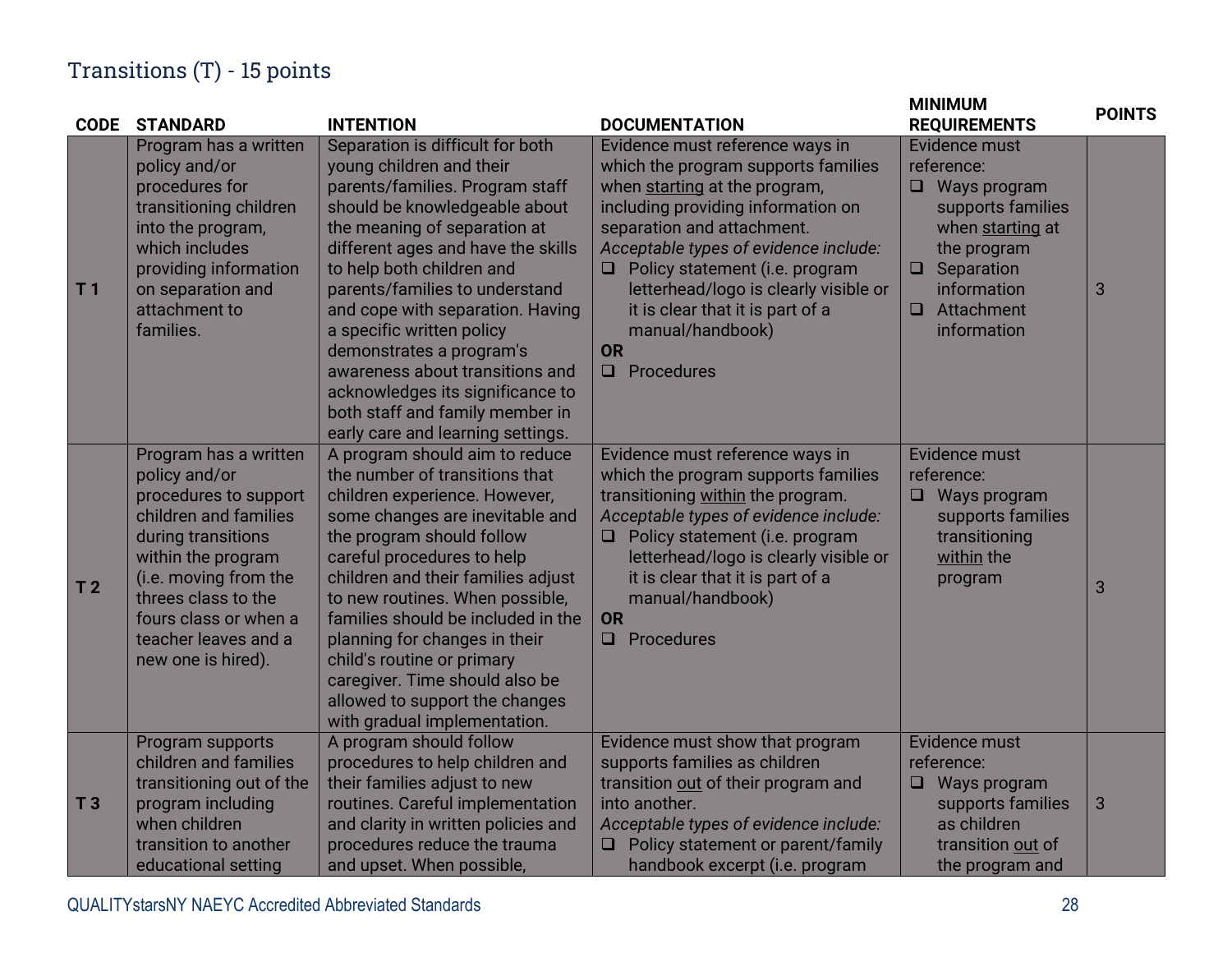| <b>CODE</b>    | <b>STANDARD</b>                                                                                                                                                                                                                                          | <b>INTENTION</b>                                                                                                                                                                                                                                                                                                                                                                                                                                                                                                                                                                                                                                                                                    | <b>DOCUMENTATION</b>                                                                                                                                                                                                                                                                                                                                                                                                                            | <b>MINIMUM</b><br><b>REQUIREMENTS</b>                                                                                                 | <b>POINTS</b> |
|----------------|----------------------------------------------------------------------------------------------------------------------------------------------------------------------------------------------------------------------------------------------------------|-----------------------------------------------------------------------------------------------------------------------------------------------------------------------------------------------------------------------------------------------------------------------------------------------------------------------------------------------------------------------------------------------------------------------------------------------------------------------------------------------------------------------------------------------------------------------------------------------------------------------------------------------------------------------------------------------------|-------------------------------------------------------------------------------------------------------------------------------------------------------------------------------------------------------------------------------------------------------------------------------------------------------------------------------------------------------------------------------------------------------------------------------------------------|---------------------------------------------------------------------------------------------------------------------------------------|---------------|
|                | (e.g., other center,<br>kindergarten).                                                                                                                                                                                                                   | families should be included in the<br>planning for changes in their<br>child's routine or primary<br>caregiver. Additionally, in the<br>case of children going to<br>Kindergarten, programs should<br>have resources to aid families in<br>making this large transition to<br>school.                                                                                                                                                                                                                                                                                                                                                                                                               | letterhead/logo is clearly visible or<br>it is clear that it is part of a<br>manual/handbook)<br><b>OR</b><br>$\Box$<br>Procedures<br><b>OR</b><br>Sample of information given to<br>$\Box$<br>families (e.g. kindergarten<br>registration)<br>OR<br>Evidence of meetings or other<br>$\Box$<br>supports, such as partnership<br>documentation, lesson plans, or<br>parent meetings                                                             | into another<br>program                                                                                                               |               |
| T <sub>4</sub> | Program promotes the<br>quality and continuity<br>of teacher-child<br>relationships through<br>teacher training,<br>teacher scheduling or<br>other policies such as<br>ensuring no more than<br>one transition within<br>the child's first two<br>years. | In order for children to thrive and<br>learn in early childhood settings,<br>they must feel secure and relaxed<br>and have a strong sense of<br>connection with their caregivers.<br>The teacher-child relationship<br>requires time and consistency to<br>develop. The better a teacher<br>knows the children and families<br>in her program, the better she will<br>be able to understand the<br>individual child, interpret<br>behaviors, and support<br>development. This is particularly<br>important for children under three<br>years of age. (The NYS Infant<br><b>Toddler Resource Network</b><br>recommends that children have<br>only one caregiver from<br>enrollment until age three). | Evidence must demonstrate how<br>program promotes the quality and<br>continuity of child-teacher<br>relationships.<br>Acceptable types of evidence include:<br>$\Box$ Policy statement or parent/family<br>handbook excerpt (i.e. program<br>letterhead/logo is clearly visible or<br>it is clear that it is part of a<br>manual/handbook)<br>OR<br>Sample written transition plan<br>$\Box$<br><b>OR</b><br><b>Staffing schedule</b><br>$\Box$ | Evidence must<br>demonstrate:<br>$\Box$ How program<br>promotes the<br>quality and<br>continuity of<br>child-teacher<br>relationships | 6             |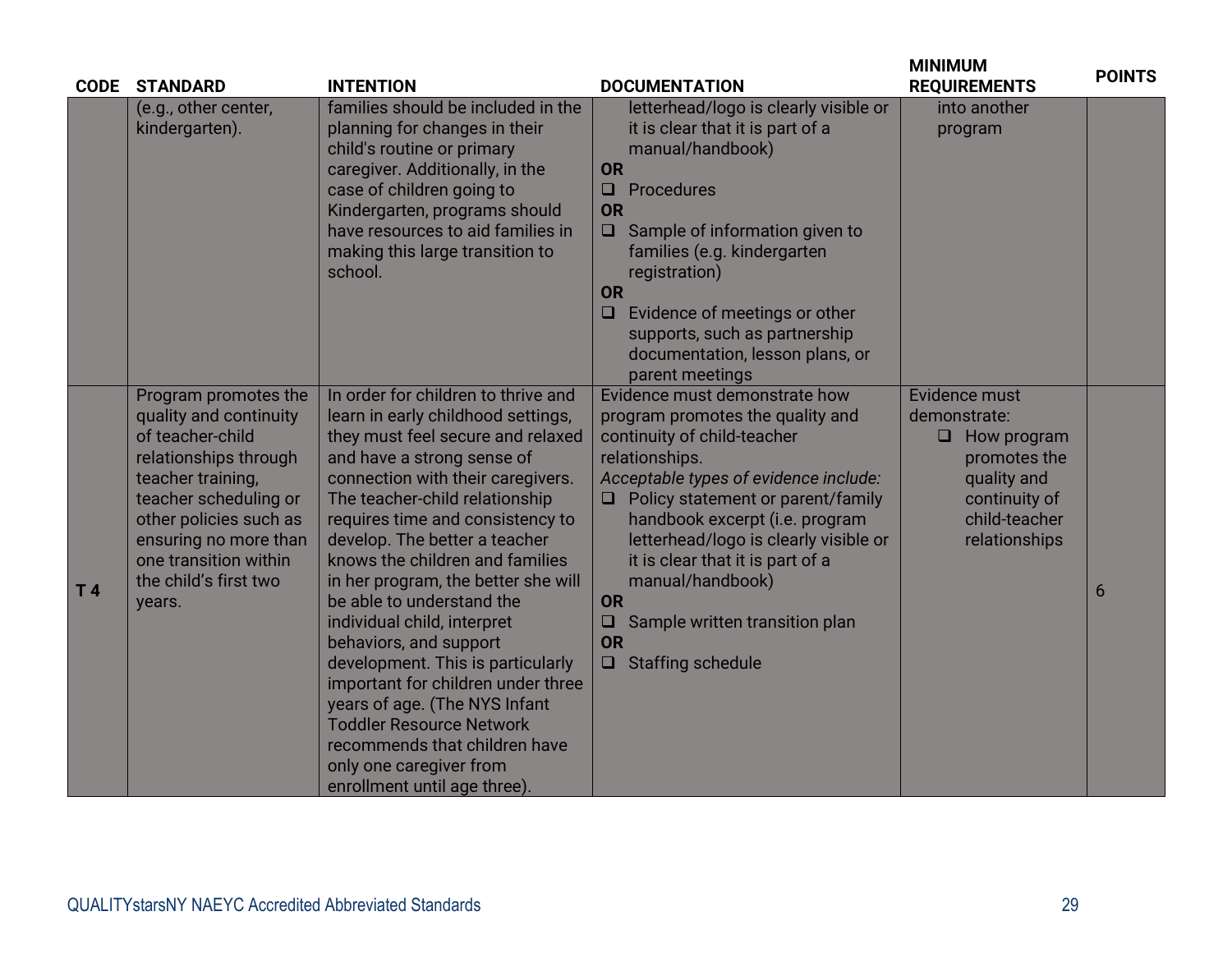# **QUALIFICATIONS AND EXPERIENCE**

*Research Rationale: There is substantial evidence that teacher education and training are related to other measures of program quality and child outcomes. Similarly, research shows that director professional development is related to other measures of program quality and some, though limited, evidence suggests that director professional development is related to child outcomes. While there is limited and conflicting evidence that staff experience is related to other measures of program quality or child development outcomes, staff experience is valued by consumers.*

Note: A program can earn points in both the administrator and the teaching staff categories. Points are earned for the degrees and coursework completed AND for each of several credentials AND for experience. **For Standards in the Qualifications & Experience category, teaching staff points are weighted by part-time or full-time status and averaged** (to account for programs with different numbers of staff). Documentation pertaining to professional qualifications and experiences are collected and verified through The Aspire Registry for New York's early childhood workforce. Programs must review their Qualifications & Experience Report, available in their QUALITYstarsNY Profile, and confirm that it reflects all qualifications, education, and trainings for their staff BEFORE submitting their Standards Inventory for rating.

#### Administrator Qualifications (AQ) – 24 points

| <b>CODE</b>                                                                                                                              | <b>STANDARD</b>                                                      | <b>INTENTION</b>                              | <b>DOCUMENTATION</b>         | <b>MINIMUM REQUIREMENTS</b>                                               | <b>POINTS</b> |  |
|------------------------------------------------------------------------------------------------------------------------------------------|----------------------------------------------------------------------|-----------------------------------------------|------------------------------|---------------------------------------------------------------------------|---------------|--|
| AQ 1 and AQ 2 each award points only ONCE for the highest applicable degree or credit category. Points are based on Admin staff average. |                                                                      |                                               |                              |                                                                           |               |  |
|                                                                                                                                          | Administrator has<br>undergraduate                                   | Administrator has<br>educational              | As indicated in The          | One of the following is indicated and verified in The Aspire<br>Registry: |               |  |
| AQ <sub>1</sub>                                                                                                                          | degree to manage a<br>background to<br>high quality<br>manage a high | Aspire Registry, verified<br>with transcript. | <b>Bachelor's degree in:</b> | $2 - 12$                                                                  |               |  |
|                                                                                                                                          | program.                                                             | quality program.                              |                              | Early Childhood Education (ECE) (12 points)<br>$\Box$                     |               |  |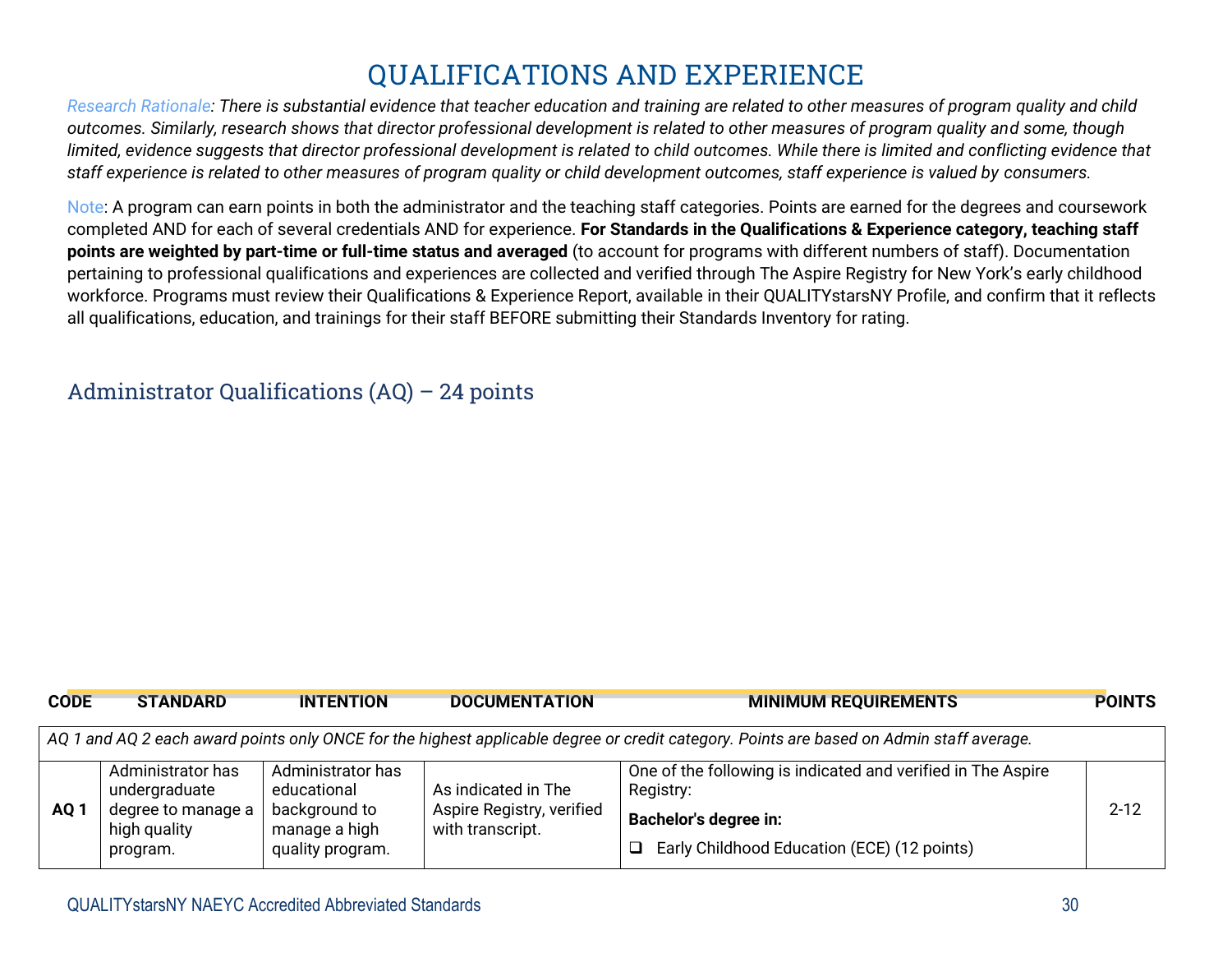| <b>CODE</b>     | <b>STANDARD</b>                                                                                    | <b>INTENTION</b>                                                             | <b>DOCUMENTATION</b>                                                 | <b>MINIMUM REQUIREMENTS</b>                                                 | <b>POINTS</b> |
|-----------------|----------------------------------------------------------------------------------------------------|------------------------------------------------------------------------------|----------------------------------------------------------------------|-----------------------------------------------------------------------------|---------------|
|                 |                                                                                                    |                                                                              |                                                                      | ECE-related field with 24 or more ECE credits (12 points)<br>Q              |               |
|                 |                                                                                                    |                                                                              |                                                                      | ECE-related field with 18-23 ECE credits (10 points)<br>⊔                   |               |
|                 |                                                                                                    |                                                                              |                                                                      | ECE-related field with 0-17 ECE credits (8 points)<br>⊔                     |               |
|                 |                                                                                                    |                                                                              |                                                                      | Field unrelated to ECE (6 points)<br>❏                                      |               |
|                 |                                                                                                    |                                                                              |                                                                      | Associate's degree in:                                                      |               |
|                 |                                                                                                    |                                                                              |                                                                      | ECE (6 points)<br>⊔                                                         |               |
|                 |                                                                                                    |                                                                              |                                                                      | ECE-related field with 12 or more ECE credits (6 points)<br>o               |               |
|                 |                                                                                                    |                                                                              |                                                                      | ECE-related field with 9-11 ECE credits (4 points)<br>u                     |               |
|                 |                                                                                                    |                                                                              |                                                                      | ECE-related field with 0-8 ECE credits (2 points)<br>u                      |               |
|                 |                                                                                                    |                                                                              |                                                                      | One of the following is indicated and verified in The Aspire<br>Registry:   |               |
|                 | Administrator has<br>graduate-level<br>degree or college<br>credits in ECE-<br>related leadership, | Administrator has<br>graduate-level<br>degree or relevant                    |                                                                      | Master's degree or higher in:                                               |               |
|                 |                                                                                                    |                                                                              |                                                                      | ECE (8 points)<br>□                                                         |               |
|                 |                                                                                                    |                                                                              | As indicated in The<br>Aspire Registry, verified<br>with transcript. | ECE-related field with 15 or more ECE credits (8 points)                    |               |
| AQ <sub>2</sub> |                                                                                                    |                                                                              |                                                                      | ECE-related field with 5-14 ECE credits (6 points)<br>❏                     | $1 - 8$       |
|                 | administration or                                                                                  | college credits to<br>manage a high                                          |                                                                      | ECE-related field with 0-4 ECE credits (4 points)                           |               |
|                 | management to<br>manage a high                                                                     | quality program.                                                             |                                                                      | Field unrelated to ECE (2 points)<br>Q                                      |               |
|                 | quality program.                                                                                   |                                                                              |                                                                      | College credits in ECE-related leadership, administration or<br>management: |               |
|                 |                                                                                                    |                                                                              |                                                                      | $\Box$ 9 or more credits (4 points)                                         |               |
|                 |                                                                                                    |                                                                              |                                                                      | $\Box$ 6-8 credits (1 point)                                                |               |
|                 | Administrator has<br>relevant certificate                                                          | Administrator has a<br>relevant certificate                                  |                                                                      | One of the following is indicated and verified in The Aspire<br>Registry:   |               |
|                 | or credential in<br>management,                                                                    | or credential in<br>management,                                              | As indicated in The                                                  | <b>Q</b> CPAC                                                               |               |
| AQ <sub>3</sub> | supervision,                                                                                       | supervision,                                                                 | Aspire Registry, verified<br>with                                    | NYS School Building Leader Certificate<br>Q                                 | 4             |
|                 | leadership, and/or<br>administration to<br>manage a high<br>quality program.                       | leadership, and/or<br>administration to<br>manage a high<br>quality program. | certificate/credential.                                              | School Administrator/Supervisor Certificate<br>u.                           |               |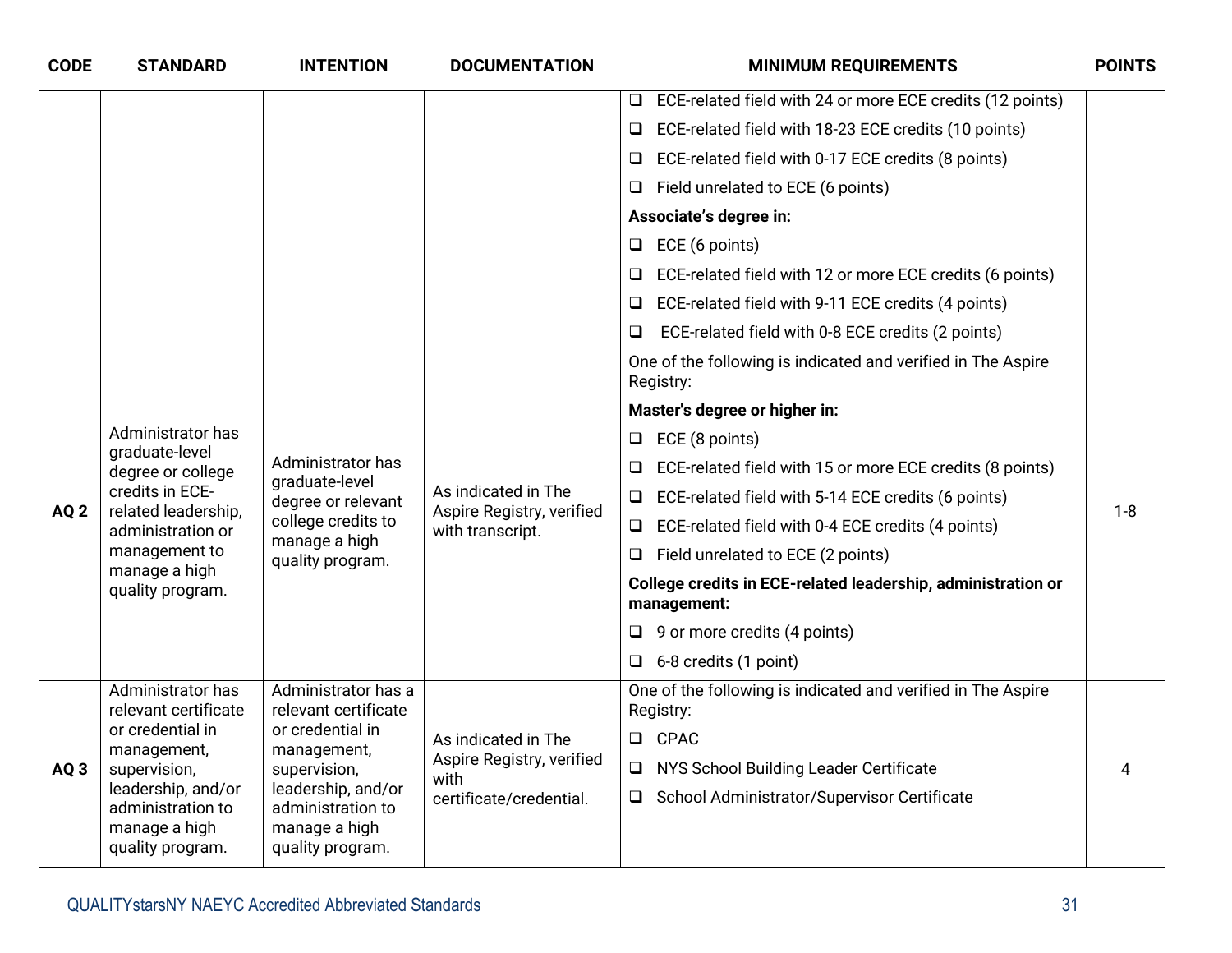#### Administrator Experience (AE) - 3 points

| <b>CODE</b>     | <b>STANDARD</b>                                                                                          | <b>INTENTION</b>                                                           | <b>DOCUMENTATION</b>                                     | <b>MINIMUM REQUIREMENTS</b>                                                     | <b>POINTS</b> |
|-----------------|----------------------------------------------------------------------------------------------------------|----------------------------------------------------------------------------|----------------------------------------------------------|---------------------------------------------------------------------------------|---------------|
| AE <sup>-</sup> | At least 3 years of experience in<br>supervision or management in an<br>early care or education program. | Administrator has<br>experience supervising or<br>managing an ECE program. | As indicated in The Aspire<br>Registry employee profile. | 3 years of experience in<br>□<br>supervision or management<br>in an ECE program |               |

#### Teaching Staff Qualifications (TSQ) - 55 point

| <b>CODE</b>      | <b>STANDARD</b>                    | <b>INTENTION</b>                                                                                          | <b>DOCUMENTATION</b>                                                                         | <b>MINIMUM REQUIREMENTS</b>                                                                                                                  | <b>POINTS</b> |
|------------------|------------------------------------|-----------------------------------------------------------------------------------------------------------|----------------------------------------------------------------------------------------------|----------------------------------------------------------------------------------------------------------------------------------------------|---------------|
|                  |                                    |                                                                                                           | Points for all TSQ Standards are based on the weighted average of program's teaching staff.  |                                                                                                                                              |               |
| TSQ <sub>1</sub> | <b>First Aid/CPR</b><br>training.  | Staff is adequately<br>prepared to<br>administer First Aid<br>and CPR in the<br>event of an<br>emergency. | As indicated in The<br>Aspire Registry, verified<br>with training or<br>certification card.  | Indicated and verified in The Aspire Registry:<br>First Aid and CPR training or certificate cards obtained<br>❏<br>within the last two years |               |
|                  |                                    |                                                                                                           | TSQ 2 and TSQ 3 each award points once per teacher for their highest applicable degree type. |                                                                                                                                              |               |
|                  |                                    |                                                                                                           |                                                                                              | One of the following is indicated and verified in The Aspire<br>Registry:                                                                    |               |
|                  |                                    | Teaching staff has                                                                                        |                                                                                              | <b>Bachelor's degree in:</b>                                                                                                                 |               |
|                  |                                    |                                                                                                           |                                                                                              | ECE (34 points)                                                                                                                              |               |
|                  | Teaching staff has                 |                                                                                                           |                                                                                              | ECE-related field with at least 24 ECE credits (34 points)                                                                                   |               |
|                  | undergraduate                      | undergraduate                                                                                             |                                                                                              | ECE-related field with 18-23 ECE credits (32 points)                                                                                         |               |
| TSQ <sub>2</sub> | education to<br>provide            | education to                                                                                              | As indicated in The<br>Aspire Registry, verified                                             | ECE-related field with 0-17 ECE credits (30 points)<br>$\Box$                                                                                | 24-34         |
|                  | developmentally<br>appropriate and | provide<br>developmentally<br>appropriate and                                                             | with transcript.                                                                             | Field unrelated to ECE with at least 18 ECE credits (27<br>points)                                                                           |               |
|                  | high quality care.                 | high quality care.                                                                                        |                                                                                              | Associate's degree in:                                                                                                                       |               |
|                  |                                    |                                                                                                           |                                                                                              | ECE (28 points)<br>$\Box$                                                                                                                    |               |
|                  |                                    |                                                                                                           |                                                                                              | ECE-related field with 12 or more ECE credits (28 points)<br>⊔                                                                               |               |
|                  |                                    |                                                                                                           |                                                                                              | ECE-related field with 9-11 ECE credits (27 points)                                                                                          |               |
|                  |                                    |                                                                                                           |                                                                                              | ECE-related field with 0-8 ECE credits (26 points)                                                                                           |               |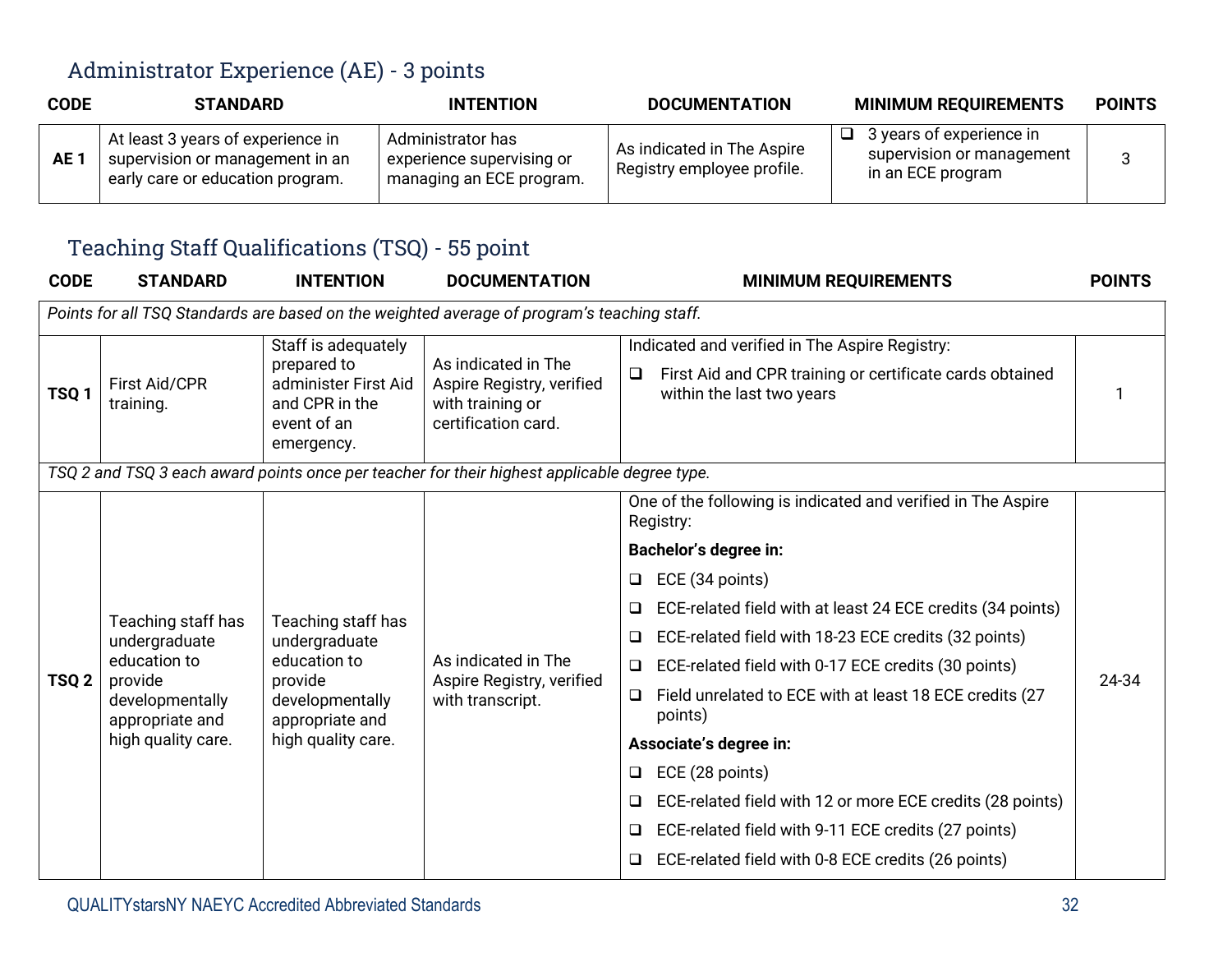| <b>CODE</b>      | <b>STANDARD</b>                                                        | <b>INTENTION</b>                                                | <b>DOCUMENTATION</b>                             | <b>MINIMUM REQUIREMENTS</b>                                                                                                                                                                                                                                    |                                         | <b>POINTS</b>                                |
|------------------|------------------------------------------------------------------------|-----------------------------------------------------------------|--------------------------------------------------|----------------------------------------------------------------------------------------------------------------------------------------------------------------------------------------------------------------------------------------------------------------|-----------------------------------------|----------------------------------------------|
|                  |                                                                        |                                                                 |                                                  | Field unrelated to ECE with 12 or more ECE credits (24<br>$\Box$<br>points)                                                                                                                                                                                    |                                         |                                              |
|                  | Teaching staff has                                                     | Teaching staff has                                              |                                                  | One of the following is indicated and verified in The Aspire<br>Registry:                                                                                                                                                                                      |                                         |                                              |
|                  | graduate level or<br>higher education to                               | graduate level or<br>higher education to                        | As indicated in The                              | Master's degree or higher in:                                                                                                                                                                                                                                  |                                         |                                              |
| <b>TSQ</b><br>3  | provide                                                                | provide                                                         | Aspire Registry, verified                        | ECE (8 points)<br>$\Box$                                                                                                                                                                                                                                       |                                         | $4 - 8$                                      |
|                  | developmentally                                                        | developmentally                                                 | with transcript.                                 | ECE-related field with 15 or more ECE credits (8 points)                                                                                                                                                                                                       |                                         |                                              |
|                  | appropriate and<br>high quality care.                                  | appropriate and<br>high quality care.                           |                                                  | ECE-related field with 5-14 ECE credits (6 points)<br>❏                                                                                                                                                                                                        |                                         |                                              |
|                  |                                                                        |                                                                 |                                                  | ECE-related field with 0-4 ECE credits (4 points)                                                                                                                                                                                                              |                                         |                                              |
|                  |                                                                        |                                                                 |                                                  |                                                                                                                                                                                                                                                                | <b>POINTS</b>                           | <b>POINTS</b>                                |
|                  | certifications earned.                                                 |                                                                 |                                                  | TSQ 4 awards full points to staff that DO NOT hold higher education degrees and conditional points to staff that do hold higher<br>education degrees. Points are only awarded once for the highest applicable category, regardless of the number of credits or | (If no<br>degree in<br>TSQ 2 or<br>TSQ3 | (If has<br>degree in<br>TSQ 2 or<br>$TSQ$ 3) |
|                  | Teaching staff has<br>relevant                                         | Teaching staff has<br>relevant                                  |                                                  | NYS Infant Toddler Care & Education<br>❏<br>Credential (ITCEC)                                                                                                                                                                                                 | 26                                      | 6                                            |
| TSQ <sub>4</sub> | credential(s) and/or<br><b>ECE college credits</b><br>apart from their | credential(s) and/or<br>ECE college credits<br>apart from their | As indicated in The<br>Aspire Registry, verified | American or International Montessori<br>$\Box$<br>Infant/Toddler or Early Childhood<br>Credential                                                                                                                                                              | 23                                      | 4                                            |
|                  | completed degrees<br>to provide<br>developmentally                     | completed degrees<br>to provide<br>developmentally              | with transcript,<br>certificate, or credential.  | □ Child Development Associate (CDA) with<br>Infant-Toddler or Preschool specialization                                                                                                                                                                         | 20                                      | $\overline{2}$                               |
|                  | appropriate and<br>high quality care.                                  | appropriate and<br>high quality care.                           |                                                  | 12 ECE college credits in ECE/Child<br>Development                                                                                                                                                                                                             | 12                                      | 0                                            |
| <b>CODE</b>      | <b>STANDARD</b>                                                        | <b>INTENTION</b>                                                | <b>DOCUMENTATION</b>                             | <b>MINIMUM REQUIREMENTS</b>                                                                                                                                                                                                                                    |                                         | <b>POINTS</b>                                |
|                  |                                                                        |                                                                 |                                                  | TSQ 5 and TSQ 6 each award points only once per Standard, regardless of the number of certifications held in each category.                                                                                                                                    |                                         |                                              |
|                  |                                                                        | $\sim$<br>$\mathbf{r}$ , $\mathbf{r}$ , $\mathbf{r}$            |                                                  | One of the following eredential is indicated in The                                                                                                                                                                                                            |                                         |                                              |

| TSQ <sub>5</sub> | Teaching staff has<br>relevant early childhood<br>credentials or teaching<br>certificates. | Teaching staff has<br>relevant credentials to<br>provide developmentally<br>appropriate and high<br>quality care. | As indicated in The<br>Aspire Registry,<br>verified with<br>certificate. | One of the following credential is indicated in The<br>Aspire Registry staff profile and verified with<br>certificate:<br>NYS Early Childhood Teacher (B-Gr 2)<br>$\Box$<br>Certificate |  |
|------------------|--------------------------------------------------------------------------------------------|-------------------------------------------------------------------------------------------------------------------|--------------------------------------------------------------------------|-----------------------------------------------------------------------------------------------------------------------------------------------------------------------------------------|--|
|------------------|--------------------------------------------------------------------------------------------|-------------------------------------------------------------------------------------------------------------------|--------------------------------------------------------------------------|-----------------------------------------------------------------------------------------------------------------------------------------------------------------------------------------|--|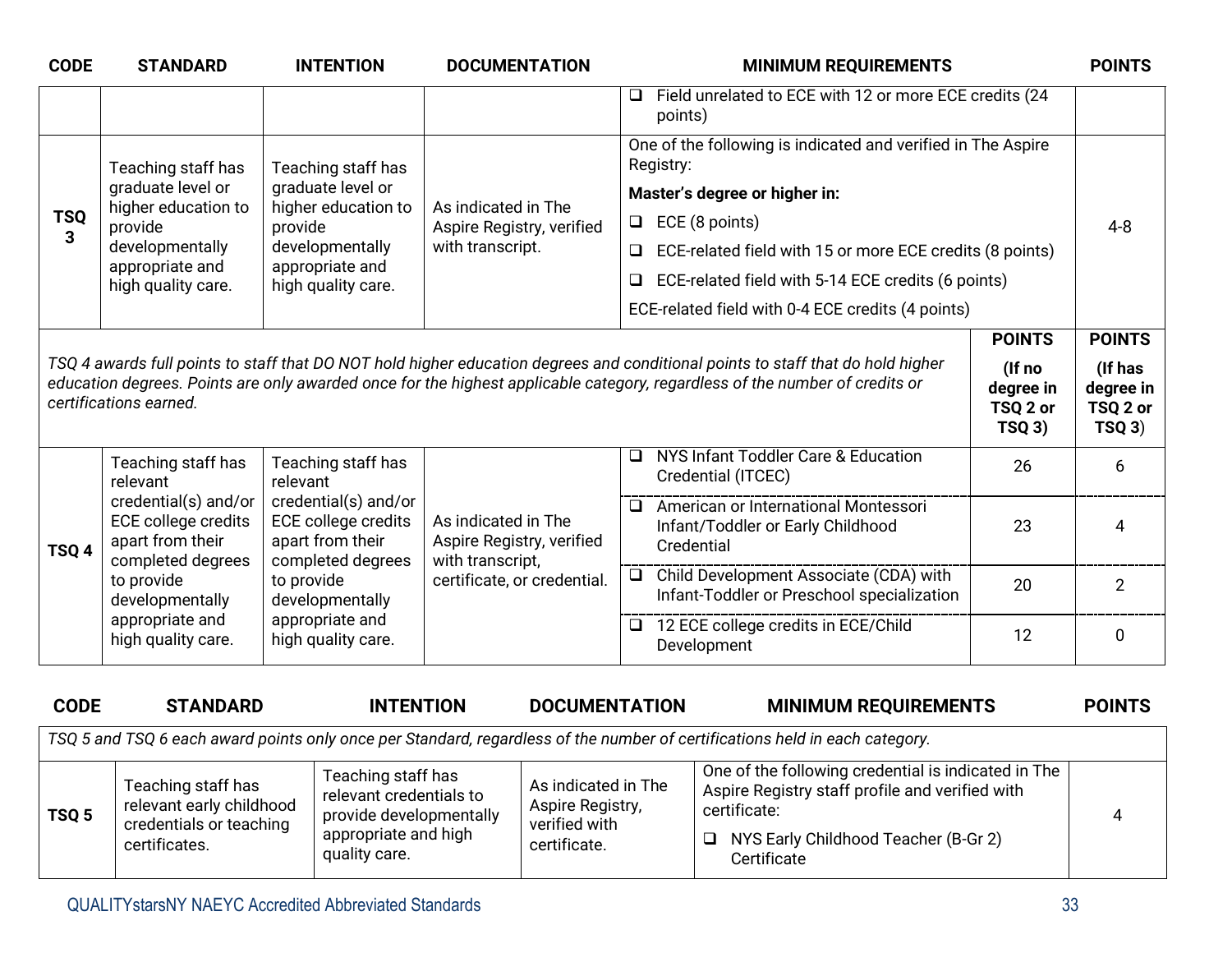|                  |                                                                                         |                                                                                                                   |                                                                          | <b>B-2 Extension</b><br>□<br>NYS Students with Disabilities (B-Gr 2)<br>$\Box$<br>Certificate<br>NYS Teacher (N-6) Certificate<br>□                                                                                                               |  |
|------------------|-----------------------------------------------------------------------------------------|-------------------------------------------------------------------------------------------------------------------|--------------------------------------------------------------------------|---------------------------------------------------------------------------------------------------------------------------------------------------------------------------------------------------------------------------------------------------|--|
| TSQ <sub>6</sub> | Teaching staff has<br>relevant, specialized<br>certificates or teaching<br>credentials. | Teaching staff has<br>relevant credentials to<br>provide developmentally<br>appropriate and high<br>quality care. | As indicated in The<br>Aspire Registry,<br>verified with<br>certificate. | One of the following credential is indicated in The<br>Aspire Registry staff profile and verified with<br>certificate:<br>NYS Literacy B-Gr 6<br>□<br>NYS PreK-6<br>ப<br><b>NYS Bilingual</b><br>□<br><b>National Board Teacher Certification</b> |  |

### Teaching Staff Experience (TSE) - 4 points

| <b>CODE</b>                                                               | <b>STANDARD</b>                                                                           | <b>INTENTION</b>                                                                                                                     | <b>DOCUMENTATION</b>                                            | <b>MINIMUM REQUIREMENTS</b>                                                                                 | <b>POINTS</b> |  |  |  |
|---------------------------------------------------------------------------|-------------------------------------------------------------------------------------------|--------------------------------------------------------------------------------------------------------------------------------------|-----------------------------------------------------------------|-------------------------------------------------------------------------------------------------------------|---------------|--|--|--|
| TSE 1 points are based on the weighted average of program teaching staff. |                                                                                           |                                                                                                                                      |                                                                 |                                                                                                             |               |  |  |  |
| TSE <sub>1</sub>                                                          | At least 3 years of<br>experience teaching in<br>an early childhood<br>education program. | Teaching staff has<br>experience working in an<br>ECE program to provide<br>developmentally<br>appropriate and high<br>quality care. | As indicated in The<br><b>Aspire Registry</b><br>employment tab | At least 3 years of experience teaching in an<br>$\Box$<br>ECE program documented in The Aspire<br>Registry | 4             |  |  |  |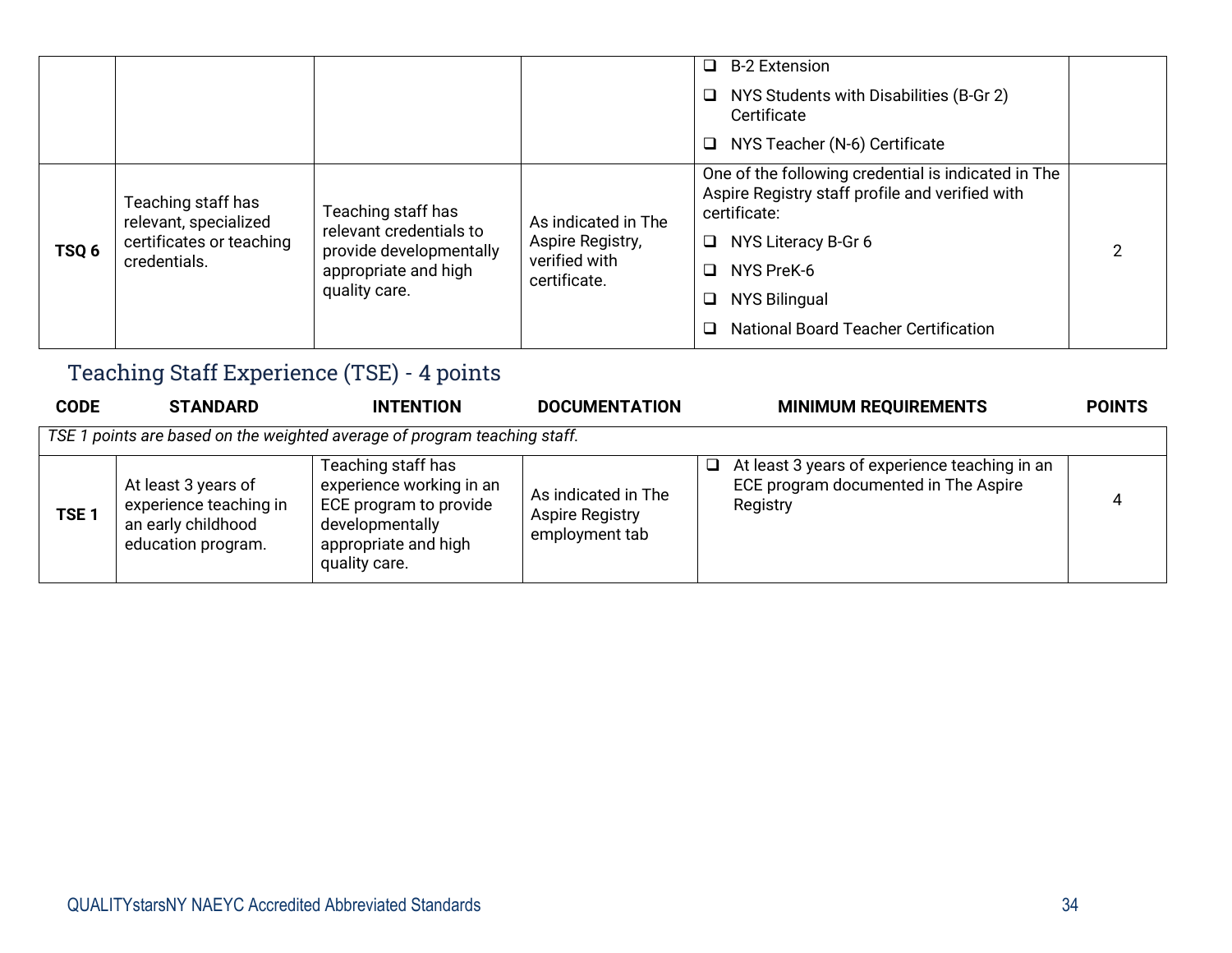#### Retention (R) - 4 points

| <b>CODE</b> | <b>STANDARD</b>                                                      | <b>INTENTION</b>                                                                                        | <b>DOCUMENTATION</b>                                                                               | <b>MINIMUM REQUIREMENTS</b>                                                           | <b>POINTS</b> |
|-------------|----------------------------------------------------------------------|---------------------------------------------------------------------------------------------------------|----------------------------------------------------------------------------------------------------|---------------------------------------------------------------------------------------|---------------|
| <b>R</b> 1  | The overall retention<br>rate for teaching staff is<br>80% or above. | The program maintains a<br>healthy work environment<br>that encourages staff to<br>continue employment. | Calculated<br>automatically based<br>on employment<br>information in The<br><b>Aspire Registry</b> | Calculated automatically based<br>on employment information in<br>The Aspire Registry |               |

#### **MANAGEMENT AND LEADERSHIP**

*Research Rationale: There is some evidence that implementation of program policies and procedures is related to other measures of quality and child development outcomes.*

Note: For multi-site organizations, this section may need to be completed by staff in the central office. Documentation must apply to the program submitting for rating.

#### Administrative Self-Assessment (ASA) - 10 points

| <b>CODE</b> | <b>STANDARD</b>                                                                                                                                                                                                       | <b>INTENTION</b>                                  | <b>DOCUMENTATION</b>                                               | <b>MINIMUM REQUIREMENTS</b>                    | <b>POINTS</b> |
|-------------|-----------------------------------------------------------------------------------------------------------------------------------------------------------------------------------------------------------------------|---------------------------------------------------|--------------------------------------------------------------------|------------------------------------------------|---------------|
|             | Program conducts a<br>program management self-                                                                                                                                                                        | Program is<br>systematically looking to           | Provide a copy of ONE of the<br>following:                         | Evidence must include ONE of the<br>following: |               |
|             | assessment using a tool,<br>such as the Program                                                                                                                                                                       | improve its management<br>and business practices. | <b>Completed PAS Item Summary</b>                                  | <b>PAS Submission Requires:</b>                |               |
|             | Administration Scale (PAS),<br>the National Association for<br>the Education of Young<br>Children (NAEYC) self-study<br>or Head Start Self-<br>Assessment or another<br>administrative/management<br>assessment tool. |                                                   | <b>Form and Profile</b><br><b>OR</b>                               | <b>Completed PAS Item Summary</b><br>Form      |               |
|             |                                                                                                                                                                                                                       |                                                   | <b>NAEYC Candidacy Report</b><br>ш                                 | <b>Completed PAS Profile</b><br>u              |               |
| <b>ASA</b>  |                                                                                                                                                                                                                       |                                                   | <b>OR</b>                                                          | OR                                             | 5             |
|             |                                                                                                                                                                                                                       |                                                   | <b>NAEYC Annual Accreditation</b><br>ш                             | <b>NAEYC Candidacy Report</b>                  |               |
|             |                                                                                                                                                                                                                       |                                                   | Assessment                                                         | <b>OR</b>                                      |               |
|             |                                                                                                                                                                                                                       |                                                   | <b>OR</b>                                                          | <b>NAEYC Annual Accreditation</b><br>□         |               |
|             |                                                                                                                                                                                                                       |                                                   | <b>Head Start Self-Assessment</b><br><b>CONTRACT</b>               | Assessment                                     |               |
|             |                                                                                                                                                                                                                       |                                                   | <b>OR</b>                                                          | <b>OR</b>                                      |               |
|             |                                                                                                                                                                                                                       |                                                   | Other self-assessment tool,<br>O<br>including the full tool AND an |                                                |               |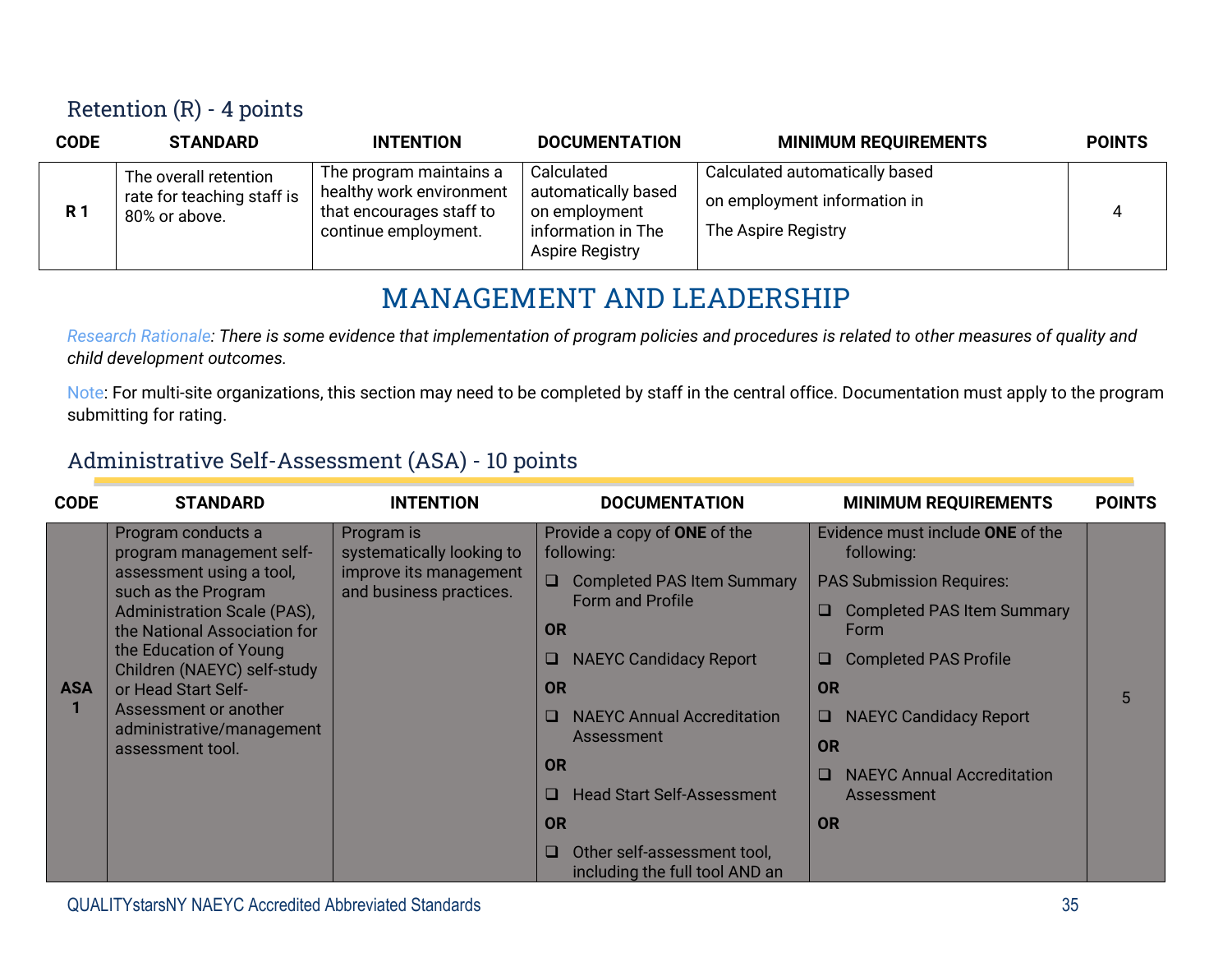| <b>CODE</b>    | <b>STANDARD</b>                                         | <b>INTENTION</b>                                                                             | <b>DOCUMENTATION</b>                                                                           | <b>MINIMUM REQUIREMENTS</b>                                                                       | <b>POINTS</b> |
|----------------|---------------------------------------------------------|----------------------------------------------------------------------------------------------|------------------------------------------------------------------------------------------------|---------------------------------------------------------------------------------------------------|---------------|
|                |                                                         |                                                                                              | additional summary cover<br>sheet                                                              | <b>Head Start Self-Assessment</b><br>submission requires an additional<br>cover sheet describing: |               |
|                |                                                         |                                                                                              |                                                                                                | $\Box$ Who was on the self-<br>assessment team                                                    |               |
|                |                                                         |                                                                                              |                                                                                                | What areas they reviewed<br>$\Box$                                                                |               |
|                |                                                         |                                                                                              |                                                                                                | $\Box$ A summary of the findings                                                                  |               |
|                |                                                         |                                                                                              |                                                                                                | <b>OR</b>                                                                                         |               |
|                |                                                         |                                                                                              |                                                                                                | If submitting other self-assessment<br>tool, required documents include:                          |               |
|                |                                                         |                                                                                              |                                                                                                | The full tool<br>$\Box$                                                                           |               |
|                |                                                         |                                                                                              |                                                                                                | $\Box$ A cover sheet describing:                                                                  |               |
|                |                                                         |                                                                                              |                                                                                                | Who was on the self-<br>O.<br>assessment team                                                     |               |
|                |                                                         |                                                                                              |                                                                                                | What areas they reviewed<br>$\Box$                                                                |               |
|                |                                                         |                                                                                              |                                                                                                | $\Box$ A summary of the findings                                                                  |               |
|                | Program demonstrates<br>progress on a plan aligned      | After an evaluation, it is<br>important that                                                 | $\Box$<br>Plan indicating progress made<br>for at least 3 indicators                           | Submit a plan that meets the<br>following criteria:                                               |               |
| <b>ASA</b>     | to the<br>administrative/management<br>self-assessment. | management follows<br>through on area(s)<br>identified as needing<br>improvement in order to | identified as needing<br>improvement, with concrete<br>steps to make improvements<br>for each. | Indicates it is based on program<br>$\Box$<br>management self-assessment<br>results               | 5             |
| $\overline{2}$ |                                                         | improve the program.                                                                         |                                                                                                | Outlines at least 3 indicators in<br>$\Box$<br>need of improvement                                |               |
|                |                                                         |                                                                                              |                                                                                                | Outlines steps taken to achieve<br>improvement                                                    |               |

# Financial Accountability & Sustainability (FAS) - 27 points

| <b>CODE</b> | <b>STANDARD</b>                            | <b>INTENTION</b>                                                       | <b>DOCUMENTATION</b>                                                                                  | <b>MINIMUM REQUIREMENTS</b>                                | <b>POINTS</b> |
|-------------|--------------------------------------------|------------------------------------------------------------------------|-------------------------------------------------------------------------------------------------------|------------------------------------------------------------|---------------|
| <b>FAS1</b> | Liability insurance is current<br>to date. | Programs must protect<br>themselves in the case of<br>accidents, other | Program must submit written<br>evidence referencing its liability<br>insurance, which must be current | Evidence demonstrates program's<br>liability insurance is: |               |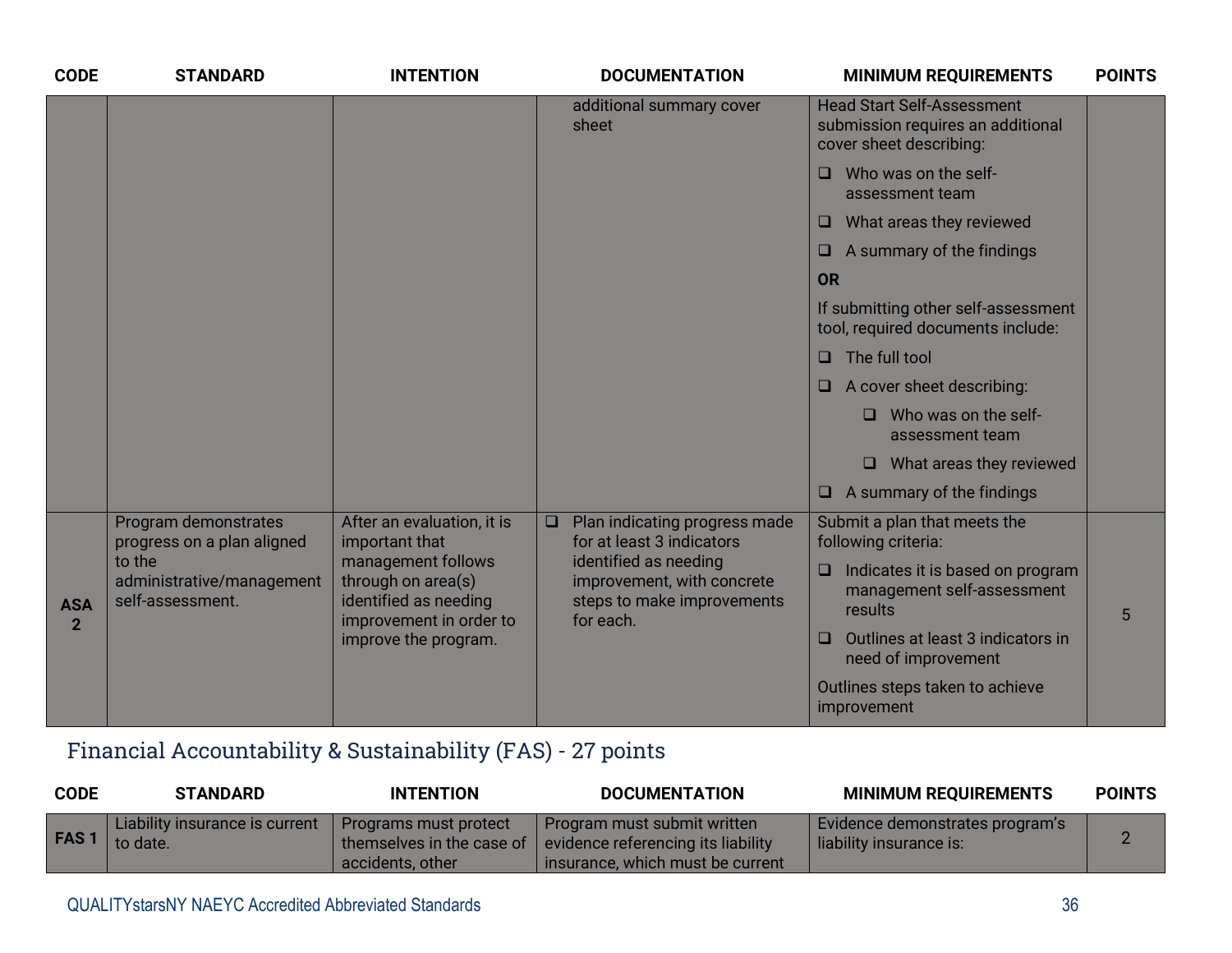| <b>CODE</b>      | <b>STANDARD</b>                                | <b>INTENTION</b>                                                                               | <b>DOCUMENTATION</b>                                                                                                                                           | <b>MINIMUM REQUIREMENTS</b>                                                                                                                                                | <b>POINTS</b>  |
|------------------|------------------------------------------------|------------------------------------------------------------------------------------------------|----------------------------------------------------------------------------------------------------------------------------------------------------------------|----------------------------------------------------------------------------------------------------------------------------------------------------------------------------|----------------|
|                  |                                                | occurrences and from<br>the risks of liabilities<br>imposed by lawsuits and<br>similar claims. | and expire no less than 1 month<br>after the Standards Inventory<br>submission date. (Documentation<br>must show the effective dates of<br>the policy.)        | $\Box$ Current, expires no less than 1<br>month after the Standards<br>Inventory submission date<br>Documentation must show the<br>$\Box$<br>effective dates of the policy |                |
|                  |                                                |                                                                                                | Acceptable types of evidence<br>include:                                                                                                                       |                                                                                                                                                                            |                |
|                  |                                                |                                                                                                | Insurance declaration page<br>u<br>(copy of policy with effective<br>dates clearly showing)                                                                    |                                                                                                                                                                            |                |
|                  |                                                |                                                                                                | OR                                                                                                                                                             |                                                                                                                                                                            |                |
|                  |                                                |                                                                                                | Proof of payment<br>$\Box$                                                                                                                                     |                                                                                                                                                                            |                |
|                  | Payroll and payroll taxes are<br>paid on time. | Program pays employees<br>and pays appropriate                                                 | One of the following must be<br>provided as evidence of paid                                                                                                   | Evidence must meet the following<br>criteria:                                                                                                                              |                |
|                  |                                                | taxes.                                                                                         | payroll taxes dated within the 15<br>months prior to Standards<br>Inventory submission.                                                                        | Demonstrates that program<br>$\Box$<br>paid employees and respective<br>payroll taxes                                                                                      |                |
|                  |                                                |                                                                                                | Acceptable types of evidence<br>include:                                                                                                                       | Dated within the 15 months<br>$\Box$<br>prior to Standards Inventory                                                                                                       |                |
|                  |                                                |                                                                                                | One copy of a voided check<br>$\Box$<br>indicating payment to<br>appropriate state/federal entity                                                              | submission                                                                                                                                                                 |                |
| FAS <sub>2</sub> |                                                |                                                                                                | <b>OR</b>                                                                                                                                                      |                                                                                                                                                                            | $\overline{2}$ |
|                  |                                                |                                                                                                | One copy of a report from a<br>$\Box$<br>payroll management company<br>indicating payment                                                                      |                                                                                                                                                                            |                |
|                  |                                                |                                                                                                | <b>OR</b>                                                                                                                                                      |                                                                                                                                                                            |                |
|                  |                                                |                                                                                                | Written evidence of having paid<br>❏<br>employees and payroll taxes<br>(i.e., Social Security, Medicare,<br>income tax withholdings, or<br>unemployment taxes) |                                                                                                                                                                            |                |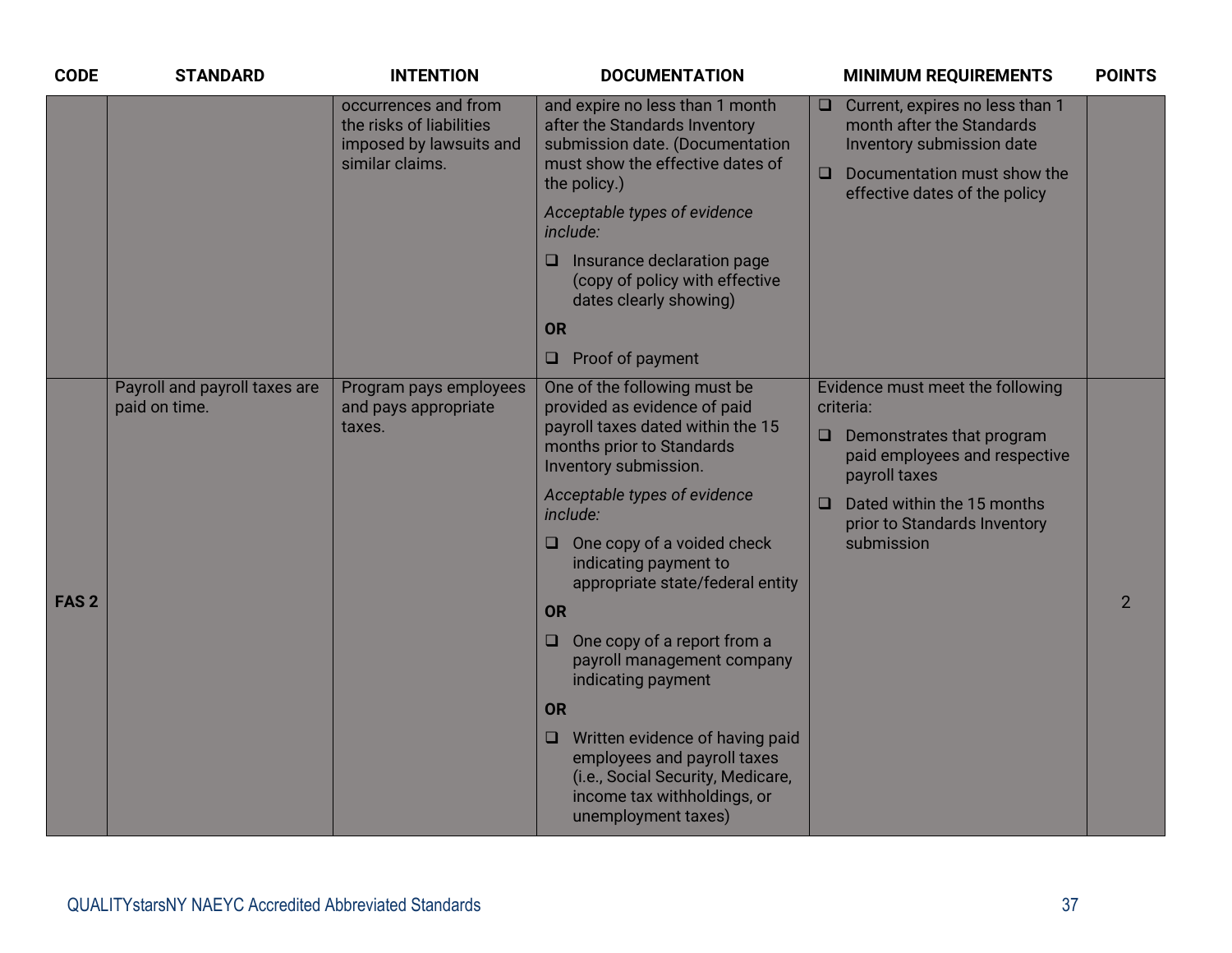| <b>CODE</b>      | <b>STANDARD</b>                                                                                                                   | <b>INTENTION</b>                                                                                                                           | <b>DOCUMENTATION</b>                                                                                                                                                                                                                                                                                                                                                                                                         | <b>MINIMUM REQUIREMENTS</b>                                                                                                                                                                                                                                                                                                                                                                                                                                                                    | <b>POINTS</b>  |
|------------------|-----------------------------------------------------------------------------------------------------------------------------------|--------------------------------------------------------------------------------------------------------------------------------------------|------------------------------------------------------------------------------------------------------------------------------------------------------------------------------------------------------------------------------------------------------------------------------------------------------------------------------------------------------------------------------------------------------------------------------|------------------------------------------------------------------------------------------------------------------------------------------------------------------------------------------------------------------------------------------------------------------------------------------------------------------------------------------------------------------------------------------------------------------------------------------------------------------------------------------------|----------------|
|                  | State and federal taxes are                                                                                                       | Fiscal responsibilities,                                                                                                                   | Evidence must demonstrate that                                                                                                                                                                                                                                                                                                                                                                                               | Evidence must demonstrate:                                                                                                                                                                                                                                                                                                                                                                                                                                                                     |                |
|                  | paid or IRS Form 990 is filed<br>on time.                                                                                         | including the payment of<br>taxes, should be                                                                                               | state and federal income taxes<br>were paid on time. Documents                                                                                                                                                                                                                                                                                                                                                               | $\Box$ Paid federal income taxes                                                                                                                                                                                                                                                                                                                                                                                                                                                               |                |
|                  |                                                                                                                                   | maintained at all times.                                                                                                                   | must be dated within the 15                                                                                                                                                                                                                                                                                                                                                                                                  | <b>AND</b>                                                                                                                                                                                                                                                                                                                                                                                                                                                                                     |                |
| FAS <sub>3</sub> |                                                                                                                                   |                                                                                                                                            | months prior to Standards<br>Inventory submission.                                                                                                                                                                                                                                                                                                                                                                           | <b>Paid State income taxes</b><br>$\Box$                                                                                                                                                                                                                                                                                                                                                                                                                                                       | $\overline{2}$ |
|                  |                                                                                                                                   |                                                                                                                                            |                                                                                                                                                                                                                                                                                                                                                                                                                              | <b>AND</b>                                                                                                                                                                                                                                                                                                                                                                                                                                                                                     |                |
|                  |                                                                                                                                   |                                                                                                                                            |                                                                                                                                                                                                                                                                                                                                                                                                                              | $\Box$ Documents are dated within the<br>15 months prior to Standards<br>Inventory submission                                                                                                                                                                                                                                                                                                                                                                                                  |                |
|                  | Program has a current-year<br>operating budget related to                                                                         | Programs should plan for<br>future expenditures by                                                                                         | One copy of a current<br>$\Box$<br>program/operating budget                                                                                                                                                                                                                                                                                                                                                                  | Evidence must meet the following<br>criteria:                                                                                                                                                                                                                                                                                                                                                                                                                                                  |                |
|                  | the early care and education<br>program showing revenues<br>and expenses.                                                         | creating a regular budget<br>(usually annually).                                                                                           | dated within the 15 months<br>prior to Standards Inventory<br>submission                                                                                                                                                                                                                                                                                                                                                     | $\Box$ Budget clearly indicates<br>program revenues                                                                                                                                                                                                                                                                                                                                                                                                                                            |                |
| FAS <sub>4</sub> |                                                                                                                                   |                                                                                                                                            |                                                                                                                                                                                                                                                                                                                                                                                                                              | $\Box$ Budgets indicates program<br>expenses                                                                                                                                                                                                                                                                                                                                                                                                                                                   | $\overline{4}$ |
|                  |                                                                                                                                   |                                                                                                                                            |                                                                                                                                                                                                                                                                                                                                                                                                                              | $\Box$ Budget is dated within the 15<br>months prior to Standards<br>Inventory submission                                                                                                                                                                                                                                                                                                                                                                                                      |                |
| FAS <sub>5</sub> | Program generates at least<br>quarterly income and<br>expense statements,<br>comparing actual revenues<br>and expenses to budget. | The program should<br>periodically investigate<br>its finances by<br>comparing revenues to<br>expenses so that it can<br>plan accordingly. | Provide ONE of the following:<br>Copies of quarterly financial<br>$\Box$<br>reports comparing actual and<br>projected income and<br>expenses<br><b>OR</b><br>One copy of a written policy or<br>$\Box$<br>practice statement (i.e.<br>program letterhead/logo is<br>clearly visible or it is clear that<br>it is part of a<br>manual/handbook.) that<br>program has a system to<br>generate income and expense<br>statements | If financial reports are submitted:<br>$\Box$ Reports compare<br>actual and projected income<br>and expenses<br>If program operates more than<br>$\Box$<br>9 months per year: 4 financial<br>reports are submitted.<br>Otherwise, 3 must be provided.<br>Dated within the 15 months<br>$\Box$<br>prior to Standards Inventory<br>submission<br><b>OR</b><br>Policy statement must reference<br>that the program has a system to:<br>Generate income<br>0<br>$\Box$ Generate expense statements | $\overline{4}$ |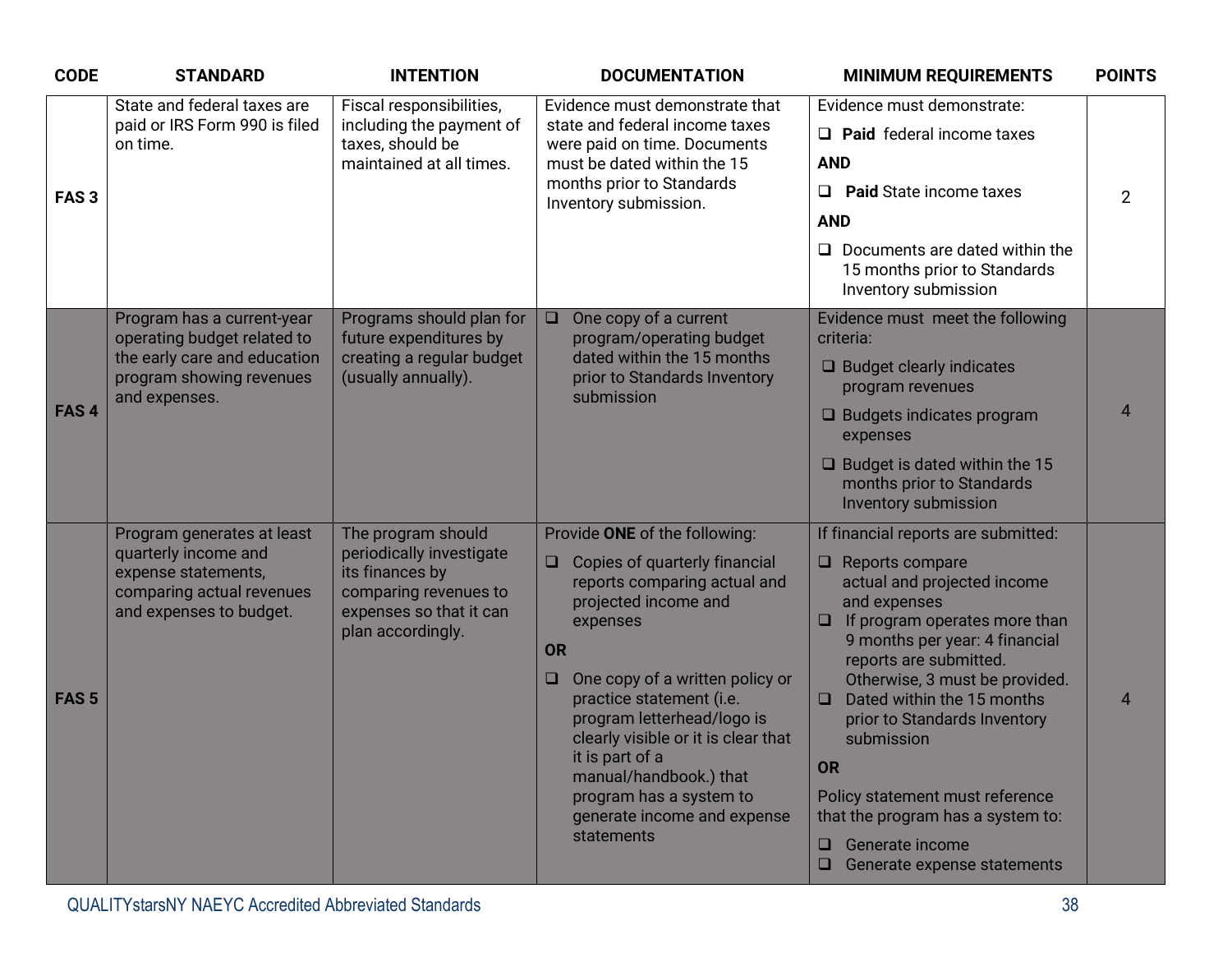| <b>CODE</b>      | <b>STANDARD</b>                                                                                                                                                                                                                        | <b>INTENTION</b>                                                                                                                                                                                                                                                          | <b>DOCUMENTATION</b>                                                                                                                                                                                                                                                                                                                | <b>MINIMUM REQUIREMENTS</b>                                                                                                                                                                                                                                                                                                                                                                                   | <b>POINTS</b> |
|------------------|----------------------------------------------------------------------------------------------------------------------------------------------------------------------------------------------------------------------------------------|---------------------------------------------------------------------------------------------------------------------------------------------------------------------------------------------------------------------------------------------------------------------------|-------------------------------------------------------------------------------------------------------------------------------------------------------------------------------------------------------------------------------------------------------------------------------------------------------------------------------------|---------------------------------------------------------------------------------------------------------------------------------------------------------------------------------------------------------------------------------------------------------------------------------------------------------------------------------------------------------------------------------------------------------------|---------------|
| FAS <sub>6</sub> | Program has written fiscal<br>policies and procedures that<br>detail the management of<br>funds and payroll.                                                                                                                           | <b>Fiscal policies and</b><br>procedures should be<br>documented so that in<br>the case of changes in<br>management, these<br>important policies are<br>known to staff and can<br>be continued. Also,<br>written policies promote<br>transparency of fiscal<br>practices. | One copy of written fiscal<br>O.<br>policies and procedures (i.e.<br>program letterhead/logo is<br>clearly visible or it is clear that<br>it is part of a<br>manual/handbook) outlining<br>management of income,<br>expenses and payroll                                                                                            | Written fiscal policies and<br>procedures (i.e. program<br>letterhead/logo is clearly visible or<br>it is clear that it is part of a<br>manual/handbook) that reference<br>the management of:<br>Income<br>$\Box$<br>$\Box$<br><b>Expenses</b><br>Payroll<br>$\Box$                                                                                                                                           | 5             |
| FAS <sub>7</sub> | There is an independent<br>review of accounting<br>records (reconciliation of<br>bank statements to the<br>general ledger) by someone<br>with accounting or<br>bookkeeping expertise who<br>is not an employee of the<br>organization. | An external review of<br>accounting records is<br>needed to insure that a<br>non-biased review is<br>conducted and that<br>accountability for<br>finances can be<br>maintained.                                                                                           | Provide ALL of the following dated<br>within the 15 months prior to<br>Standards Inventory submission:<br>Written evidence of an external<br>$\Box$<br>financial review reconciling<br>accounting records to bank<br>statements<br><b>AND</b><br>$\Box$<br>Written statement regarding<br>the reviewer's relationship to<br>program | Evidence must include ALL of the<br>following:<br>$\Box$ Written evidence demonstrating<br>external review reconciling<br>accounting records to bank<br>statements<br><b>AND</b><br>Statement featuring:<br>Name of reviewer<br>$\Box$<br>Relationship to program<br>$\Box$<br><b>AND</b><br>Evidence and statement are<br>$\Box$<br>dated within the 15 months<br>prior to Standards Inventory<br>submission | 5             |
| FAS <sub>8</sub> | Program has established<br>procedures to market and fill<br>open child care seats (slots).                                                                                                                                             | Program should have a<br>plan in place to market<br>open slots.                                                                                                                                                                                                           | Provide ALL of the following:<br>$\Box$ One copy of written procedures<br>used to market and fill open<br>child care seats/slots (i.e.<br>program letterhead/logo is<br>clearly visible or it is clear that<br>it is part of a<br>manual/handbook)<br><b>AND</b>                                                                    | Evidence must include all of the<br>following:<br>$\Box$ Procedures discussing the<br>marketing and filling of open<br>child care seats/slots (i.e.<br>program letterhead/logo is<br>clearly visible or it is clear that it<br>is part of a manual/handbook)<br><b>AND</b>                                                                                                                                    | 3             |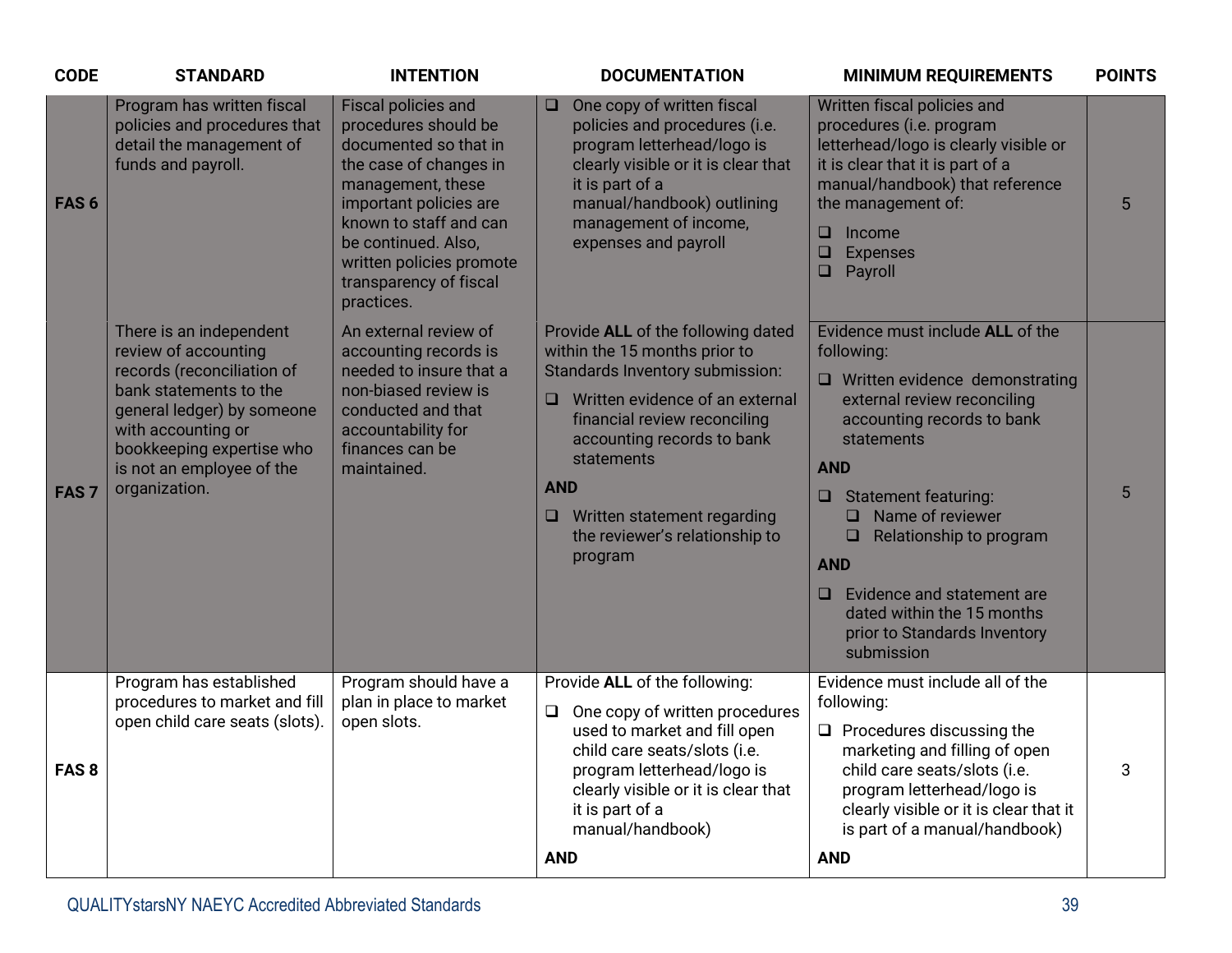| <b>CODE</b> | <b>STANDARD</b> | <b>INTENTION</b> | <b>DOCUMENTATION</b>                | <b>MINIMUM REQUIREMENTS</b>                                                                                                                     | <b>POINTS</b> |
|-------------|-----------------|------------------|-------------------------------------|-------------------------------------------------------------------------------------------------------------------------------------------------|---------------|
|             |                 |                  | $\Box$ One copy of a marketing tool | $\Box$ One copy of a marketing tool.<br>Acceptable marketing tools<br>include bulletin, billboard sign,<br>advertisement, and business<br>cards |               |

### Policies and Procedures (PP) - 27 points

| <b>CODE</b>     | <b>STANDARD</b>                                                         | <b>INTENTION</b>                                                                                                                                           | <b>DOCUMENTATION</b>                                                                                                                                                                                                                                                                                                                     | <b>MINIMUM REQUIREMENTS</b>                                                                                                                                                                                                                                                                                                          | <b>POINTS</b>  |
|-----------------|-------------------------------------------------------------------------|------------------------------------------------------------------------------------------------------------------------------------------------------------|------------------------------------------------------------------------------------------------------------------------------------------------------------------------------------------------------------------------------------------------------------------------------------------------------------------------------------------|--------------------------------------------------------------------------------------------------------------------------------------------------------------------------------------------------------------------------------------------------------------------------------------------------------------------------------------|----------------|
| PP <sub>1</sub> | Program has written<br>job descriptions for all<br>positions.           | Job descriptions<br>should be clearly<br>defined so that roles<br>and responsibilities are<br>clearly known<br>throughout the<br>organization.             | Provide ALL of the following:<br>Copy of a program's written job<br>$\Box$<br>description for 1 administrator<br><b>AND</b><br>Copy of program's written job<br>$\Box$<br>description for 1 teacher                                                                                                                                      | Evidence must include all of the<br>following:<br>Job descriptions, including:<br>0<br>$\Box$ Job title<br>List of responsibilities<br>For at least:<br>1 administrator<br>$\Box$<br><b>AND</b><br>1 teacher<br>$\Box$                                                                                                               |                |
| PP <sub>2</sub> | Employees are given<br>access to an<br>employee handbook<br>when hired. | <b>Employees are</b><br>informed of policies,<br>rights, and<br>expectations at the<br>start. This information<br>is written and compiled<br>in one place. | Provide ONE of the following:<br>One copy of employee handbook<br>$\Box$<br>with signed employee receipts<br>from at least 1 administrator<br>(identify administrator) and 1<br>teacher (identify teacher).<br><b>OR</b><br>One copy of hiring procedures that<br>$\Box$<br>reference the sharing of employee<br>handbook with new hires | Evidence must include ONE of the<br>following:<br>One copy of employee handbook<br>$\Box$<br>with signed receipts demonstrating<br>that employees are given access to<br>employee handbook when hired<br>From at least:<br>1 administrator (identify<br>$\Box$<br>administrator)<br><b>AND</b><br>1 teacher (identify teacher)<br>OR | $\overline{2}$ |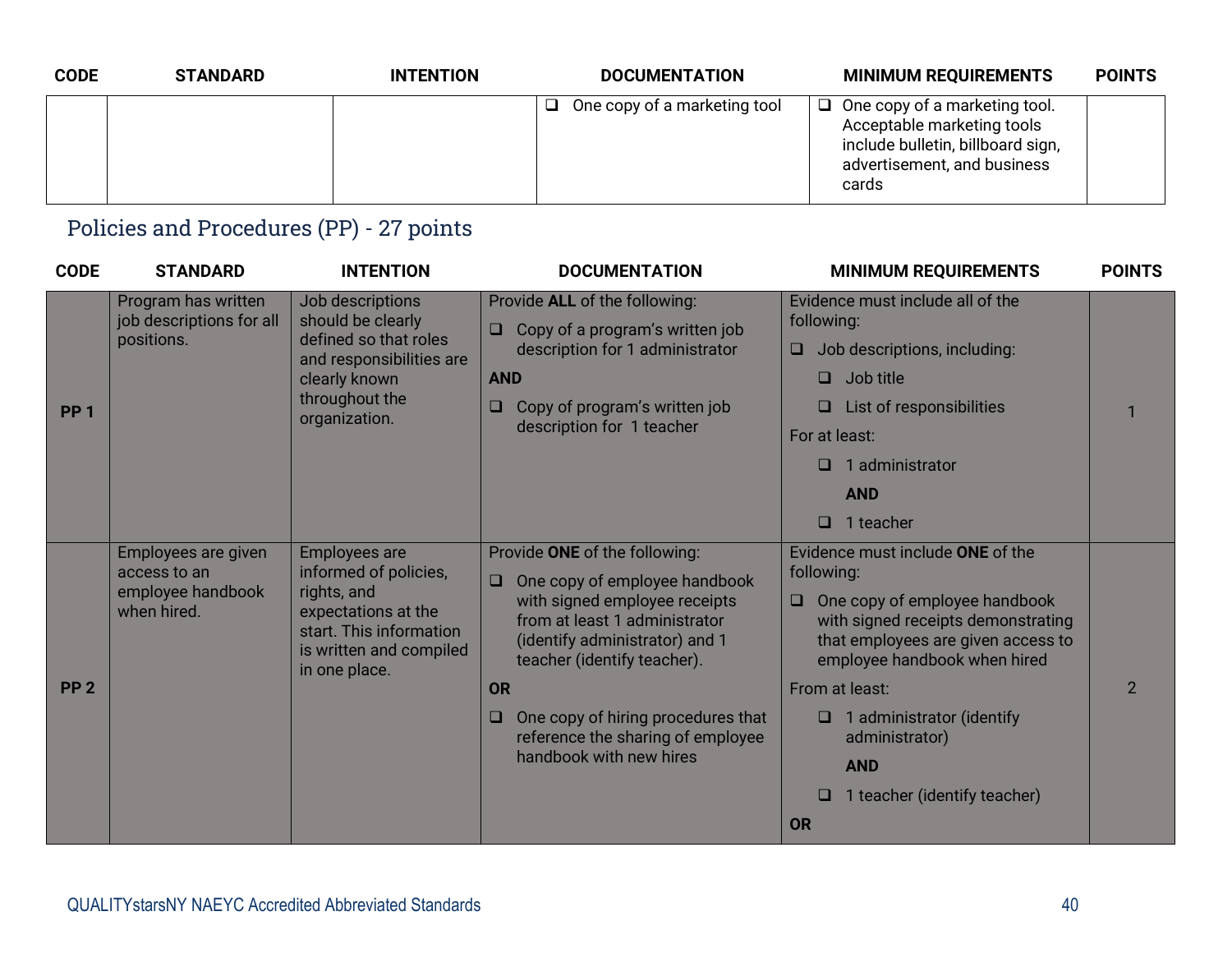| <b>CODE</b>     | <b>STANDARD</b>                                                                                                                                                                                                                                                                                                           | <b>INTENTION</b>                                                                                                                     | <b>DOCUMENTATION</b>                                                                                                                                                                                                                                                                                                                                                                                                                                       | <b>MINIMUM REQUIREMENTS</b>                                                                                                                                                                                                                                                                                                                                                              | <b>POINTS</b>  |
|-----------------|---------------------------------------------------------------------------------------------------------------------------------------------------------------------------------------------------------------------------------------------------------------------------------------------------------------------------|--------------------------------------------------------------------------------------------------------------------------------------|------------------------------------------------------------------------------------------------------------------------------------------------------------------------------------------------------------------------------------------------------------------------------------------------------------------------------------------------------------------------------------------------------------------------------------------------------------|------------------------------------------------------------------------------------------------------------------------------------------------------------------------------------------------------------------------------------------------------------------------------------------------------------------------------------------------------------------------------------------|----------------|
|                 |                                                                                                                                                                                                                                                                                                                           |                                                                                                                                      |                                                                                                                                                                                                                                                                                                                                                                                                                                                            | One copy of hiring procedures that<br>O<br>reference the sharing of employee<br>handbook with new hires                                                                                                                                                                                                                                                                                  |                |
| PP <sub>3</sub> | Program provides new<br>employees with an<br>orientation that<br>includes:<br>Review of job<br>$\bullet$<br>description<br>Discussion/review<br>$\bullet$<br>of regulations<br>applicable to the<br>program<br>Review of<br>evacuation and<br>emergency<br>procedures<br>Review of<br>curriculum/curricu<br>lum framework | New staff are provided<br>with pertinent<br>information regarding<br>employment during<br>orientation.                               | Evidence must indicate that the ALL of<br>the following topics are reviewed<br>during staff orientation for new<br>employees:<br>Job description/responsibilities<br><b>u</b><br>Regulations applicable to program<br>$\Box$<br>Evacuation and emergency<br>$\Box$<br>Procedures<br>Curriculum/curriculum framework<br>$\Box$<br>Acceptable documentation includes:<br>$\Box$ Staff orientation checklist<br>OR<br>Description of orientation process<br>o | Evidence must demonstrate that<br>program provides new employees with<br>an orientation that includes ALL of the<br>following:<br>$\Box$ Review of job description/<br>responsibilities<br>Discussion/review of regulations<br><b>u</b><br>applicable to program<br>Review of evacuation and<br>$\Box$<br>emergency procedures<br>Review of curriculum/curriculum<br>$\Box$<br>framework | $\overline{2}$ |
| PP <sub>4</sub> | Program has a written<br>employee<br>confidentiality policy<br>that dictates how<br>child, family and<br>employee information<br>are kept confidential.                                                                                                                                                                   | It is important to<br>maintain confidentiality<br>regarding children,<br>families and<br>employees.                                  | Confidentiality policy describing<br>$\Box$<br>how employees maintain<br>confidential information on<br>children, families, and other<br>employees                                                                                                                                                                                                                                                                                                         | Policy must reference how employees<br>maintain confidentiality of information<br>for <b>ALL</b> of the following:<br>Children<br>$\Box$<br>$\Box$<br>Families<br>Employees<br>$\Box$                                                                                                                                                                                                    | $\overline{2}$ |
| <b>PP 5</b>     | All program staff<br>participates in at least<br>4 staff meetings<br>during operational<br>months.                                                                                                                                                                                                                        | Staff come together<br>periodically to discuss<br>program-related issues<br>and engage in<br>professional<br>development activities. | Evidence must be dated within the 15<br>months prior to Standards Inventory<br>submission and indicate that all-<br>program staff meetings occur at least<br>4 times throughout the program year.<br>Acceptable types of evidence include:                                                                                                                                                                                                                 | Evidence must reference ALL of the<br>following:<br>$\Box$ Program all-staff (teachers and<br>administrators) meeting<br>$\Box$ 4x/ program year<br>$\Box$ Dated within the 15 months prior to<br>Standards Inventory submission                                                                                                                                                         | $\overline{2}$ |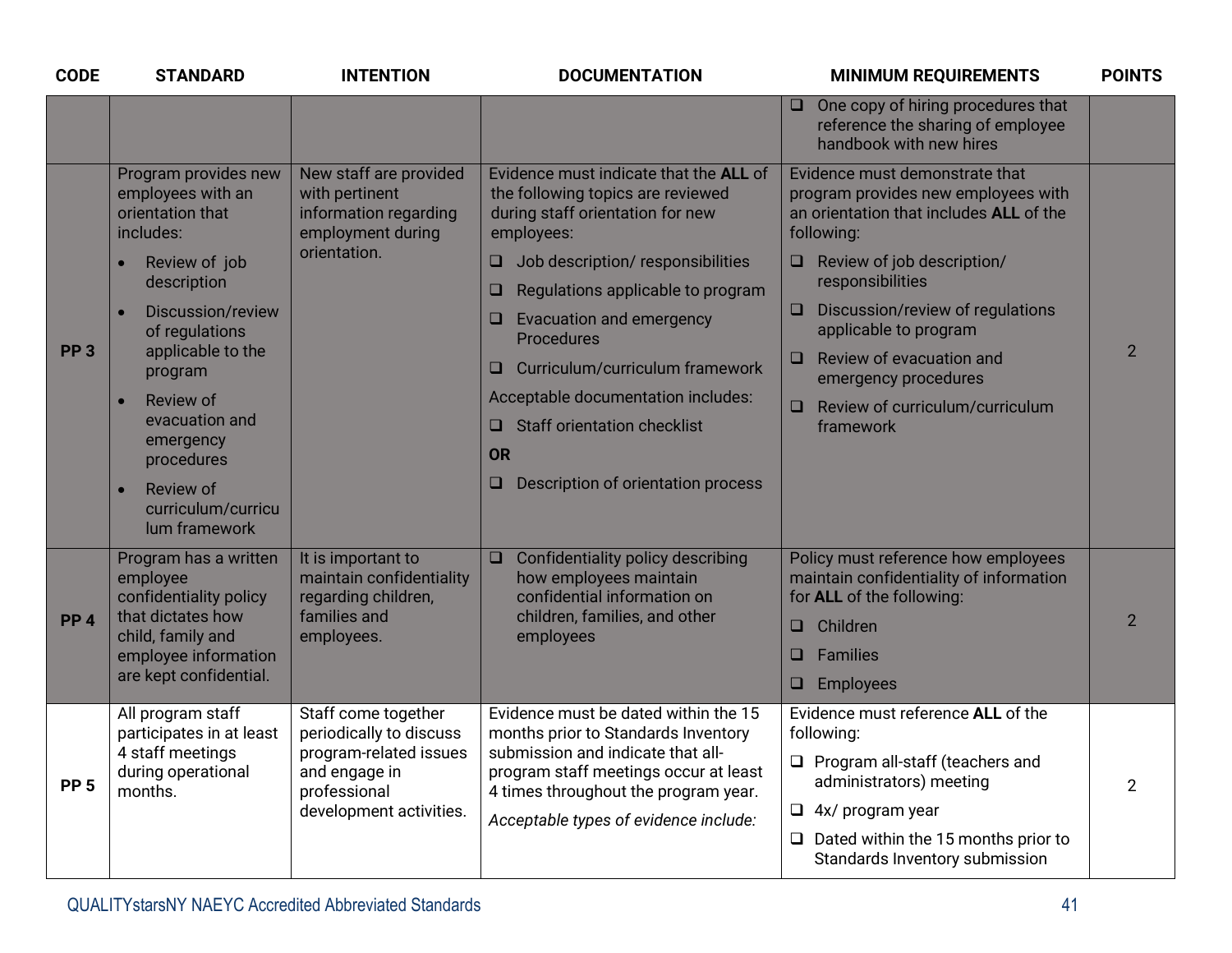| <b>CODE</b>     | <b>STANDARD</b>                                                                                                                                                                 | <b>INTENTION</b>                                                                                                                                                                                                                                                                                        | <b>DOCUMENTATION</b>                                                                                                                                                                                                                                                                                                                                                                                                          | <b>MINIMUM REQUIREMENTS</b>                                                                                                                                                                                                                                                                                                                                                                                      | <b>POINTS</b>  |
|-----------------|---------------------------------------------------------------------------------------------------------------------------------------------------------------------------------|---------------------------------------------------------------------------------------------------------------------------------------------------------------------------------------------------------------------------------------------------------------------------------------------------------|-------------------------------------------------------------------------------------------------------------------------------------------------------------------------------------------------------------------------------------------------------------------------------------------------------------------------------------------------------------------------------------------------------------------------------|------------------------------------------------------------------------------------------------------------------------------------------------------------------------------------------------------------------------------------------------------------------------------------------------------------------------------------------------------------------------------------------------------------------|----------------|
|                 |                                                                                                                                                                                 |                                                                                                                                                                                                                                                                                                         | Dated staff meeting attendance<br>Q<br>lists<br><b>OR</b><br>Program calendar indicating staff<br>□<br>meetings<br><b>OR</b><br>$\Box$<br>Dated meeting notes<br><b>OR</b><br>Dated meeting agendas<br>$\Box$                                                                                                                                                                                                                 |                                                                                                                                                                                                                                                                                                                                                                                                                  |                |
| PP <sub>6</sub> | Written notes are<br>taken at program staff<br>meetings and then<br>shared with staff.                                                                                          | Distributed notes keep<br>everyone in the loop<br>and make sure<br>everyone gets the<br>same information from<br>meetings. Also, notes<br>are important for<br>keeping record of<br>events, increasing<br>accountability, and<br>facilitating<br>communication.                                         | Provide ALL of the following dated<br>within the 15 months prior to<br>Standards Inventory submission.<br>$\Box$ Staff meeting notes from 2<br>meetings<br><b>AND</b><br>Email, memo, or statement<br>$\Box$<br>referencing the sharing of notes                                                                                                                                                                              | Evidence must include ALL of the<br>following:<br>$\Box$ 2 staff meeting notes<br><b>AND</b><br>$\Box$<br>Email, memo or statement<br>demonstrating how meeting notes<br>are shared with staff<br><b>AND</b><br>All dated within the 15 months prior<br>$\Box$<br>to Standards Inventory submission                                                                                                              | $\overline{2}$ |
| PP <sub>7</sub> | Program philosophy<br>and staff recruitment<br>strategies<br>demonstrate<br>commitment to<br>diversity, equity, and<br>inclusion, and having<br>staff reflect its<br>community. | Programs that are<br>committed to recruiting<br>and hiring culturally<br>diverse staff<br>demonstrate their<br>respect for the families<br>they serve by having<br>staff with similar<br>backgrounds who can<br>appreciate the impact<br>that family and<br>community culture has<br>on young children. | Provide ONE of the following:<br>Written philosophy or policy<br>$\Box$<br>statement (i.e. program<br>letterhead/logo is clearly visible or<br>it is clear that it is part of a<br>manual/handbook) referencing<br>program's commitment to<br>diversity, equity, and inclusion<br>OR<br>One copy of a written staff<br>$\Box$<br>recruitment strategy statement<br>that describes or reflects upon the<br>program's community | Evidence must include ONE of the<br>following:<br>Philosophy or policy statement (i.e.<br>$\Box$<br>program letterhead/logo is clearly<br>visible or it is clear that it is part of a<br>manual/handbook) referencing the<br>program's commitment to diversity,<br>equity, and inclusion.<br><b>OR</b><br>$\Box$ Staff recruitment strategy<br>statement that describes/reflects<br>upon the program's community | $\overline{2}$ |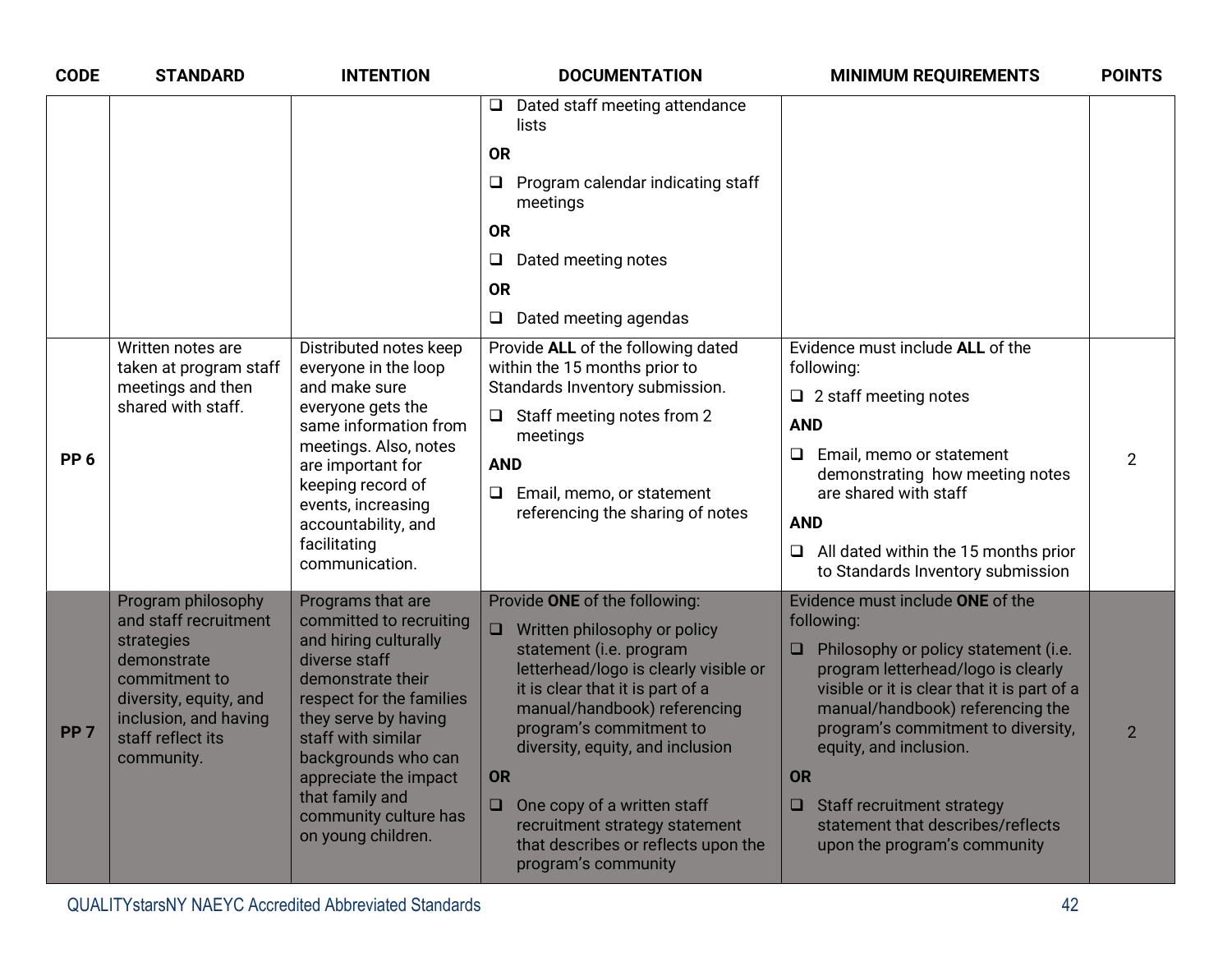| <b>CODE</b>     | <b>STANDARD</b>                                                                                                                                                                                                                        | <b>INTENTION</b>                                                                                                                                                                                                                                                                                                                                                                                                                                                                          | <b>DOCUMENTATION</b>                                                                                                                                                                                                                                                                                                                                                                                                                                                                                                                        | <b>MINIMUM REQUIREMENTS</b>                                                                                                                                                                                                                                                                                                                                                                                                                                                                                                                                                             | <b>POINTS</b>  |
|-----------------|----------------------------------------------------------------------------------------------------------------------------------------------------------------------------------------------------------------------------------------|-------------------------------------------------------------------------------------------------------------------------------------------------------------------------------------------------------------------------------------------------------------------------------------------------------------------------------------------------------------------------------------------------------------------------------------------------------------------------------------------|---------------------------------------------------------------------------------------------------------------------------------------------------------------------------------------------------------------------------------------------------------------------------------------------------------------------------------------------------------------------------------------------------------------------------------------------------------------------------------------------------------------------------------------------|-----------------------------------------------------------------------------------------------------------------------------------------------------------------------------------------------------------------------------------------------------------------------------------------------------------------------------------------------------------------------------------------------------------------------------------------------------------------------------------------------------------------------------------------------------------------------------------------|----------------|
| PP <sub>8</sub> | All employees have<br>formal, written<br>performance<br>assessments<br>annually.                                                                                                                                                       | Program leadership<br>provides structured<br>communication about<br>employee's<br>performance of job<br>functions, establishes<br>ways for further<br>development, and<br>highlights goals and<br>achievements. This<br>process is provided by<br>program leadership for<br>all teaching staff,<br>management and<br>administration, and<br>other support roles.                                                                                                                          | Provide ALL of the following:<br>$\Box$<br>Policy statement (i.e. program<br>letterhead/logo is clearly visible or<br>it is clear that it is part of a<br>manual/handbook) indicating all<br>staff (including direct and non-<br>direct care staff) are formally<br>assessed at least 1x/program year<br><b>AND</b><br>Completed performance<br>$\Box$<br>assessment for 1 administrative<br>staff position AND 1 teaching staff<br>position dated within the 15<br>months prior to Standards<br>Inventory submission                       | Evidence must include all of the<br>following:<br>For policy statement:<br>$\Box$ All staff are assessed at least 1x/<br>program year<br><b>AND</b><br>For performance assessments:<br>□ Criteria are objective, behavior-<br>based and related to the job<br>functions<br>Dated within the 15 months prior to<br>$\Box$<br><b>Standards Inventory submission</b><br>For 1 administrative staff AND 1<br>$\Box$<br>teaching staff position                                                                                                                                              | $\overline{4}$ |
| PP <sub>9</sub> | Teaching staff have<br>individual professional<br>development plans<br>that match the Core<br>Body of Knowledge:<br><b>New York State's Core</b><br>Competencies for<br><b>Early Childhood</b><br>Educators (CBK)<br>competency areas. | Every member of the<br>professional staff will<br>benefit personally and<br>professionally from<br>having an individual,<br>written professional<br>development plan in<br>order to effectively<br>track each individual's<br>course for gaining<br>knowledge and skills<br>on all topics related to<br>early childhood<br>education.<br>The Core Body of<br>Knowledge (CBK)<br>outlines recommended<br>practices for<br>professionals who<br>work directly with<br>young children. These | Provide ONE of the following for 1<br>teaching staff position completed<br>within the 15 months prior to<br>Standards Inventory Submission.<br>One copy of CBK Professional<br>$\Box$<br>Development Planning Tool Plan<br><b>OR</b><br>One copy of a Paula Jorde Bloom<br>$\Box$<br><b>Staff Development Action Plan</b><br><b>OR</b><br>One copy of:<br>$\Box$<br>Another professional<br>development plan<br><b>AND</b><br>Written statement referencing<br>$\Box$<br>how plan(s) aligns with at<br>least two of the CBK<br>competencies | Evidence must reference all of the<br>following:<br>Completed copy of one of the<br>❏.<br>following for 1 teaching staff<br>position:<br><b>CBK Professional Development</b><br>❏<br>Planning Tool Plan<br>Paula Jorde Bloom Staff<br>Development Action Plan,<br>$\Box$ Other plan AND statement of<br>how the plan aligns with at least<br>2 CBK areas<br>$\Box$ Dated within the 15 months prior to<br>Standards Inventory submission<br><b>CBK COMPETENCY AREAS:</b><br>1. Child Growth and Development;<br>2. Family and Community Partnerships;<br>3. Observation and Assessment; | 5              |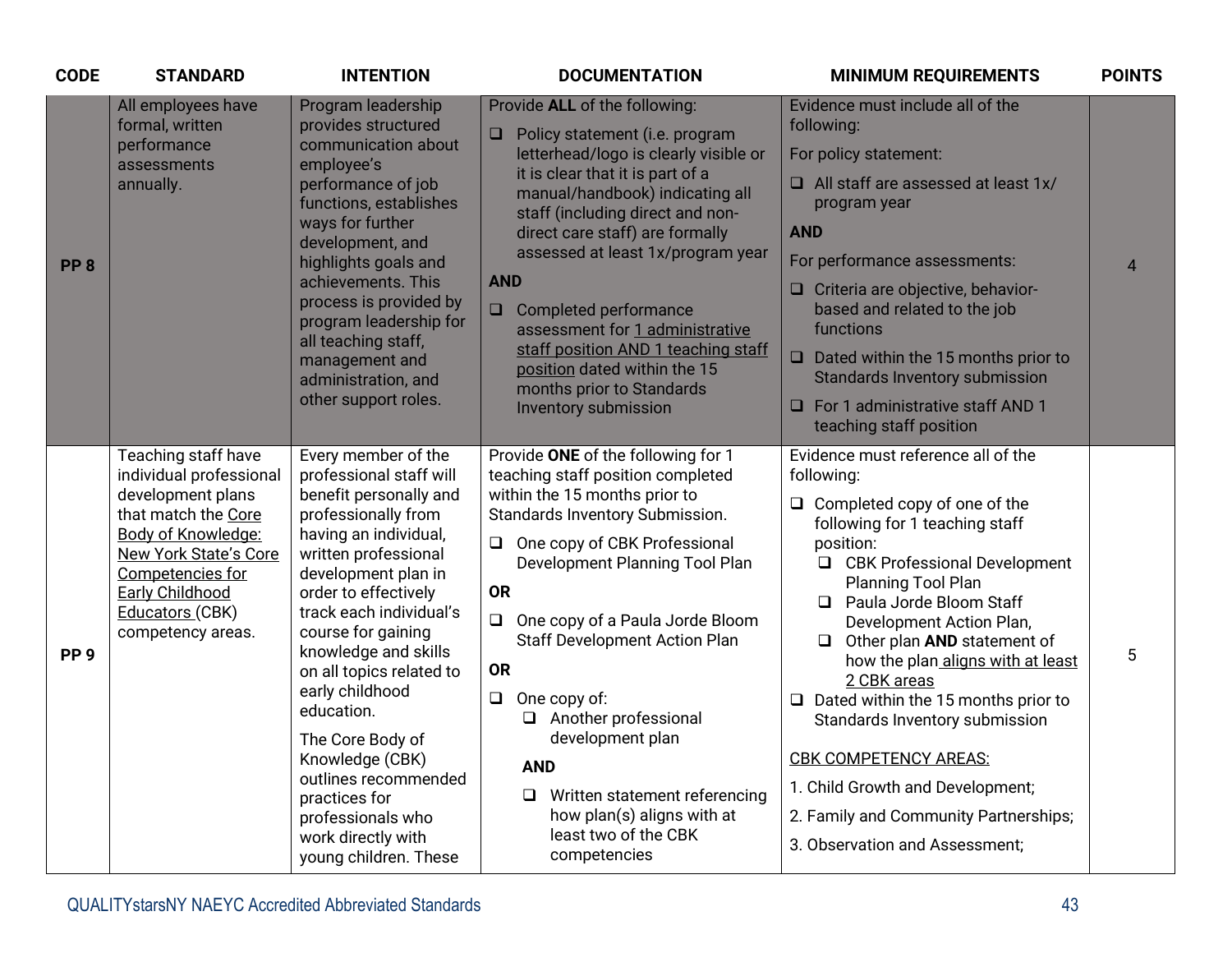| <b>CODE</b>  | <b>STANDARD</b>                                                                                                                | <b>INTENTION</b>                                                                                                                                                                                                                                                                                                                                                                                                           | <b>DOCUMENTATION</b>                                                                                                                                                                                                                                                                                                                                                                                                                                                                                                                | <b>MINIMUM REQUIREMENTS</b>                                                                                                                                                                                                                                                                                                                                                                                                                                                                | <b>POINTS</b> |
|--------------|--------------------------------------------------------------------------------------------------------------------------------|----------------------------------------------------------------------------------------------------------------------------------------------------------------------------------------------------------------------------------------------------------------------------------------------------------------------------------------------------------------------------------------------------------------------------|-------------------------------------------------------------------------------------------------------------------------------------------------------------------------------------------------------------------------------------------------------------------------------------------------------------------------------------------------------------------------------------------------------------------------------------------------------------------------------------------------------------------------------------|--------------------------------------------------------------------------------------------------------------------------------------------------------------------------------------------------------------------------------------------------------------------------------------------------------------------------------------------------------------------------------------------------------------------------------------------------------------------------------------------|---------------|
|              |                                                                                                                                | practices offer a road<br>map for building<br>meaningful<br>relationships with<br>children, families and<br>colleagues; for creating<br>nurturing, stimulating<br>environments; and for<br>developing oneself as a<br>professional in an<br>incredibly important<br>field.<br>The CBK is structured<br>to consider all areas<br>established by NYS as<br>being essential<br>competencies for early<br>childhood educators. |                                                                                                                                                                                                                                                                                                                                                                                                                                                                                                                                     | 4. Environment and Curriculum;<br>5. Health, Safety, and Nutrition;<br>6. Professionalism and Leadership; and<br>7. Administration and Management.                                                                                                                                                                                                                                                                                                                                         |               |
| <b>PP 10</b> | Performance<br>assessment, including<br>observations and<br>feedback, informs<br>individual professional<br>development plans. | Assessments that are<br>based in part on<br>observations are not a<br>stand-alone solution<br>but are used as a part<br>of a continuous<br>performance<br>management and<br>development process.                                                                                                                                                                                                                           | Provide ALL of the following:<br>Copy of a completed performance<br>$\Box$<br>assessment for 1 teaching staff<br>position that includes<br>observation(s), assessment criteria<br>and comments/feedback<br><b>AND</b><br>$\Box$ Professional development plan<br>with at least 2 goal statements<br>highlighted with link to<br>performance assessments clearly<br>demonstrated<br><b>CBK Professional Development</b><br>Planning Tool Plan, Paula Jorde Bloom<br><b>Staff Development Action Plan, or</b><br>other plans qualify. | Evidence must reference ALL of the<br>following for 1 teaching staff position:<br>Performance assessment:<br>Indication of completion (no BLANK<br>$\Box$<br>templates)<br>Observation(s)<br>O<br>Other assessment(s) criteria<br>□<br>Feedback on observations and/or<br>other assessment criteria<br><b>Professional development plan:</b><br>At least 2 goal statements<br>u<br>Demonstrates link to assessments<br>❏<br>(via referencing assessment criteria,<br>such as observations) | 5             |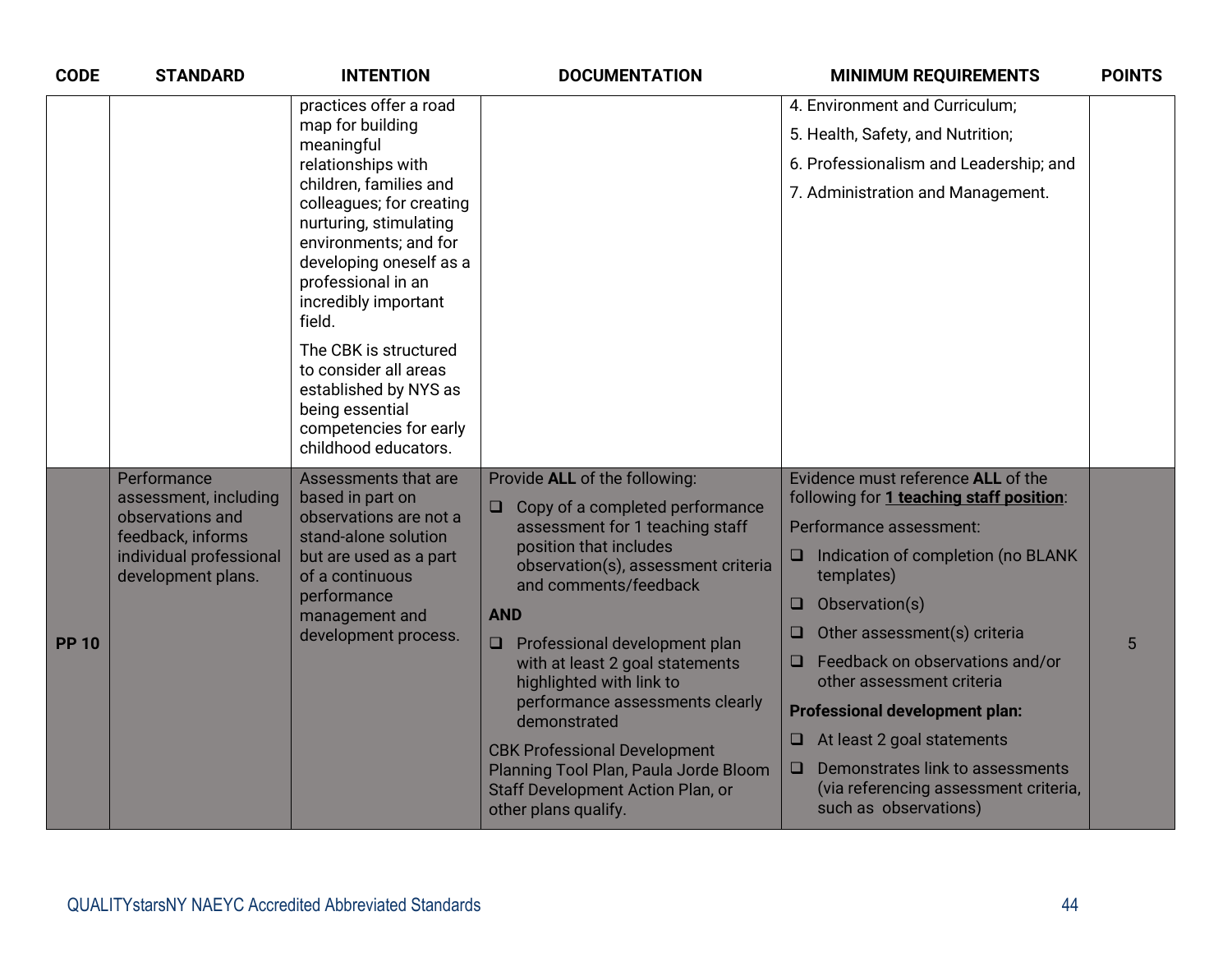#### Staff Compensation and Benefits (SCB) -13 points

| <b>CODE</b>      | <b>STANDARD</b>                                                                                                                                                                                                                                                                                            | <b>INTENTION</b>                                                                                                                                                 | <b>DOCUMENTATION</b>                                                                                                                                                                                                                                                                                                                                                                                                        | <b>MINIMUM REQUIREMENTS</b>                                                                                                                                                                                                                                                                                                                                                                                                                                                                                                                                                                                                                                                    | <b>POINTS</b> |
|------------------|------------------------------------------------------------------------------------------------------------------------------------------------------------------------------------------------------------------------------------------------------------------------------------------------------------|------------------------------------------------------------------------------------------------------------------------------------------------------------------|-----------------------------------------------------------------------------------------------------------------------------------------------------------------------------------------------------------------------------------------------------------------------------------------------------------------------------------------------------------------------------------------------------------------------------|--------------------------------------------------------------------------------------------------------------------------------------------------------------------------------------------------------------------------------------------------------------------------------------------------------------------------------------------------------------------------------------------------------------------------------------------------------------------------------------------------------------------------------------------------------------------------------------------------------------------------------------------------------------------------------|---------------|
| SCB <sub>1</sub> | Program has an up-to-<br>date written wage scale<br>that is based on position,<br>education,<br>certificates/credentials,,<br>and years of relevant<br>experience.                                                                                                                                         | Staff is paid wages in line<br>with qualifications and<br>experience.                                                                                            | Wage scale that is based<br>$\Box$<br>upon position, education,<br>certificates/credentials, and<br>years of relevant experience                                                                                                                                                                                                                                                                                            | Evidence must include a wage scale that<br>is based upon:<br>$\Box$ Position<br>Education<br>O<br><b>Certificates/Credentials</b><br>$\Box$                                                                                                                                                                                                                                                                                                                                                                                                                                                                                                                                    | 1             |
|                  |                                                                                                                                                                                                                                                                                                            |                                                                                                                                                                  |                                                                                                                                                                                                                                                                                                                                                                                                                             | Years of relevant experience<br>□                                                                                                                                                                                                                                                                                                                                                                                                                                                                                                                                                                                                                                              |               |
| SCB <sub>2</sub> | Program offers full-time<br>staff a compensation<br>package with benefit<br>options: (2 POINTS PER<br>BENEFIT OPTION, UP TO<br>8 POINTS MAXIMUM)<br>Paid holidays<br>⊔<br>Paid time off (sick,<br>u<br>vacation, personal)<br><b>Health insurance</b><br>u<br>Professional<br><b>□</b><br>development days | Staff is provided with a<br>comprehensive benefits<br>package to support<br>personal and<br>professional needs.                                                  | Evidence of benefit options<br>program offers full-time staff.<br>Acceptable types of evidence<br>include:<br>Employee handbook<br>$\Box$<br>detailing benefits<br><b>OR</b><br>Compensation package<br>u<br><b>OR</b><br><b>Employee policy</b><br>$\Box$<br>If submitting details from a<br>large document, evidence must<br>be clearly labeled, refer to<br>specific page numbers, or<br>highlight relevant information. | Evidence program provides one or more<br>of the following benefits must reference<br>all full-time staff. (Program earns 2<br>points for each benefit offered for a<br>potential total of 8 points)<br>$\Box$ Paid holidays offered as a benefit<br>option (2 points)<br>Paid time off (sick, vacation, personal)<br>offered as a benefit option (2 points)<br>Health insurance offered as a benefit<br>$\Box$<br>option (2 points)<br>$\Box$ Professional development offered as<br>a benefit option (2 points)<br>If submitting details from a large<br>document, evidence must be clearly<br>labeled, refer to specific page numbers, or<br>highlight relevant information. | $2 - 8$       |
| SCB <sub>3</sub> | Program offers full-time<br>staff a compensation<br>package with at least 3 of<br>the following benefit<br>options:<br>Information on<br>$\Box$<br>accessing state<br>family leave benefits                                                                                                                | Staff is provided with a<br>comprehensive benefits<br>package to support<br>personal and<br>professional needs<br>including support for<br>other family members. | Evidence must indicate that the<br>program offers at least 3 of the<br>listed benefit options for full<br>time staff.<br>Acceptable types of evidence<br>include:<br>Employee handbook<br>$\Box$<br>detailing benefits                                                                                                                                                                                                      | Evidence must reference the following:<br>All full-time staff<br>0<br>$\Box$ At least 3 of the following benefit<br>options:<br>Information on accessing state<br>u.<br>family leave benefits<br>Flexible scheduling<br>$\Box$<br>Retirement                                                                                                                                                                                                                                                                                                                                                                                                                                   | 3             |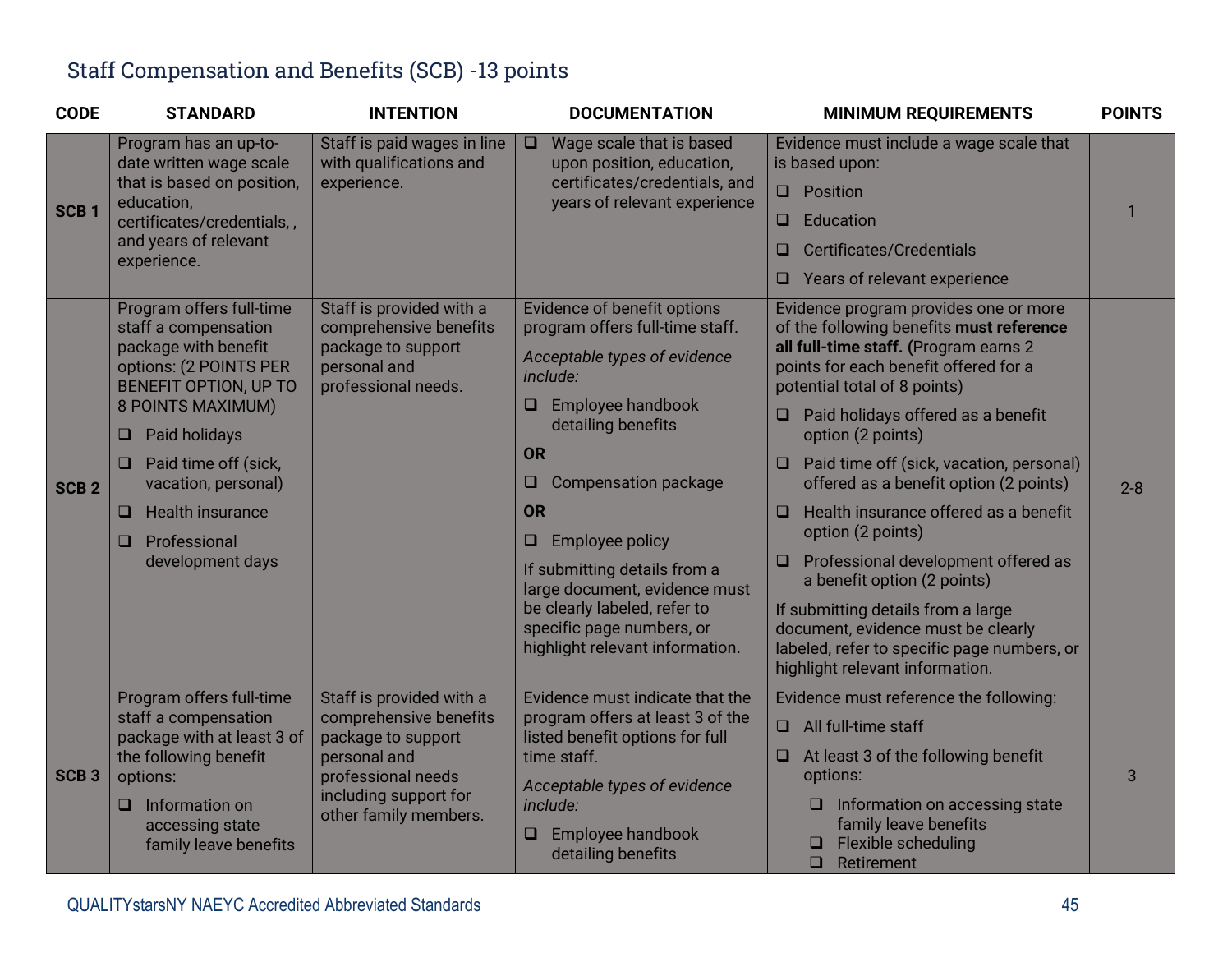| <b>CODE</b>      | <b>STANDARD</b>                                                                                                                                                                                                                                                                                                                                                                                                                                                  | <b>INTENTION</b>                                                                                              | <b>DOCUMENTATION</b>                                                                                                                                                                                                                                                            | <b>MINIMUM REQUIREMENTS</b>                                                                                                                                                                                                                                                                                                                     | <b>POINTS</b> |
|------------------|------------------------------------------------------------------------------------------------------------------------------------------------------------------------------------------------------------------------------------------------------------------------------------------------------------------------------------------------------------------------------------------------------------------------------------------------------------------|---------------------------------------------------------------------------------------------------------------|---------------------------------------------------------------------------------------------------------------------------------------------------------------------------------------------------------------------------------------------------------------------------------|-------------------------------------------------------------------------------------------------------------------------------------------------------------------------------------------------------------------------------------------------------------------------------------------------------------------------------------------------|---------------|
|                  | Flexible scheduling<br>$\Box$<br>Retirement<br>$\Box$<br>Life insurance<br>u<br>Flexible spending<br>⊔<br>account<br>Dependent care<br>⊔<br>assistance plan<br><b>Tuition discounts for</b><br>u<br>employee's children<br>Tuition<br>□.<br>reimbursement for<br>education<br>Employee assistance<br>⊔<br>program<br>Dental insurance<br>□<br>Vision care plan<br>⊔.<br><b>Bereavement leave</b><br>o<br>Vision care plan<br>□<br><b>Bereavement leave</b><br>□. |                                                                                                               | <b>OR</b><br><b>Compensation package</b><br>$\Box$<br><b>OR</b><br><b>Employee policy</b><br>$\Box$<br>If submitting details from a<br>large document, evidence must<br>be clearly labeled, refer to<br>specific page numbers, or<br>highlight relevant information             | Life insurance<br>$\Box$<br>Flexible spending account<br>u .<br>Dependent care assistance plan<br>❏<br>$\Box$ Tuition discounts for employee's<br>children<br>Tuition reimbursement for<br>□<br>education<br>Employee assistance program<br>□<br>Dental insurance<br>$\Box$<br>Vision care plan<br>$\Box$<br><b>Bereavement leave</b><br>$\Box$ |               |
| SCB <sub>4</sub> | Program offers part-time<br>staff a pro-rated<br>compensation package<br>that includes, at a<br>minimum, paid time off.                                                                                                                                                                                                                                                                                                                                          | Part-time staff is<br>provided with some<br>employment benefits,<br>including paid time off, at<br>a minimum. | Evidence must reference some<br>or all of the listed benefit<br>options for part-time staff.<br>Acceptable types of evidence<br>include:<br>Employee handbook<br>$\Box$<br>detailing benefits<br><b>OR</b><br>Compensation package<br>ᆸ.<br><b>OR</b><br>$\Box$ Employee policy | Evidence must reference:<br>$\Box$ Part-time staff compensation<br>package<br>Pro-rated<br>O<br><b>PAID</b> time off, at minimum<br>0                                                                                                                                                                                                           | 1             |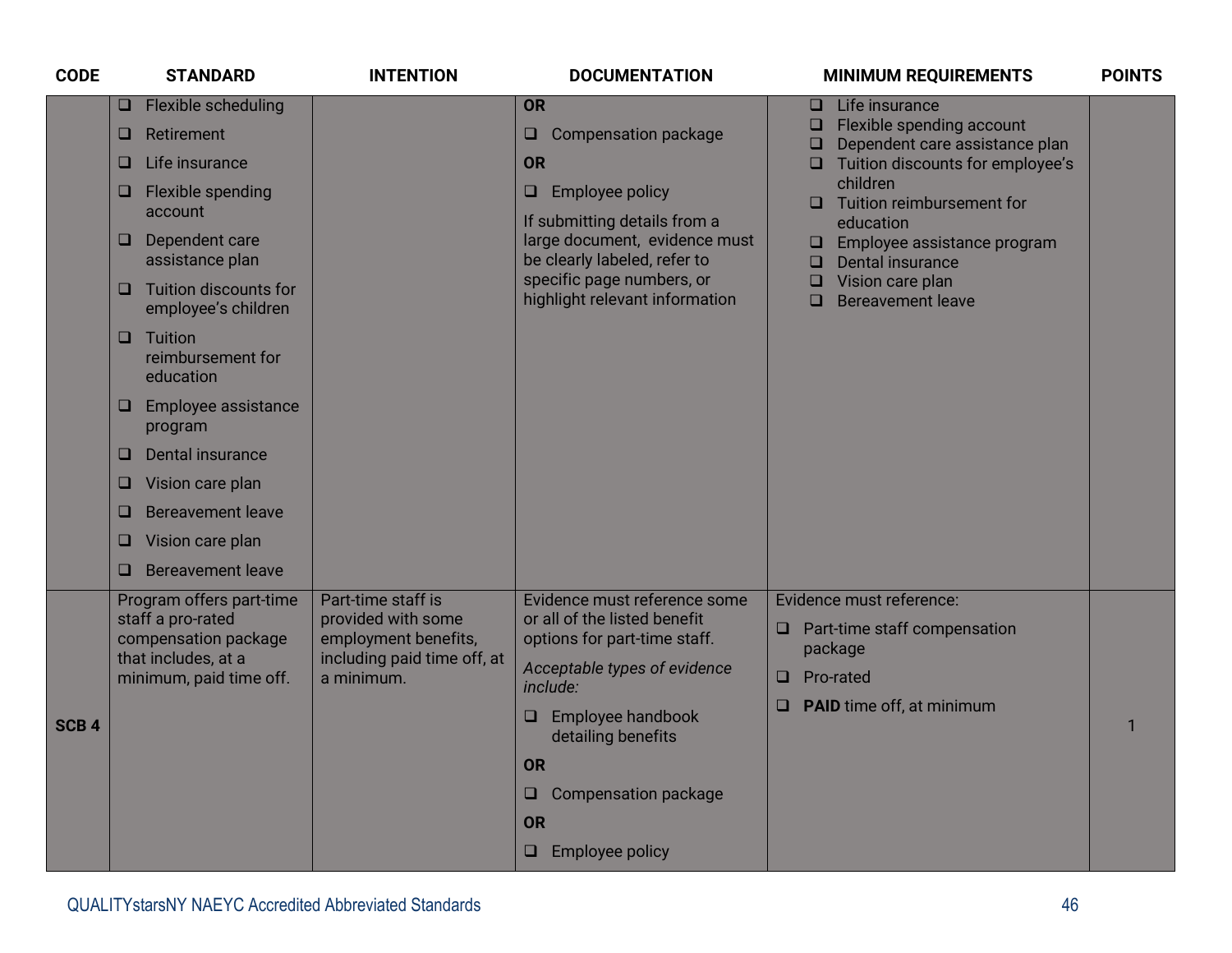| <b>CODE</b> | <b>STANDARD</b> | <b>INTENTION</b> | <b>DOCUMENTATION</b> | <b>MINIMUM REQUIREMENTS</b> | <b>POINTS</b> |
|-------------|-----------------|------------------|----------------------|-----------------------------|---------------|
|             |                 |                  | <b>OR</b>            |                             |               |
|             |                 |                  | Other                |                             |               |

### Staff Planning (SP) - 13 points

| <b>CODE</b>     | <b>STANDARD</b>                                                                                                                                   | <b>INTENTION</b>                                                                                                                                           | <b>DOCUMENTATION</b>                                                                                                                                                                                                                                                                                                                                                                      | <b>MINIMUM REQUIREMENTS</b>                                                                                                                                                                                     | <b>POINTS</b> |
|-----------------|---------------------------------------------------------------------------------------------------------------------------------------------------|------------------------------------------------------------------------------------------------------------------------------------------------------------|-------------------------------------------------------------------------------------------------------------------------------------------------------------------------------------------------------------------------------------------------------------------------------------------------------------------------------------------------------------------------------------------|-----------------------------------------------------------------------------------------------------------------------------------------------------------------------------------------------------------------|---------------|
| SP <sub>1</sub> | Program has a written<br>general plan to cover<br>planned and unplanned<br>absences.                                                              | The program has<br>deliberately considered<br>and formalized a process<br>to address absences to<br>ensure that program<br>activities proceed as<br>usual. | Plan for absences, both planned and<br>$\Box$<br>unplanned                                                                                                                                                                                                                                                                                                                                | Evidence must reference <b>BOTH:</b><br><b>Planned staff absences</b><br>$\Box$<br><b>AND</b><br>Unplanned staff absences<br>$\Box$                                                                             | 3             |
| SP <sub>2</sub> | Program provides lead<br>teachers with at least 1<br>hour of paid planning<br>time per week.                                                      | The program supports<br>teachers in preparing for<br>class time activities.                                                                                | Evidence must indicate that at least 1<br>hour of paid planning time each week is<br>provided for lead teachers<br>Acceptable types of evidence include:<br>Staffing plan<br>$\Box$<br><b>OR</b><br>Policy statement or staff handbook<br>❏<br>excerpt (i.e. program letterhead/logo<br>is clearly visible or it is clear that it is<br>part of a manual/handbook)                        | Evidence must reference:<br>$\Box$ Lead teachers<br>Provided at least 1<br>$\Box$<br>hour/week<br><b>PAID</b> planning time<br>❏                                                                                | 4             |
| SP <sub>3</sub> | Program provides at<br>least 1 hour every other<br>week of paid planning<br>time for classroom staff<br>to plan together (away<br>from children). | The program supports<br>teachers to come<br>together and collaborate<br>on planning for children's<br>learning.                                            | Evidence must indicate that classroom<br>staff are provided at least one hour of<br>paid collaborative planning time away<br>from children every other week.<br>Acceptable types of evidence include:<br>Policy statement or staff handbook<br>$\Box$<br>excerpt (i.e. program letterhead/logo<br>is clearly visible or it is clear that it is<br>part of a manual/handbook)<br><b>OR</b> | Evidence must reference:<br>Classroom staff<br>$\Box$<br>Provision of at least 1 hour<br>$\Box$<br>of paid collaborative<br>planning time every other<br>week<br>Planning time is<br>without/away from children | 4             |